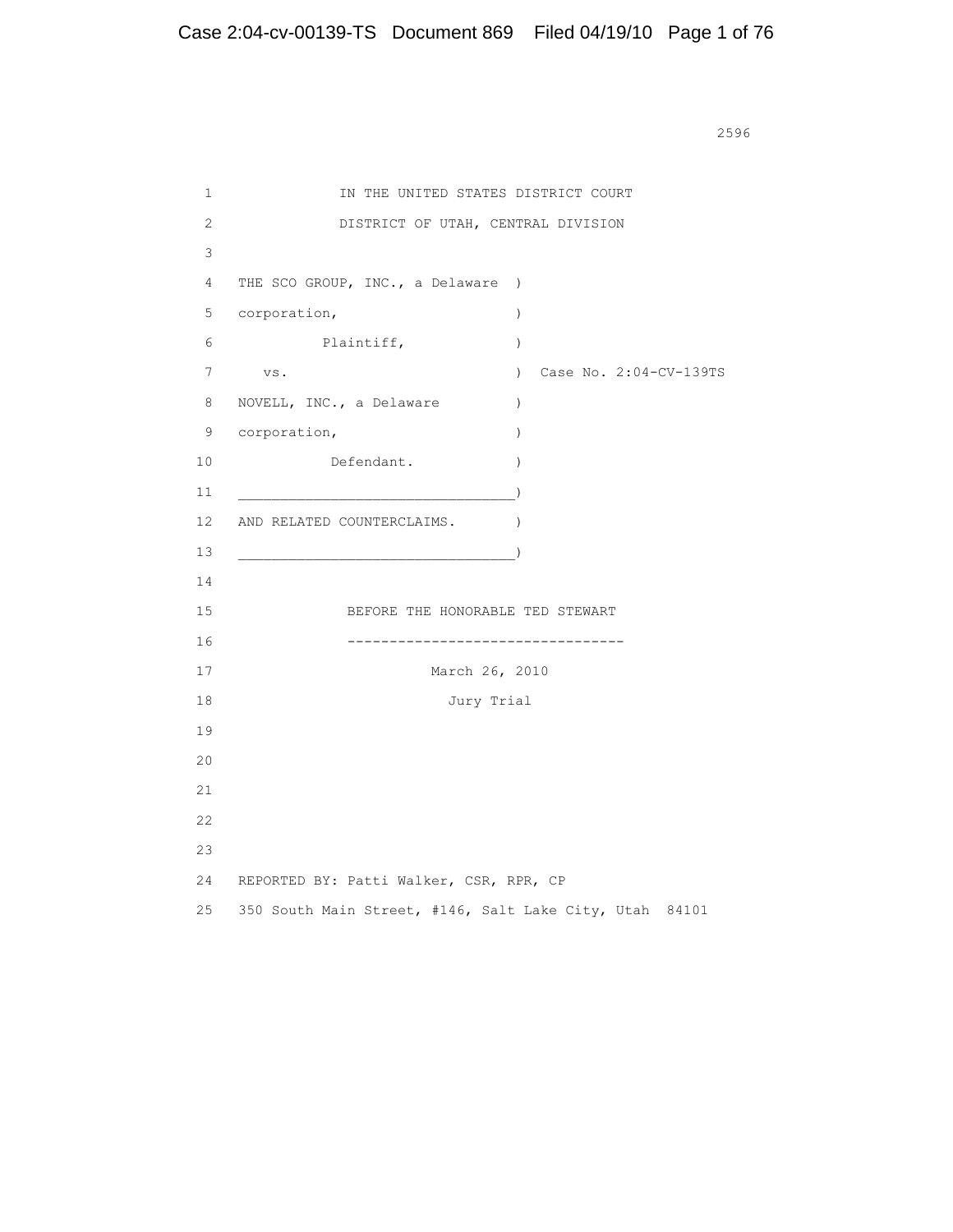<u>2597</u>

| 1              |                | APPEARANCES                                                                                       |
|----------------|----------------|---------------------------------------------------------------------------------------------------|
| 2              |                |                                                                                                   |
| 3              |                |                                                                                                   |
| $\overline{4}$ | For Plaintiff: | Brent Hatch<br>HATCH JAMES & DODGE                                                                |
| 5              |                | 10 West Broadway, #400<br>Salt Lake City, Utah 84010                                              |
| 6              |                |                                                                                                   |
| 7              |                | Stuart Singer<br>BOIES SCHILLER & FLEXNER                                                         |
| 8<br>9         |                | 401 East Las Olas Blvd., #1200<br>Fort Lauderdale, Florida 33301                                  |
| 10             |                | Edward Normand<br>BOIES SCHILLER & FLEXNER                                                        |
| 11             |                | 33 Main Street<br>Armonk, New York 10504                                                          |
| 12.            |                |                                                                                                   |
| 13             | For Defendant: | Sterling Brennan<br>WORKMAN NYDEGGER<br>60 East South Temple, #1000<br>Salt Lake City, Utah 84111 |
| 14             |                |                                                                                                   |
| 15             |                |                                                                                                   |
| 16             |                | Eric Acker                                                                                        |
| 17<br>18       |                | Michael Jacobs<br>MORRISON & FOERSTER<br>425 Market Street<br>San Francisco, California 94105     |
| 19             |                |                                                                                                   |
| 20             |                |                                                                                                   |
| 21             |                |                                                                                                   |
| 22             |                |                                                                                                   |
| 23             |                |                                                                                                   |
| 2.4            |                |                                                                                                   |
| 25             |                |                                                                                                   |
|                |                |                                                                                                   |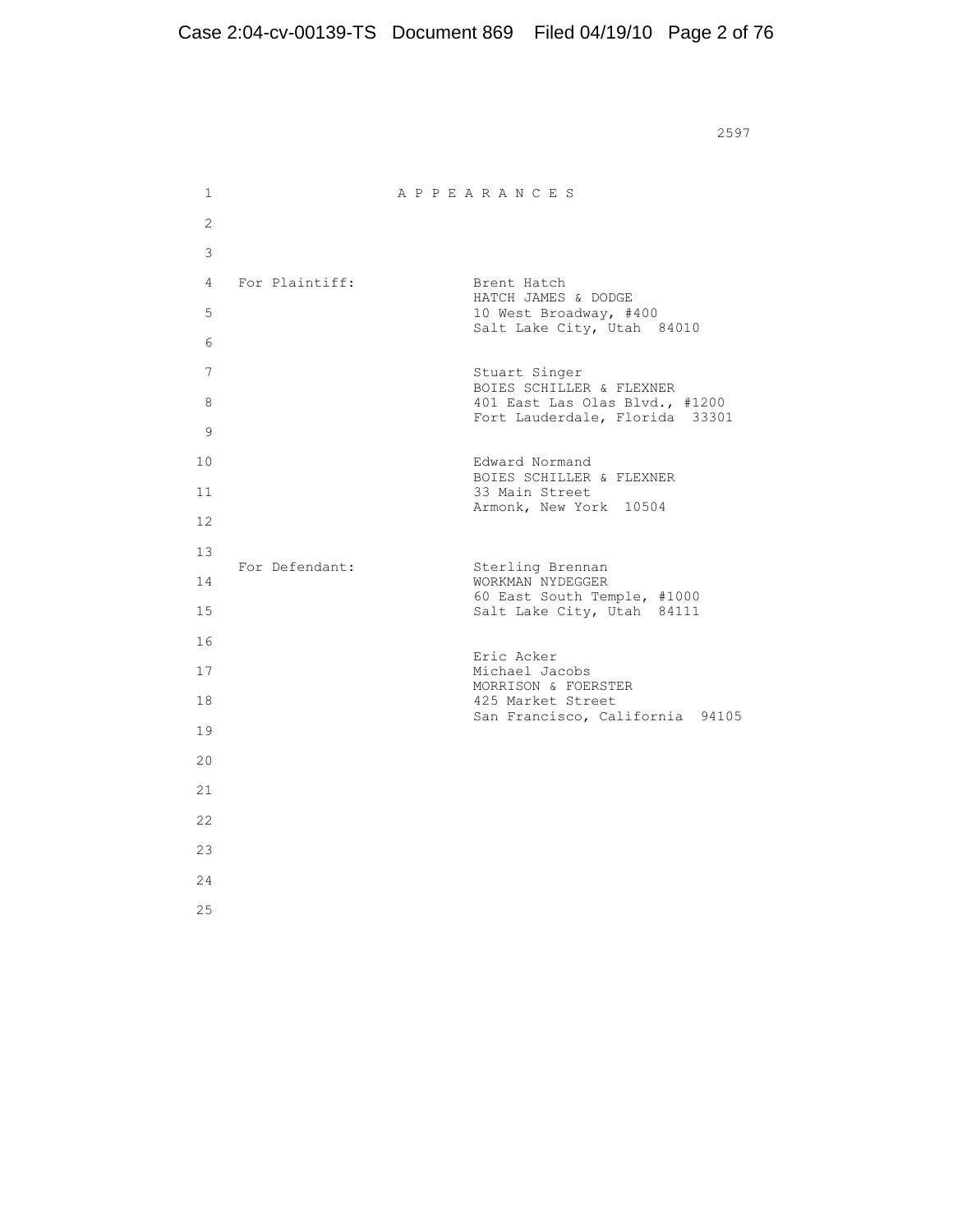1 SALT LAKE CITY, UTAH; FRIDAY, MARCH 26, 2010; 8:30 A.M. 2 PROCEEDINGS 3 THE COURT: Good morning. 4 Let me ask, first of all, whether or not you have 5 any disputes over closing argument demonstratives or slides, 6 or whatever else? 7 MR. BRENNAN: Your Honor, we had a chance to look 8 at one another's. I think with some modifications that were 9 just made, we should be in agreement, at least in terms of 10 presentation of the material. 11 THE COURT: I'm not sure that I understand what 12 you mean at least in regards to the presentation of 13 materials. 14 MR. BRENNAN: We don't have an objection to the 15 use of the demonstratives. 16 THE COURT: Do you have an objection to any of Mr. 17 Brennan's? 18 MR. SINGER: No, Your Honor. 19 THE COURT: SCO today filed a motion regarding 20 three issues about closing, and I would agree with their 21 request. I am going to assume the first one is no longer 22 relevant because the parties have agreed as to the 23 demonstratives. 24 MR. SINGER: That's correct. 25 THE COURT: The second is SCO objects to any

<u>2598</u>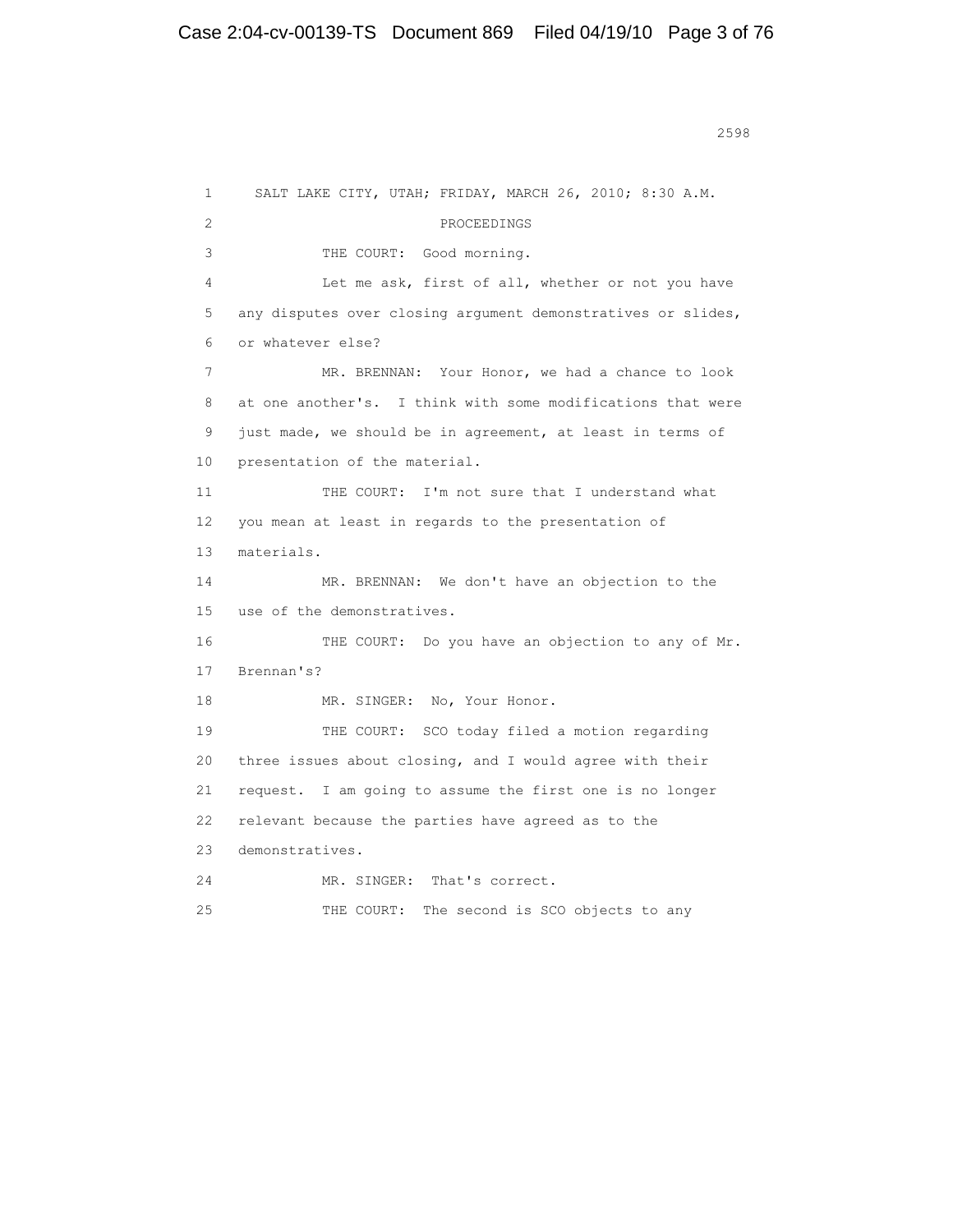1 attempt by Novell to argue to the jury that Novell's 2 assertion to ownership applied only to UNIX and not to 3 UnixWare copyrights. Do you wish to address that, Mr. 4 Jacobs? 5 MR. JACOBS: We do not quarrel with that in the 6 context of the closings, Your Honor, but we will be making 7 clear the delineation between the pre-APA UnixWare and 8 post-APA UnixWare. 9 THE COURT: I think the jury instruction now 10 reflects that better than it did before as well. 11 The third has to do with an attempt, frankly, by 12 either side to argue something contrary to law. My 13 assumption is that neither of you will have done that in any 14 event; is that correct? 15 MR. JACOBS: That is correct. Just to avoid 16 confusion during the openings themselves, SCO's motion is 17 drawn to section 204(a) of the Copyright Act, which was the 18 subject of the Tenth Circuit ruling. The Tenth Circuit 19 ruling was that there is no per say requirement under 204(a) 20 of the Copyright Act for something that represents 21 specifically or in substance a bill of sale. We're not 22 arguing that issue under the Copyright Act. We will be 23 arguing that the asset purchase agreement was a promise to a 24 assign, not an assignment, that Amendment No. 2 is dated 25 October 26th, I think, 1996, and that as a matter of

<u>2599</u>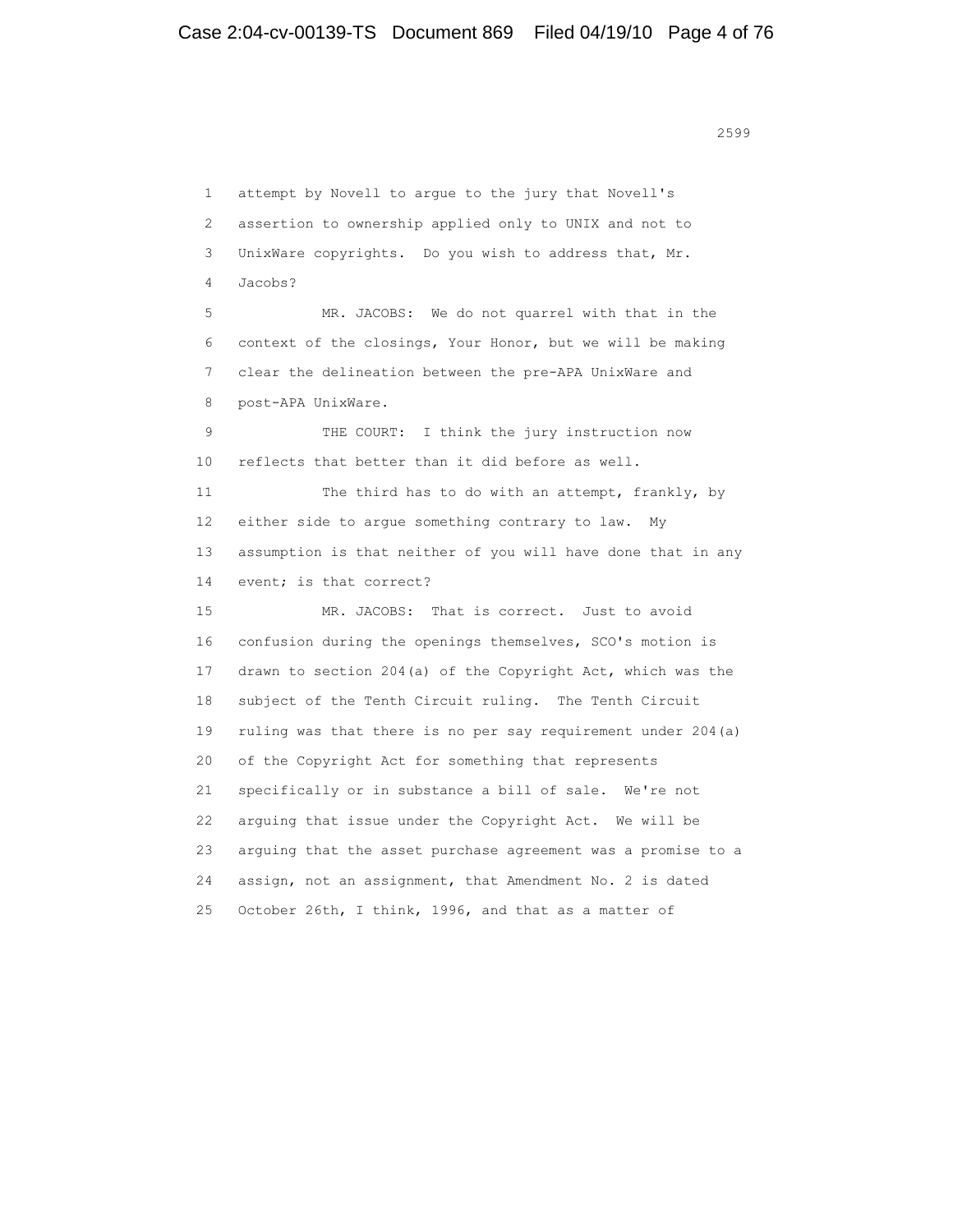<u>2600</u>

 1 contract law, just as in the purchase and sale of a house, 2 there was no subsequent evidence of an actual transfer. So 3 we'll be arguing it as a matter of contract law, which the 4 Tenth Circuit did not address. 5 MR. SINGER: Your Honor, this is exactly the type 6 of argument that we filed this motion because we were 7 concerned they might make. The Tenth Circuit specifically 8 held they didn't see anything to this date issue. I think 9 it's expressly in one of the footnotes on this section when 10 this argument was made. There is no difference between 11 making this argument in the context of the Copyright Act or 12 making it in the contract section. The Court of Appeals 13 specifically ruled that Amendment 2 would be sufficient to 14 transfer title, that that was the intent of the parties. 15 So I think, with all due respect, Mr. Jacobs is in 16 the teeth of that decision. 17 THE COURT: Mr. Jacobs. 18 MR. JACOBS: Your Honor, footnote 2 is the 19 footnote I think Mr. Singer is referring to and it's a 20 footnote in the context of the discussion of section  $204(a)$ , 21 it is not a holding that the contract could not be 22 interpreted in the way that we're proposing to interpret it. 23 There was no such briefing or argument before the Tenth 24 Circuit. The footnote itself is not definitive at all on 25 the question that we propose to argue as a matter of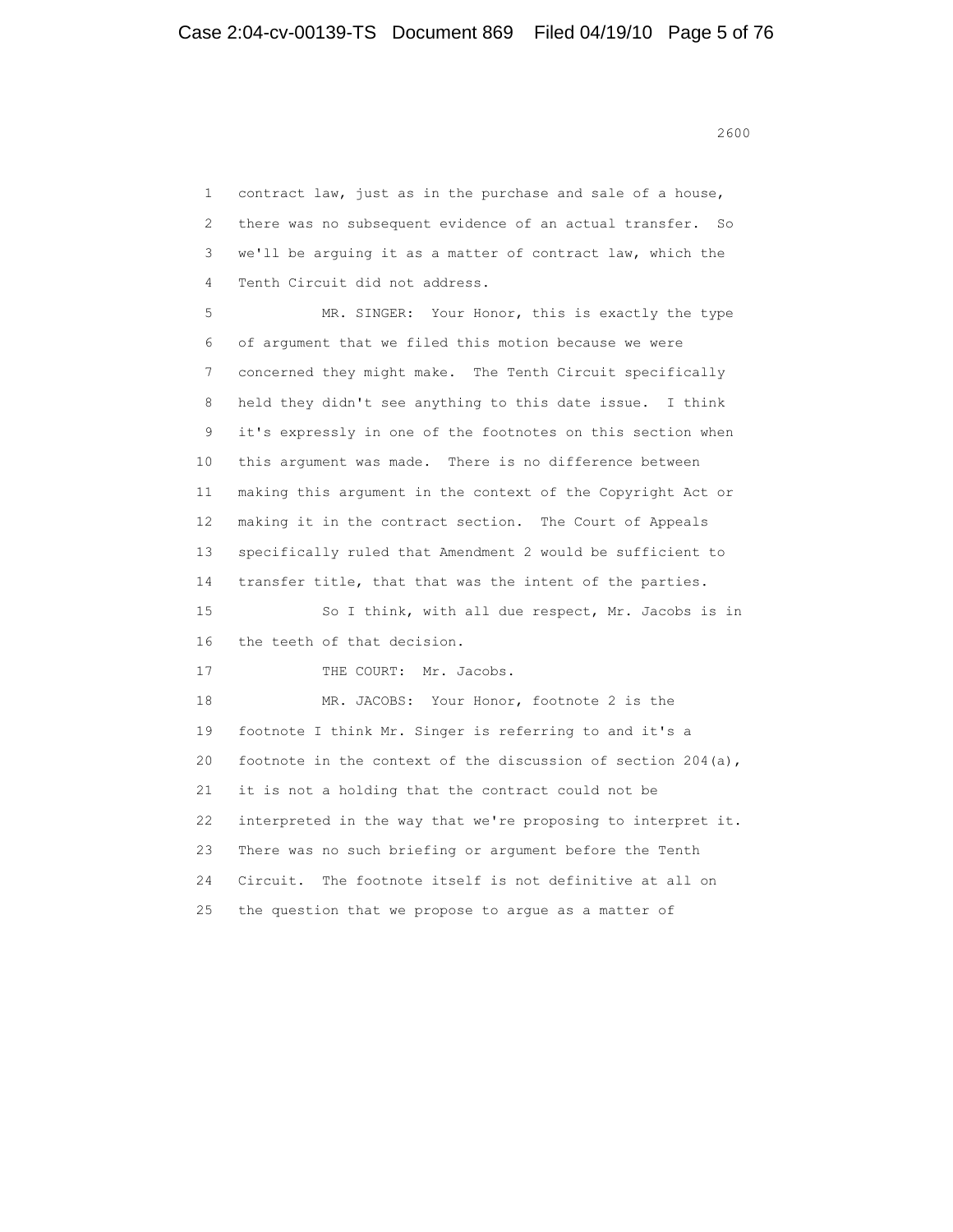1 contract interpretation. I could hand it to Your Honor if 2 it would be convenient, you could look yourself. 3 THE COURT: I probably need to look at it. 4 MR. SINGER: We would also submit that this would 5 just be confusing to the jury because there's been no 6 evidence here that they would be drawing any conclusions 7 from that. 8 THE COURT: Mr. Singer, I think that is probably 9 your best argument, that this ought to be handled by you in 10 your reply. But I do want to look at the footnote. 11 MR. JACOBS: Sure. Just for the avoidance of 12 doubt, Ms. Amadia did say had she intended to transfer, 13 there would have been additional documents that would have 14 been required. 15 May I, Your Honor? 16 THE COURT: Yes. 17 If you are not arguing a pure legal issue about 18 the bill of sale or something akin to it but rather the 19 intent of the parties, I believe that footnote would not 20 preclude you from doing so. 21 MR. JACOBS: Thank you, Your Honor. 22 THE COURT: Counsel, let me again remind you, it 23 would be my intent to dismiss juror 13 as the alternate. 24 MR. SINGER: We understand, Your Honor. 25 THE COURT: I am going to hold you to your one

2601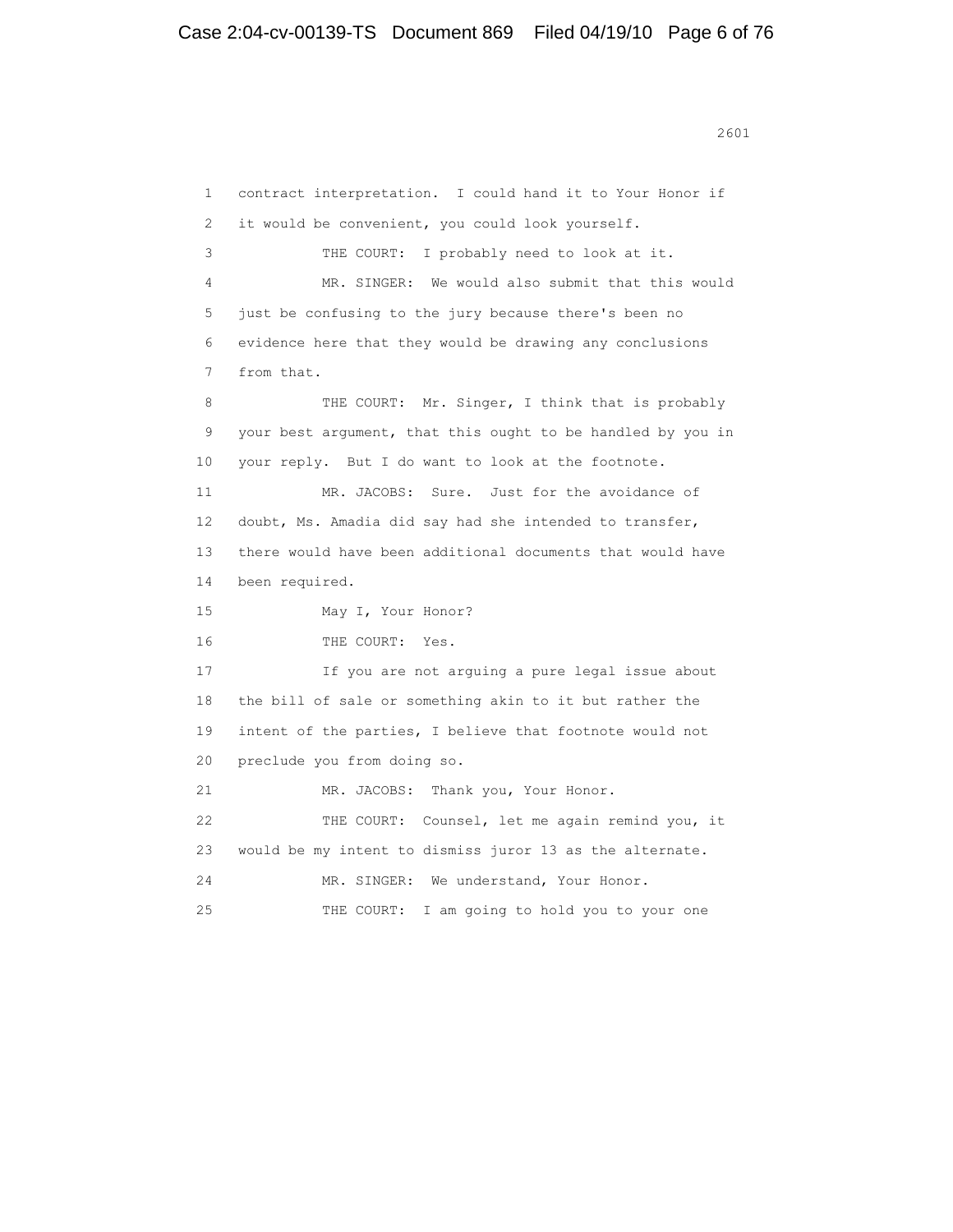<u>2602</u>

```
 1 hour and 15 minutes. My intent will be to instruct the jury
 2 and then to have your initial presentation and closing.
 3 Will that be by you, Mr. Singer, or Mr. Hatch, or
 4 will you be splitting it?
 5 MR. SINGER: We will be splitting it, but I plan
 6 to reserve 15 minutes for rebuttal.
7 THE COURT: Who will go first.
8 MR. SINGER: I will be going first, Mr. Hatch will
 9 be taking over at about the 45-minute mark.
10 THE COURT: All right.
 11 Mr. Brennan, will you making the closing?
12 MR. BRENNAN: Yes, I will, Your Honor.
13 THE COURT: Again, after your initial hour, then
 14 we'll take a break and come back to Mr. Brennan, and then
 15 your rebuttal.
 16 MR. SINGER: Would it be possible to have a few
 17 minutes break after the reading of the instructions just to
 18 set up?
19 THE COURT: Certainly.
 20 MR. SINGER: One final question, given that the
 21 Court has granted SCO's 50(a) motion and dismissed Novell's
 22 counterclaim, and that's been raised in opening and
 23 otherwise, will the Court make some mention of that?
 24 THE COURT: There is a specific jury instruction
 25 that will state, and I'll read it to you, if you've not seen
```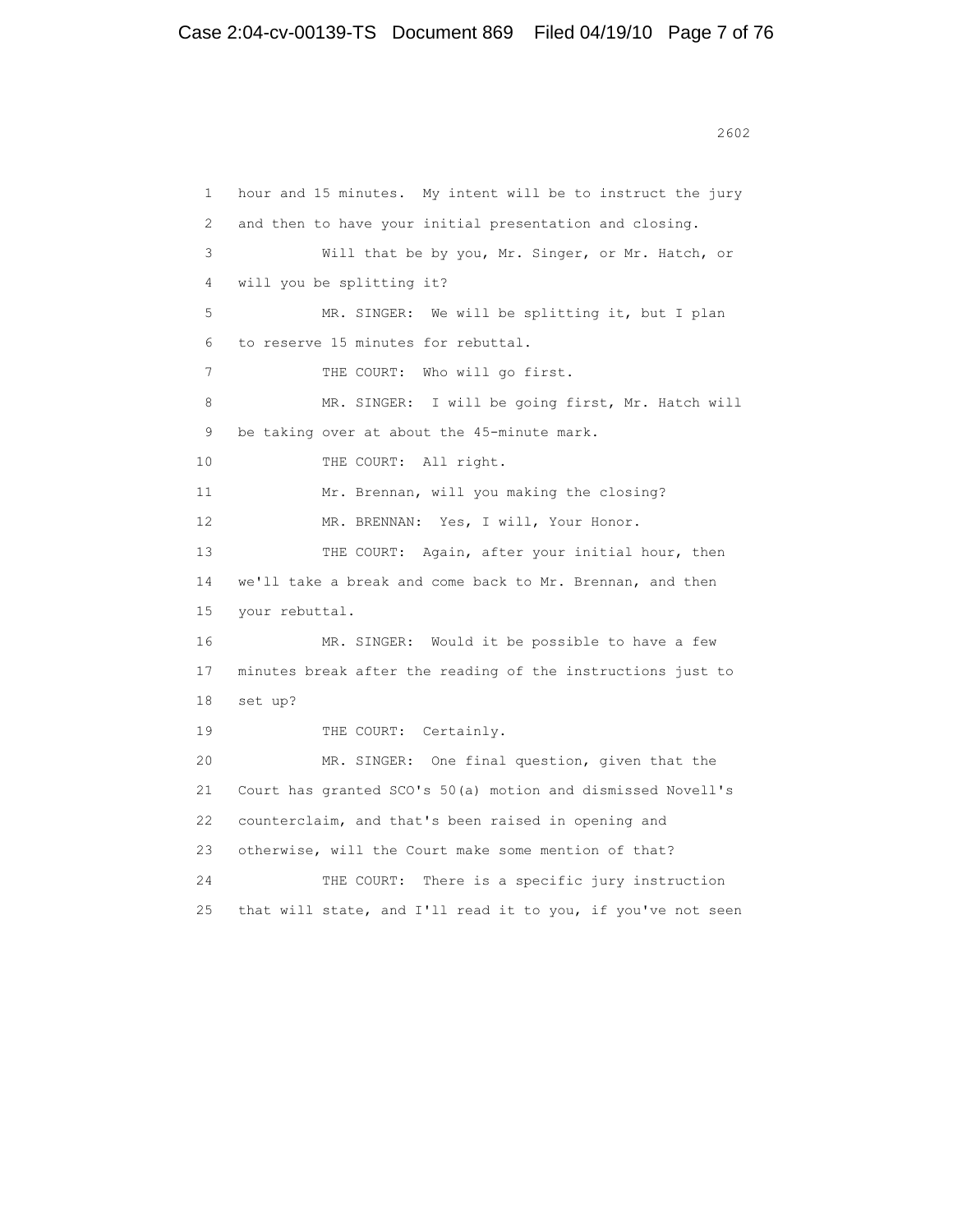<u>2603</u>

```
 1 it, the claim of Novell that SCO slandered Novell's title is
 2 no longer before you and will not be decided by you. Do not
 3 concern yourselves with this development and do not
 4 speculate about it.
 5 MR. SINGER: Thank you.
 6 THE COURT: Counsel, let me remind you that the
 7 Court will expect proposed findings of facts and conclusions
 8 of law as to those issues reserved for the Court on the 16th
 9 of April, which is 20 days plus. Okay.
 10 All right. Is there anything else before we bring
 11 the jury in?
12 MR. BRENNAN: Not from Novell, Your Honor.
13 MR. SINGER: Not from SCO.
14 THE COURT: Ms. Malley.
 15 (Jury present)
 16 THE COURT: Good morning, ladies and gentlemen.
 17 Let me begin by reassuring you that a copy of the
 18 instructions that I'm about to read to you will go with you
 19 into the jury room, so I do not expect you to memorize this
 20 as I go through it. All right.
 21 Members of the jury, now that you have heard the
 22 evidence, it becomes my duty to give you the instructions of
 23 the Court as to the law applicable to this case.
 24 It is your duty as jurors to follow the law as
25 stated in the instructions of the Court, and to apply the
```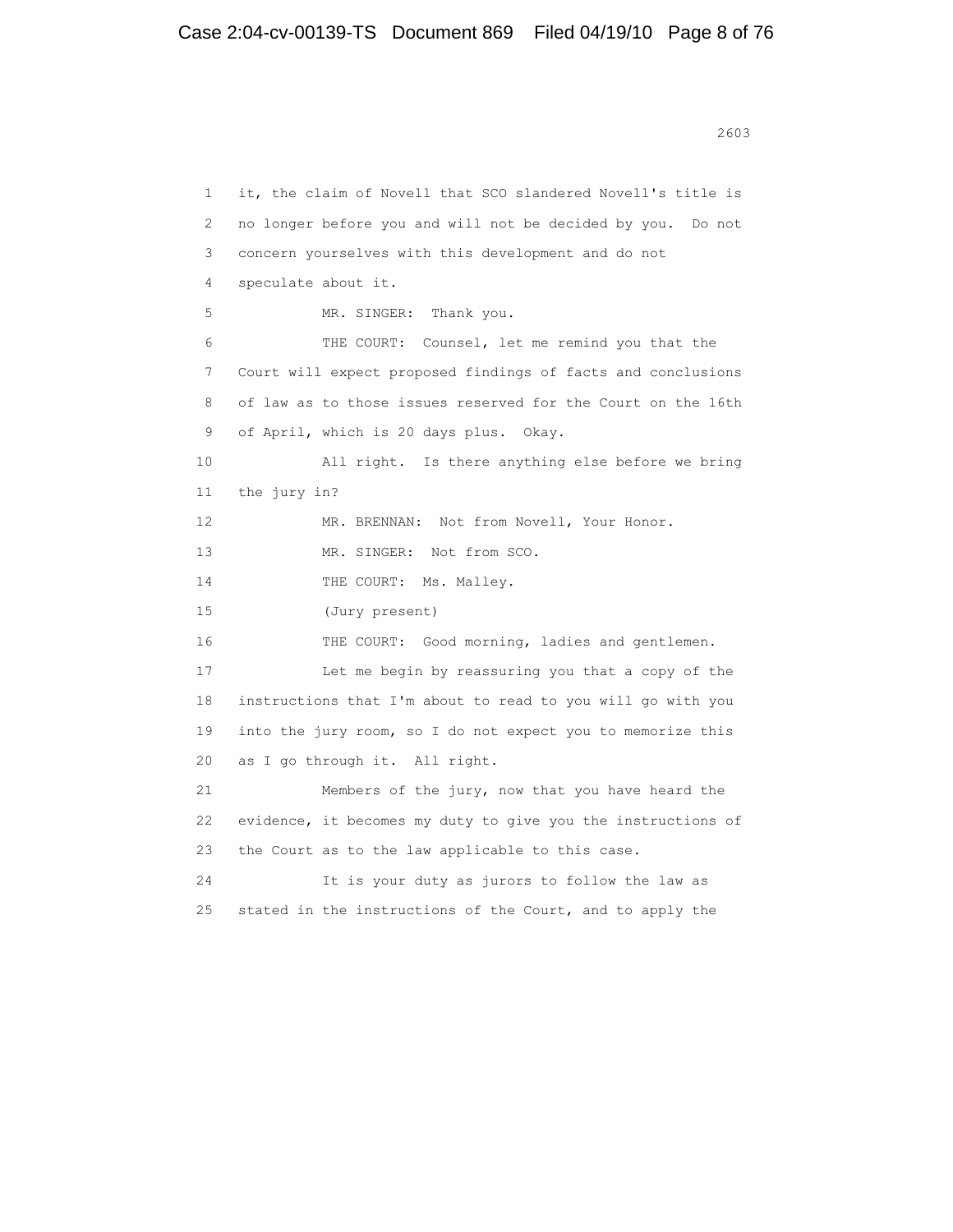1 rules of law to the facts as you find them from the evidence

 3 You are not to single out one instruction alone as 4 stating the law, but must consider the instructions as a 5 whole.

2 in the case.

 6 Neither are you to be concerned with the wisdom of 7 any rule of law stated by the Court. Regardless of any 8 opinion you may have as to what the law ought to be, it 9 would be a violation of your sworn duty to base a verdict 10 upon any other view of the law than that given in the 11 instructions of the Court; just as it would be a violation 12 of your sworn duty, as judges of the facts, to base a 13 verdict upon anything but the evidence of the case.

 14 You are to disregard any evidence offered at trial 15 and rejected by the Court. You are not to consider 16 questions of counsel as evidence. You are not to consider 17 the opening statements and the arguments of counsel as 18 evidence. Their purpose is merely to assist you in 19 analyzing and considering the evidence presented at trial. 20 The Court did not by any words uttered during the 21 trial or in these instructions give or intimate, or wish to 22 be understood by you as giving or intimating, any opinions 23 as to what has or has not been proven in the case or as to 24 what are or are not the facts of the case.

25 The claim of Novell that SCO slandered Novell's

2604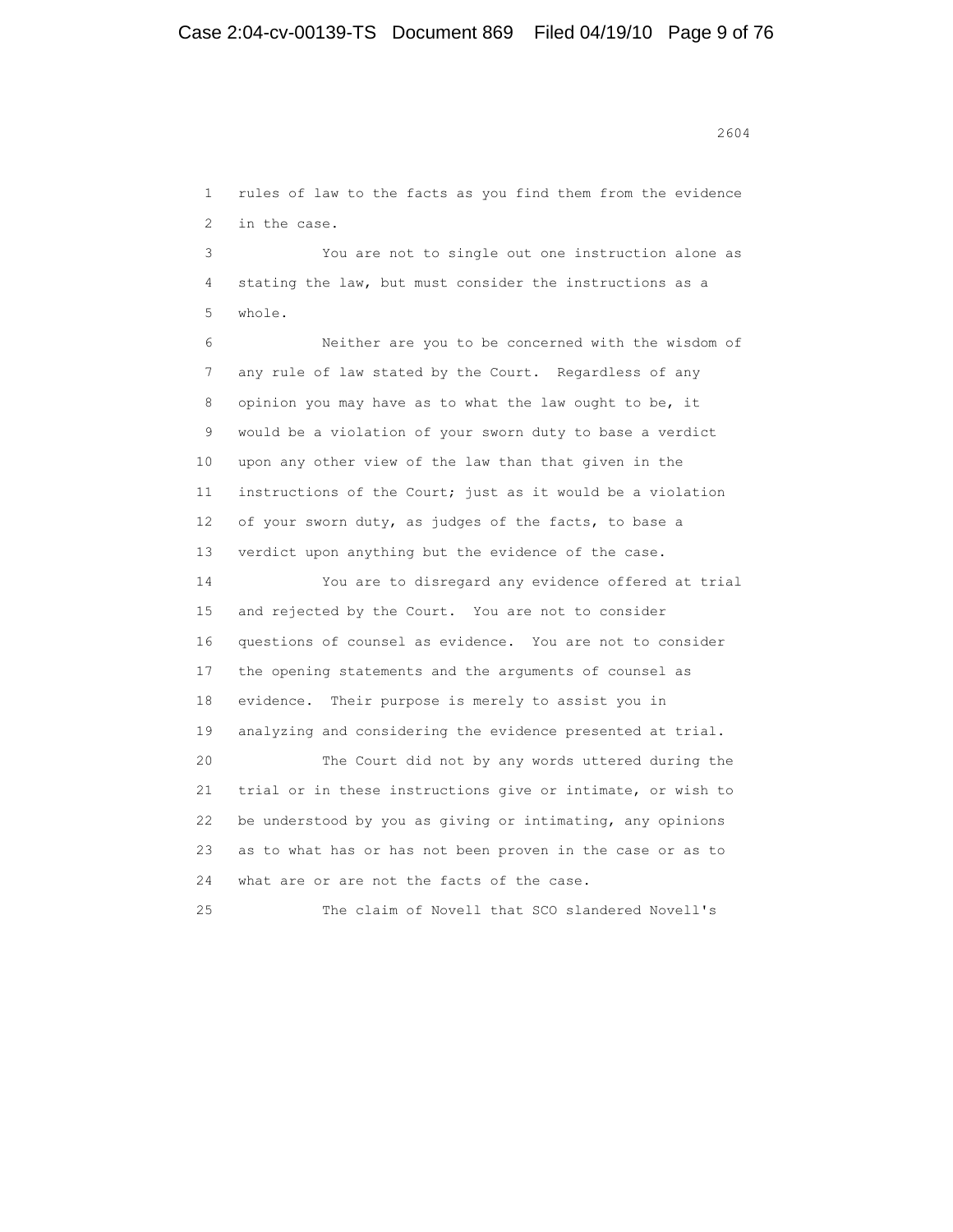<u>2605</u>

 1 title is no longer before you and will not be decided by 2 you. Do not concern yourselves with this development and do 3 not speculate about it. 4 SCO has the burden of proving its claim by a 5 preponderance of the evidence. 6 To prove by a preponderance of the evidence means 7 to prove something is more likely so than not so. It does 8 not mean the greater number of witnesses or exhibits. It 9 means the evidence that has the more convincing force when 10 taken on a whole compared to the evidence opposed to it. It 11 means the evidence that leads you the jury to find that the 12 existence of the disputed fact is more likely true than not 13 true. 14 Any finding of fact you make must be based on 15 probabilities, not possibilities. A finding of fact must 16 not be based on speculation or conjecture. 17 When I say in these instructions that the party 18 has the burden of proof on any proposition or use the 19 expression if you find or if you determine, I mean that you 20 must be persuaded, considering all the evidence in the case, 21 that the proposition is more probably true than not true. 22 In determining whether any disputed fact has been 23 proven by a preponderance of the evidence you may, unless 24 otherwise instructed, consider the testimony of all 25 witnesses, regardless of who may have called them, and all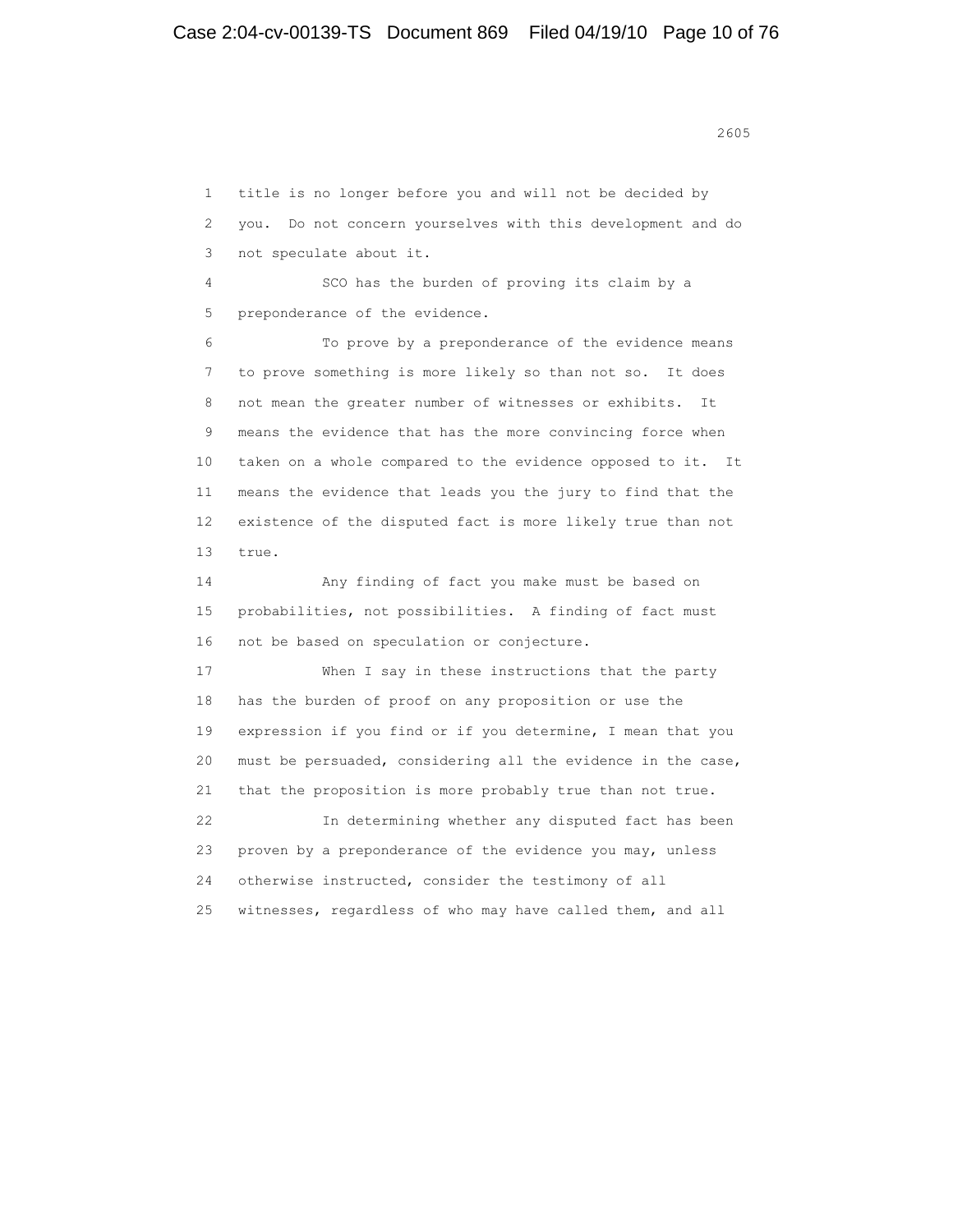1 exhibits. 2 If a party fails to meet this burden of proof, or 3 if the evidence weighs so evenly that you are unable to say 4 that there is a preponderance on either side, you must 5 resolve the question against the party who has the burden of 6 proof on that issue and in favor of the opposing party. 7 In this particular civil case, one of the elements 8 of the claim made by SCO, the showing of constitutional 9 malice, has a different burden of proof called clear and 10 convincing evidence. That means that SCO has a higher 11 burden than preponderance of the evidence, but it does not 12 require proof beyond a reasonable doubt. Clear and 13 convincing evidence is evidence that shows it is highly 14 probable that what is claimed is true. It is evidence that 15 produces in your mind a firm belief as to the fact at issue. 16 For such evidence to be clear and convincing, it must at 17 least have reached a point where there remains no 18 substantial doubt as to the truth or correctness of the 19 claim based upon the evidence. 20 You have been chosen and sworn as jurors in this 21 case to try the issues of fact presented by the allegations 22 of the complaint of SCO, and the answer thereto of Novell. 23 You are to perform this duty without bias or prejudice as to

 24 any party. Our system of law does not permit jurors to be 25 governed by sympathy, prejudice, or public opinion. Both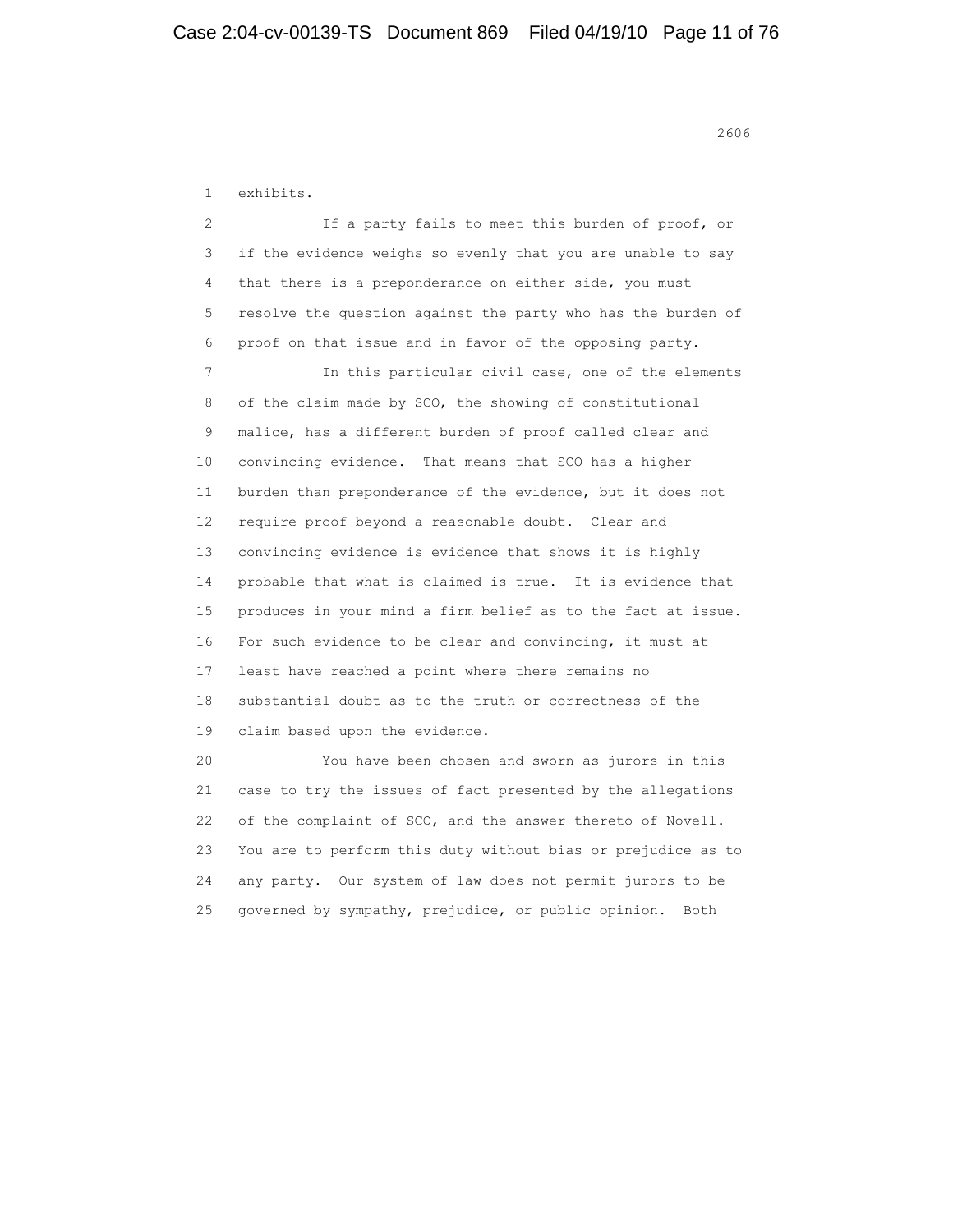<u>2607</u>

 1 the parties and the public expect that you will carefully 2 and impartially consider all the evidence in the case, 3 follow the law stated by the Court, and reach a just 4 verdict, regardless of the consequences. 5 During the trial I have permitted you to take 6 notes. Many courts do not permit note-taking by jurors. 7 And as instructed at the beginning of trial, a word of 8 caution is in order. There is always a tendency to attach 9 undue importance to matters which one has written down. 10 Some testimony which is considered unimportant at the time 11 presented, and thus not written down, takes on greater 12 importance later in the trial in light of all the evidence 13 presented. Therefore, you are instructed that your notes 14 are only a tool to aid your own individual memory and you 15 should not compare your notes with other jurors in 16 determining the content of any testimony or in evaluating 17 the importance of any evidence. Your notes are not 18 evidence, and are by no means a complete outline of the 19 proceeding or list of the highlights of the trial. Above 20 all, your memory should be your greatest asset when it comes 21 to deliberating and rendering a decision in this case. 22 Both SCO and Novell are corporations and, as such, 23 can act only through their officers and employees, and 24 others designated by them as their agents. 25 Any act or omission of any officer, employee or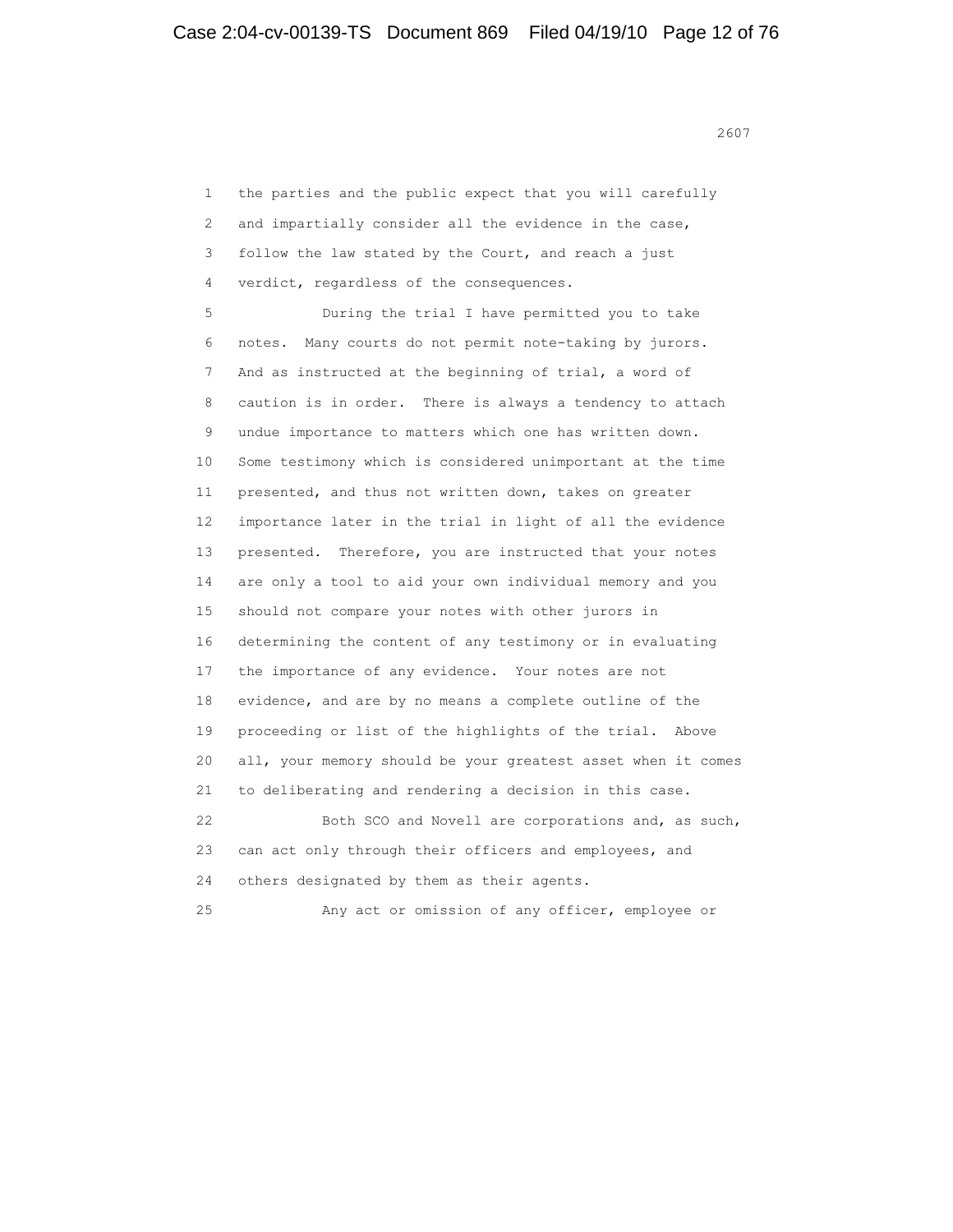<u>2608</u> 2608

 1 agent of a corporation, in the performance of the duties or 2 within the scope of the authority of the officer, employee 3 or agent, is the act or omission of the corporation. 4 Unless you are otherwise instructed, the evidence 5 in this case consists of the sworn testimony of the 6 witnesses, regardless of who may have called them; and all 7 exhibits received in evidence, regardless of who may have 8 produced them; and all facts which may have been admitted or 9 stipulated; and all facts and events which may have been 10 judicially noticed. 11 Any evidence as to which an objection was 12 sustained by the Court, and any evidence ordered stricken by 13 the Court, must be entirely disregarded. 14 Unless you are otherwise instructed, anything you 15 may have seen or heard outside of the courtroom is not 16 evidence and must be entirely disregarded. 17 There are, generally speaking, two types of 18 evidence from which a jury may properly find the truth as to 19 the facts of a case. One is direct evidence, such as the 20 testimony of an eyewitness. The other is indirect or 21 circumstantial evidence, the proof of a chain of 22 circumstances pointing to the existence or nonexistence of 23 certain facts. 24 As a general rule, the law makes no distinction 25 between direct and circumstantial evidence, but simply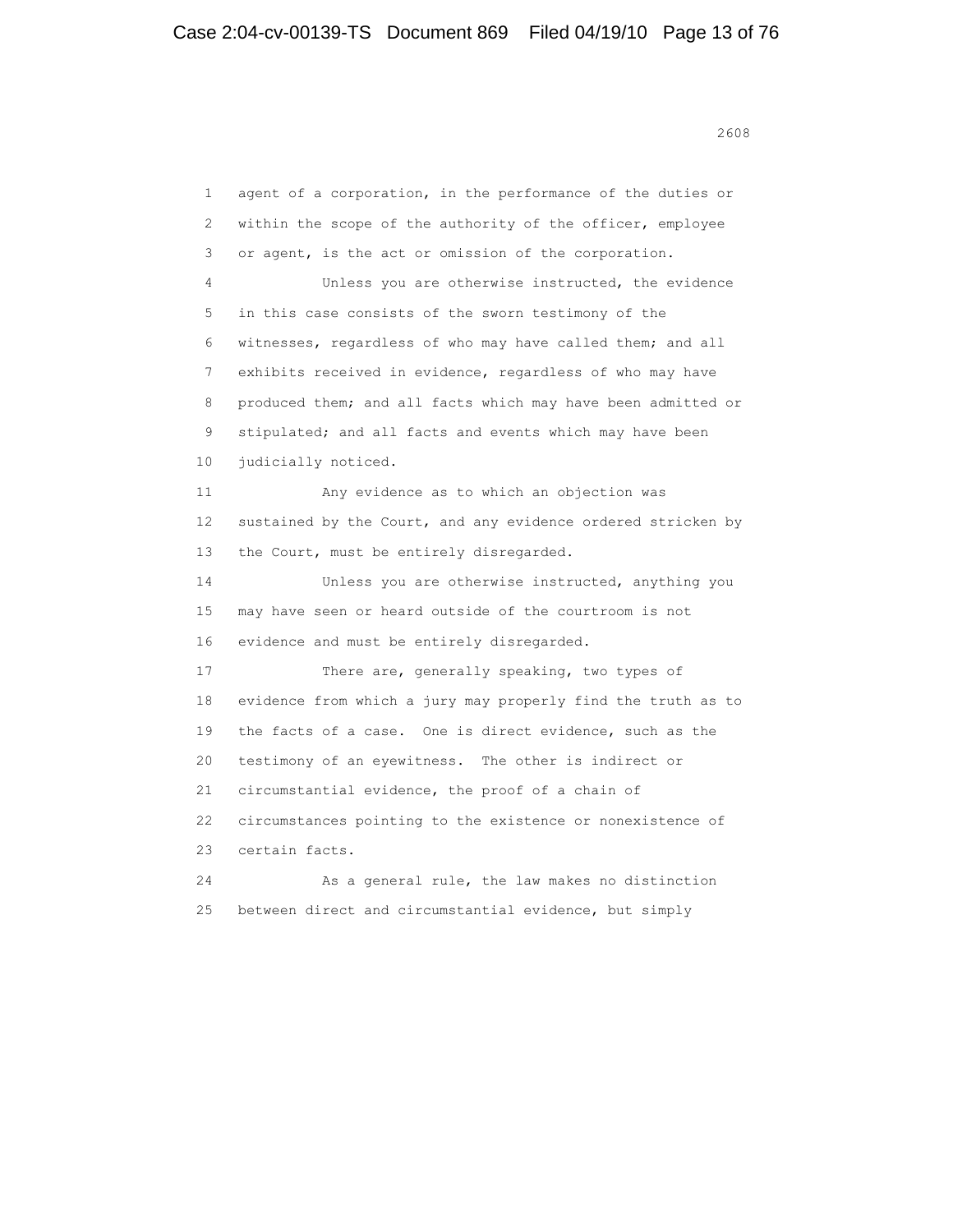<u>2609</u>

 1 requires that the jury find the facts in accordance with the 2 burden of proof in the case, both direct and circumstantial. 3 You, as jurors, are the sole judges of the 4 credibility of witnesses and the weight their testimony 5 deserves. You may be guided by the appearance and conduct 6 of the witnesses, or by the manner in which the witness 7 testifies, or by the character of the testimony given, or by 8 evidence to the contrary of the testimony given. 9 You should carefully scrutinize all the testimony 10 given, the circumstances under which each witness has 11 testified, and every matter in evidence which tends to show 12 whether a witness is worthy of belief. Consider each 13 witness's intelligence, motive and state of mind, and 14 demeanor and manner while on the stand. Consider the 15 witness's ability to observe matters as to which he or she 16 has testified, and whether he or she impresses you as having 17 an accurate recollection of these matters. Consider also 18 any relation each witness may bear to either side of the 19 case; the manner in which each witness might be affected by 20 the verdict; and the extent to which, if at all, each 21 witness is either supported or contradicted by other 22 evidence in the case. 23 Inconsistencies or discrepancies in the testimony 24 of a witness, or between the testimony of different 25 witnesses, may or may not cause you to discredit such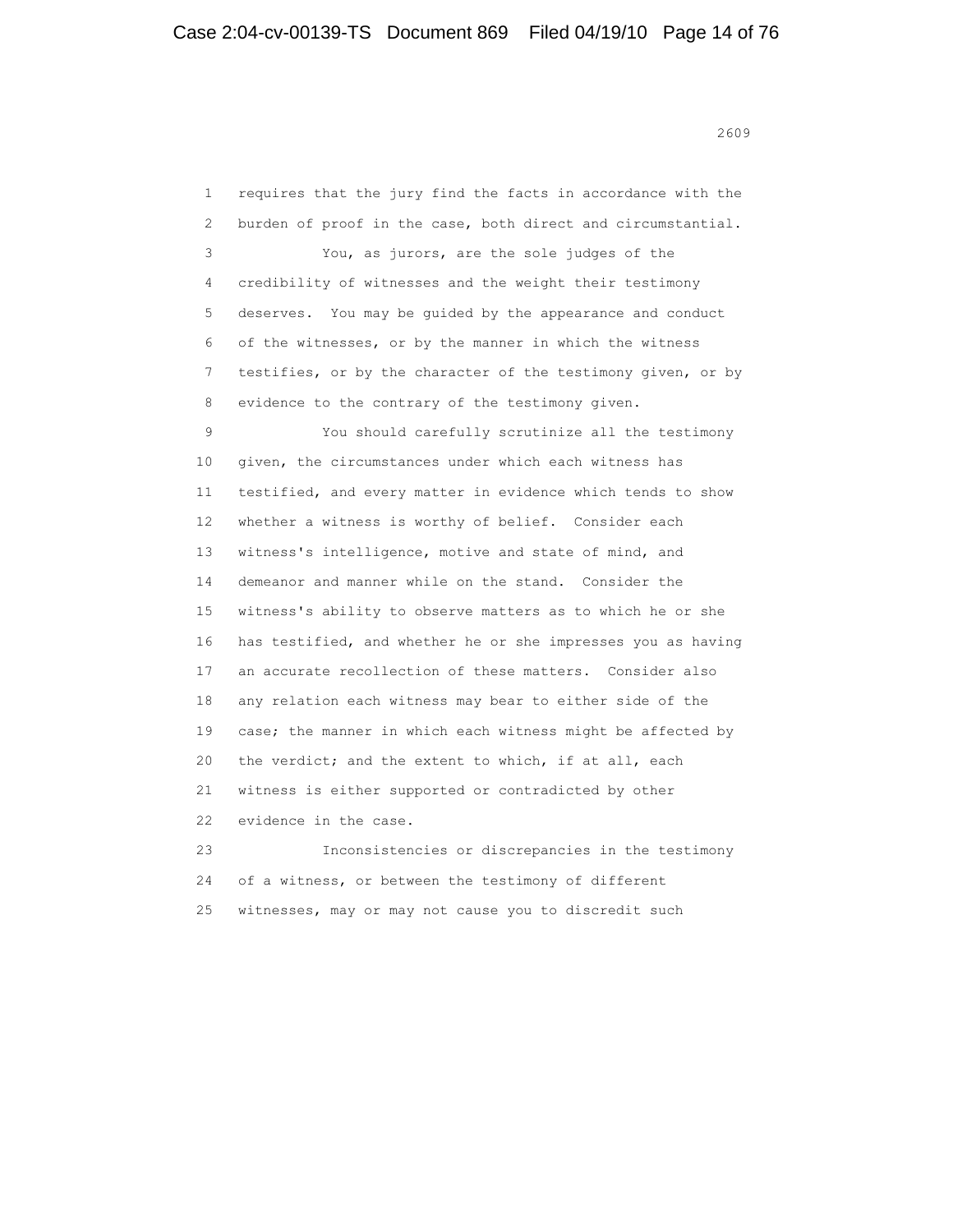<u>2610</u>

 1 testimony. Two or more persons witnessing an incident or a 2 transaction may simply see or hear it differently and 3 innocent misrecollection, like failure of recollection, is 4 not an uncommon experience. In weighing the effect of a 5 discrepancy, always consider whether it pertains to a matter 6 of importance or an unimportant detail, and whether the 7 discrepancy results from innocent error or intentional 8 falsehood.

 9 After making your own judgment, you will give the 10 testimony of each witness such weight, if any, as you may 11 think it deserves.

 12 Witnesses who, by education, study and experience, 13 have become expert in some art, science, profession or 14 calling, may state opinions as to any such matter in which 15 that witness is qualified as an expert, so long as it is 16 material and relevant to the case. You should consider such 17 expert opinion and the reasons, if any, given for it. You 18 are not bound by such an opinion. Give it the weight you 19 think it deserves. If you should decide that the opinions 20 of an expert witness are not based upon sufficient education 21 and experience, or if you should conclude that the reasons 22 given in support of the opinions are not sound, or that such 23 opinions are outweighed by other evidence, you may disregard 24 the opinion entirely.

25 In resolving any conflict that may exist in the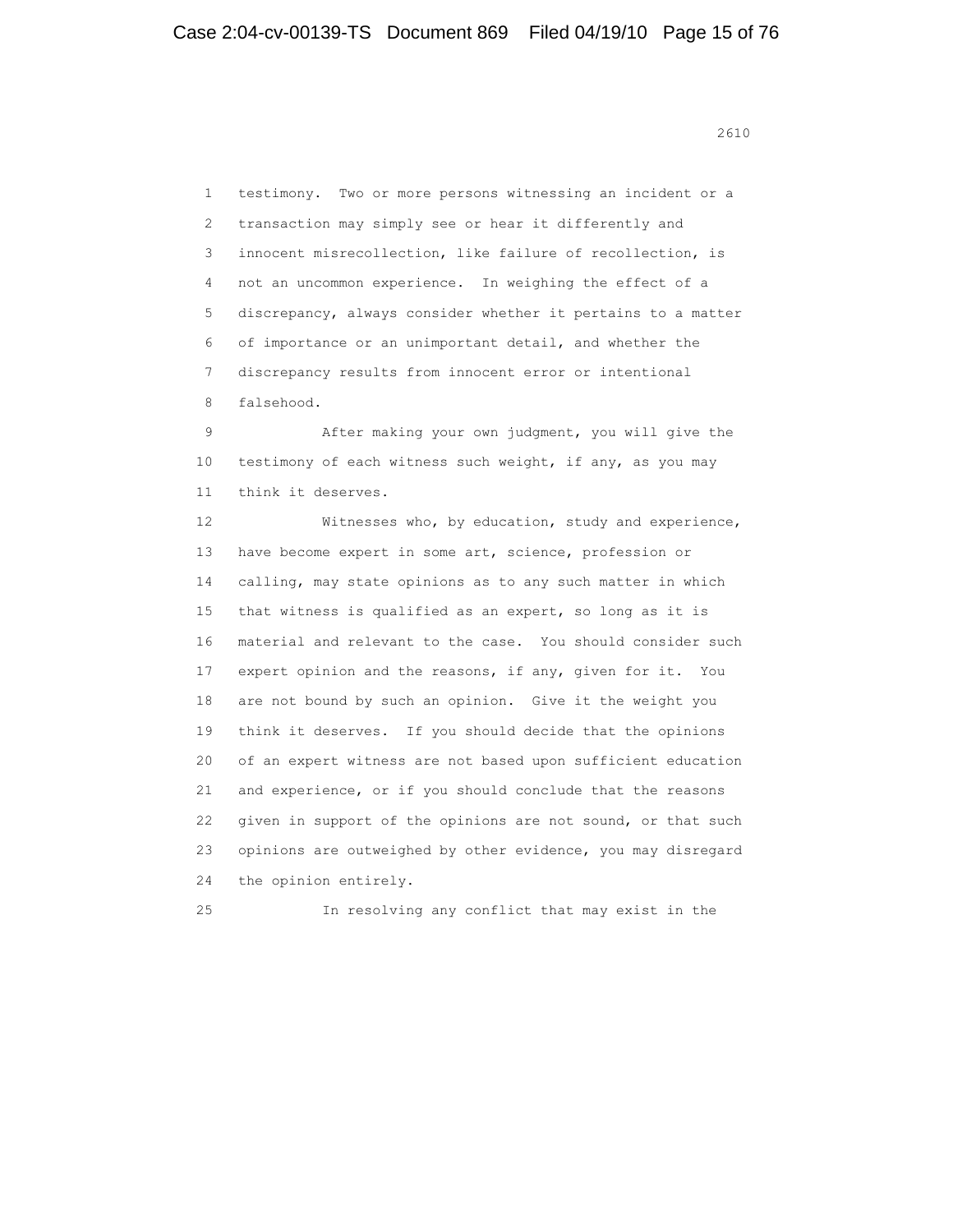1 testimony of experts, you may compare and weigh the opinion 2 of one against that of another. In doing this, you may 3 consider the qualifications and credibility of each, as well 4 as the reasons for each opinion and the facts on which the 5 opinions are based.

 6 In determining the weight to be given to an 7 opinion expressed by any witness who did not testify as an 8 expert witness, you should consider his or her credibility, 9 the extent of his other her opportunity to perceive the 10 matters upon which his or her opinion is based and the 11 reasons, if any, given for it. You are not required to 12 accept such an opinion but should give it the weight to 13 which you find it entitled.

 14 During the trial of this case, certain testimony 15 has been presented to you by way of a deposition, consisting 16 of sworn recorded answers to questions asked of the witness 17 in advance of the trial by one or more of the attorneys for 18 the parties to the case. The testimony of a witness who, 19 for some reason, cannot be present to testify from the 20 witness stand may be presented in writing under oath or on a 21 videotape. Such testimony is entitled the same 22 consideration, and is to be judged as to credibility, and 23 weighed, and otherwise considered by the jury, insofar as 24 possible, in the same way as if the witness had been present 25 and had testified from the witness stand.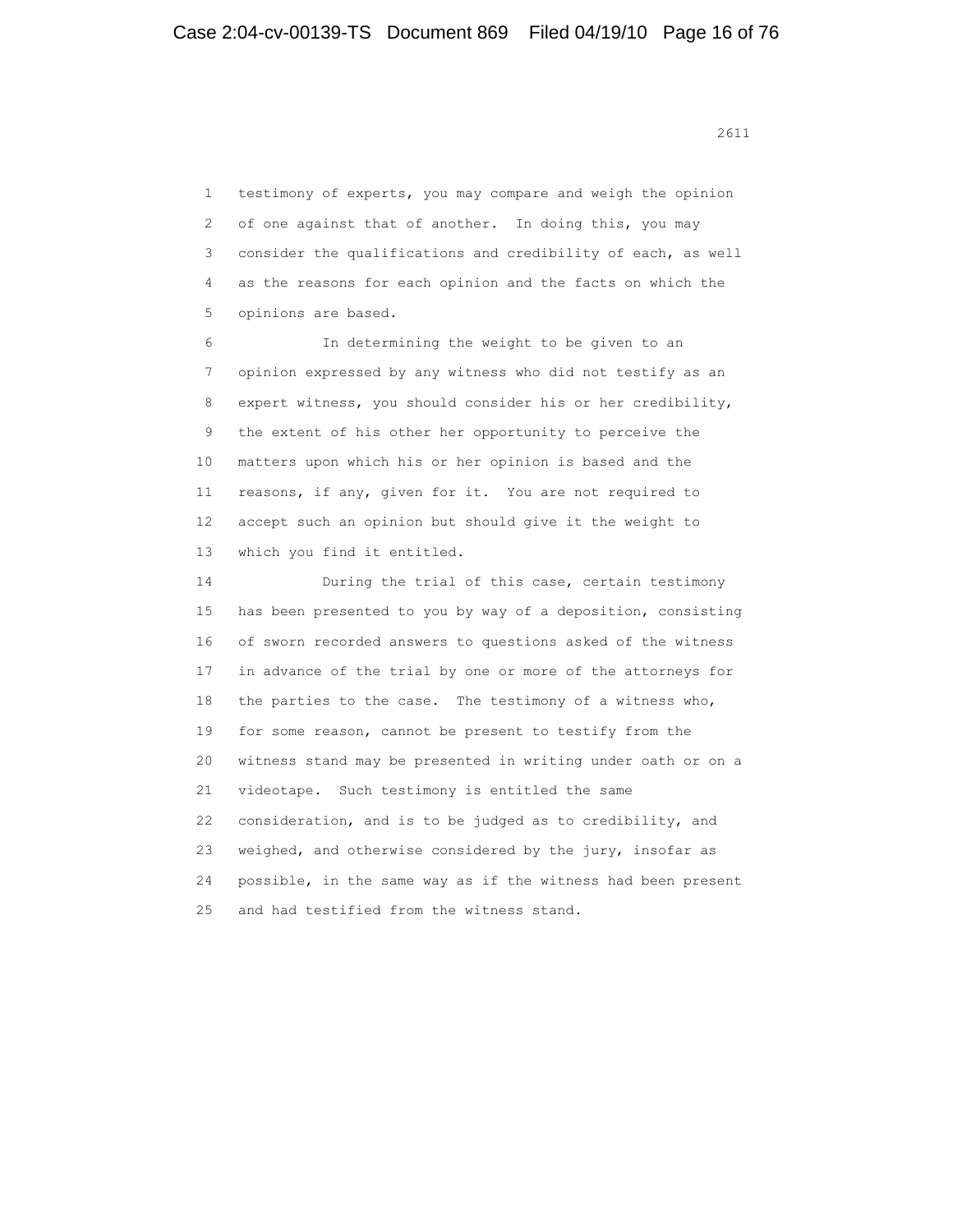2612<br>2612

 1 Certain charts, graphs and illustrations have been 2 shown to you. Those charts, graphs and illustrations are 3 used for convenience and to help explain the facts of the 4 case. They are not themselves evidence or proof of any 5 facts.

 6 You have heard evidence that there were earlier 7 rulings by this Court concerning the ownership of the UNIX 8 and the UNIX copyrights existent as of the date of the asset 9 purchase agreement. In making these rulings, the Court did 10 not have the benefit of the evidence that you have now 11 heard. These prior rulings have been reversed in a 12 unanimous ruling by the Court of Appeals, which is why these 13 issues are being presented to you in this trial. You must 14 decide this case solely on the evidence presented to you in 15 this trial. The earlier rulings should have no bearing on 16 your determination of which party owns the copyrights at 17 issue in this case. However, the existence of these prior 18 rulings may be considered by you in your determination of 19 special damages and punitive damages, if any. 20 You heard reference to a SCO Group bankruptcy.

 21 That is a reorganization proceeding which is pending in 22 another court. SCO continues to operate its business in 23 reorganization and the existence of that proceeding should 24 have no bearing on your consideration of this case.

25 You have also heard reference to a trial involving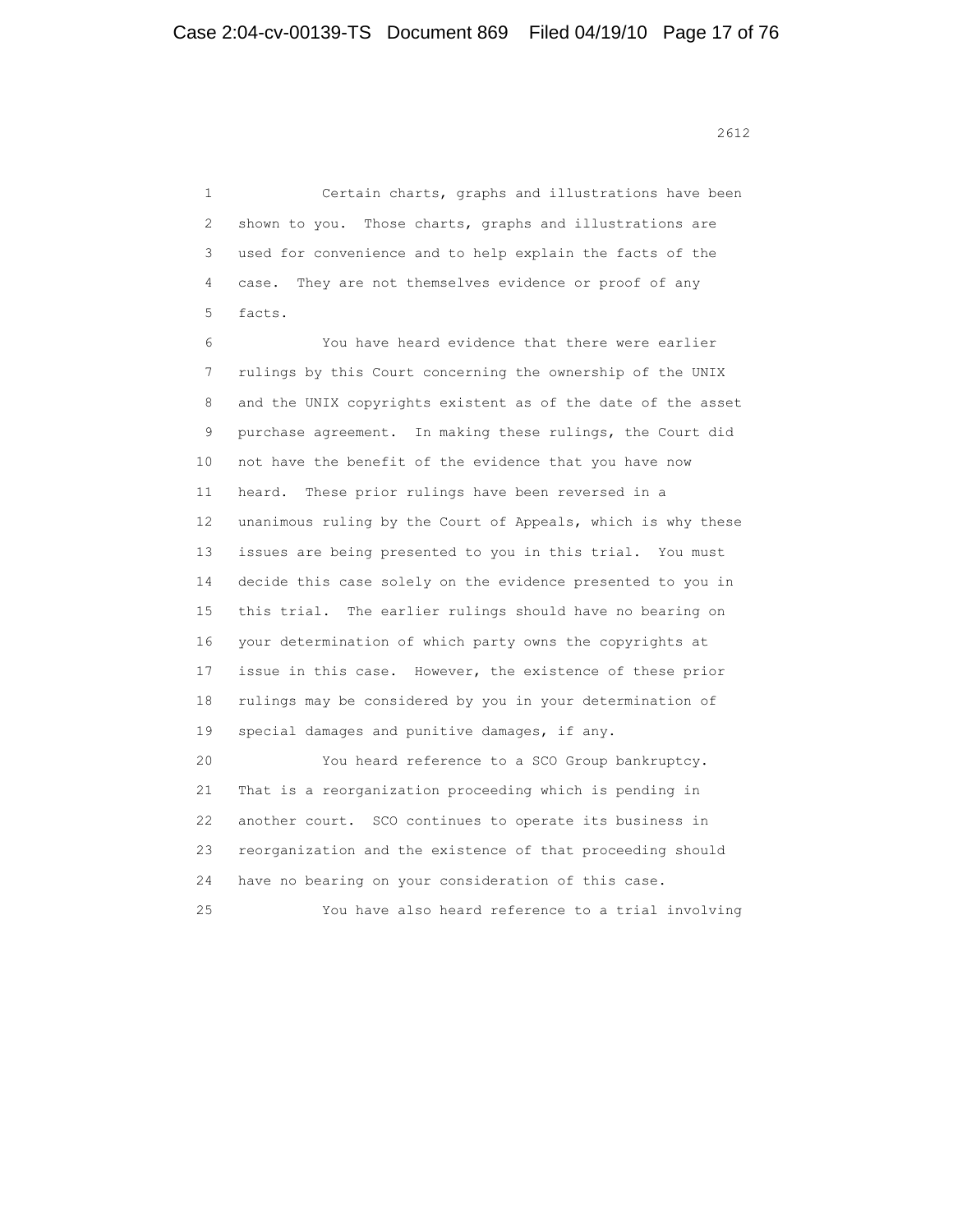1 SCO and Novell in 2008. That trial concerned other issues 2 that are not before you.

 3 In this case, SCO has alleged that Novell has 4 slandered its title regarding ownership of copyrights over 5 the UNIX and UnixWare computer operating systems.

 6 Slander of title requires you to find that: 7 First, there was a publication of a statement disparaging 8 SCO's title; second, the statement was false; third, the 9 statement was made with constitutional malice; and, fourth, 10 the statement caused special damages. I will now explain 11 these four elements in more detail.

 12 The first element requires SCO to prove that 13 Novell published a statement that disparaged SCO's title or 14 ownership of the UNIX or UnixWare copyrights existent as of 15 the date of the asset purchase agreement. SCO alleges that 16 Novell made several slanderous statements in 2003 and 2004. 17 The allegedly slanderous statements do not include 18 statements made in pleadings and filings made by Novell in 19 connection with this litigation, which began in January 20 2004. Novell may not be held liable for making such 21 statements made in pleadings and filings. 22 For the statement to have been published, it must 23 have been communicated to someone other than SCO.

 24 A statement is not slanderous if the context makes 25 clear that the speaker is expressing a subjective view or an

<u>2613</u>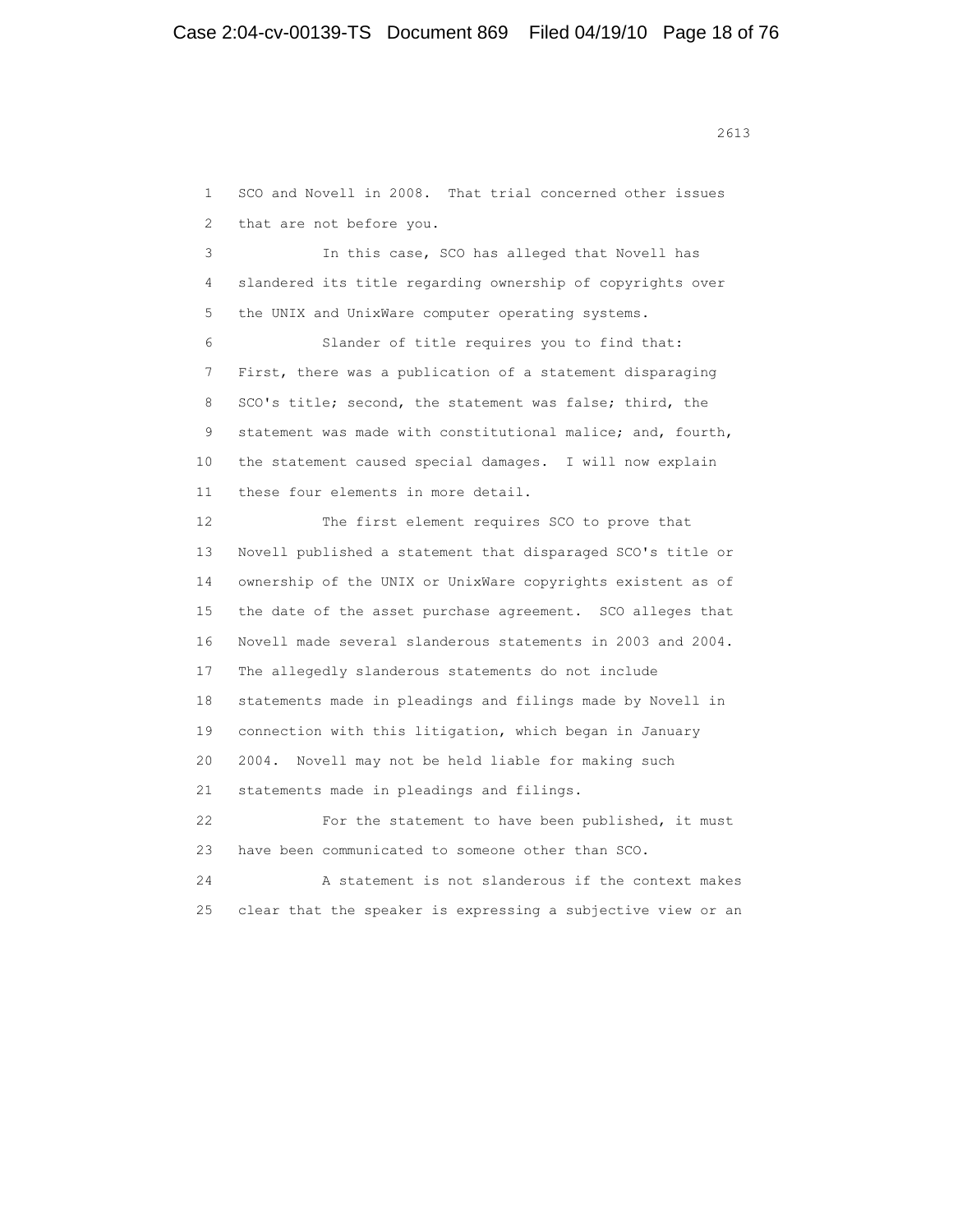1 interpretation or theory, rather than an objectively 2 verifiable fact. You may determine, however, that the 3 speaker intended to convey a statement of fact even if the 4 speaker has couched its statements in the form of an opinion 5 or belief. 6 In deciding whether a publication disparaged SCO's 7 title, you should not view individual words or sentences in 8 isolation. Rather, each statement must be considered in the 9 context in which it was made, giving the words their most 10 common and accepted meaning. You should also consider the 11 surrounding circumstances of the statement and how the 12 intended audience would have understood the statement in 13 view of those circumstances. 14 The second element of a claim for slander of title 15 is falsity of the statement that disparages title. False 16 means that the statement is either directly untrue or that 17 an untrue inference can be drawn from the statement. You 18 are to determine the truth or falsity of the statement 19 according to the facts as they existed at the time the 20 statement was made. 21 The statement, to be true, need not be absolutely, 22 totally, or literally true, but must be substantially true. 23 A statement is considered to be true if it is substantially 24 true or the gist of the statement is true. 25 In order to determine whether the statements at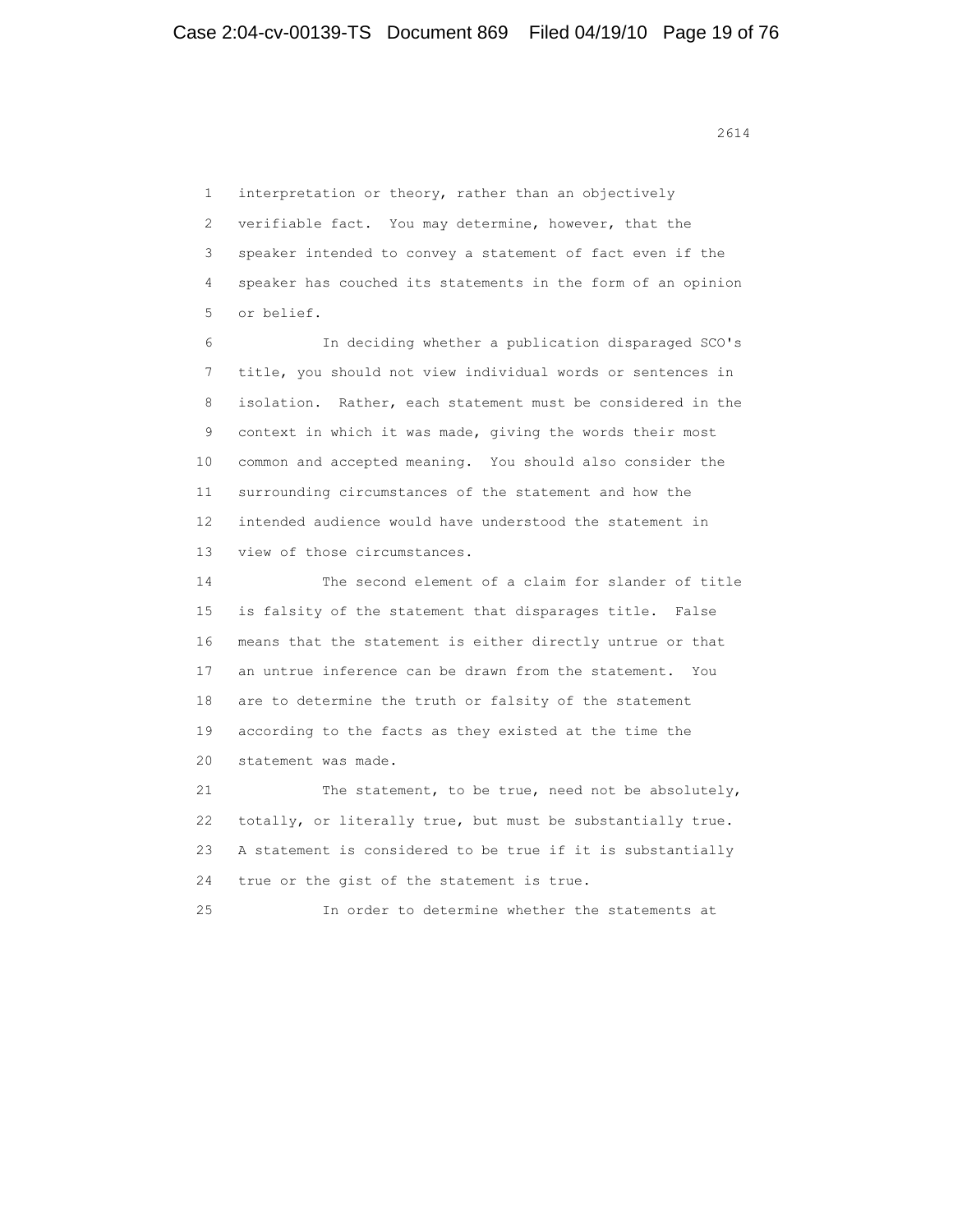<u>2615</u>

 1 issue were true or false, you must determine which party 2 owned the UNIX and UnixWare copyrights, existent as of the 3 date of the asset purchase agreement, at the time the 4 statements were made. 5 To determine which party owned the UNIX and 6 UnixWare copyrights, existent as of the date of the asset 7 purchase agreement, you should consider the asset purchase 8 agreement and the amendments thereto. I will now provide 9 you instructions on how you should interpret these 10 agreements. 11 Several contracts relating to the same matters, 12 between the same parties, and made as parts of substantially 13 one transaction, are to be taken together. The contracts 14 need not have been executed on the same day to be parts of 15 substantially one transaction. 16 Where contracts are made at different times, but 17 where the later contract is not intended to entirely 18 supersede the first, but only modify it in certain 19 particulars, the two are to be construed as parts of one 20 contract, the later superseding the earlier one where it is 21 inconsistent with the earlier. 22 Here, the amendments, including Amendment No. 2, 23 must be considered together with the asset purchase 24 agreement as a single document. The language of the 25 amendments, including Amendment No. 2, controls whenever its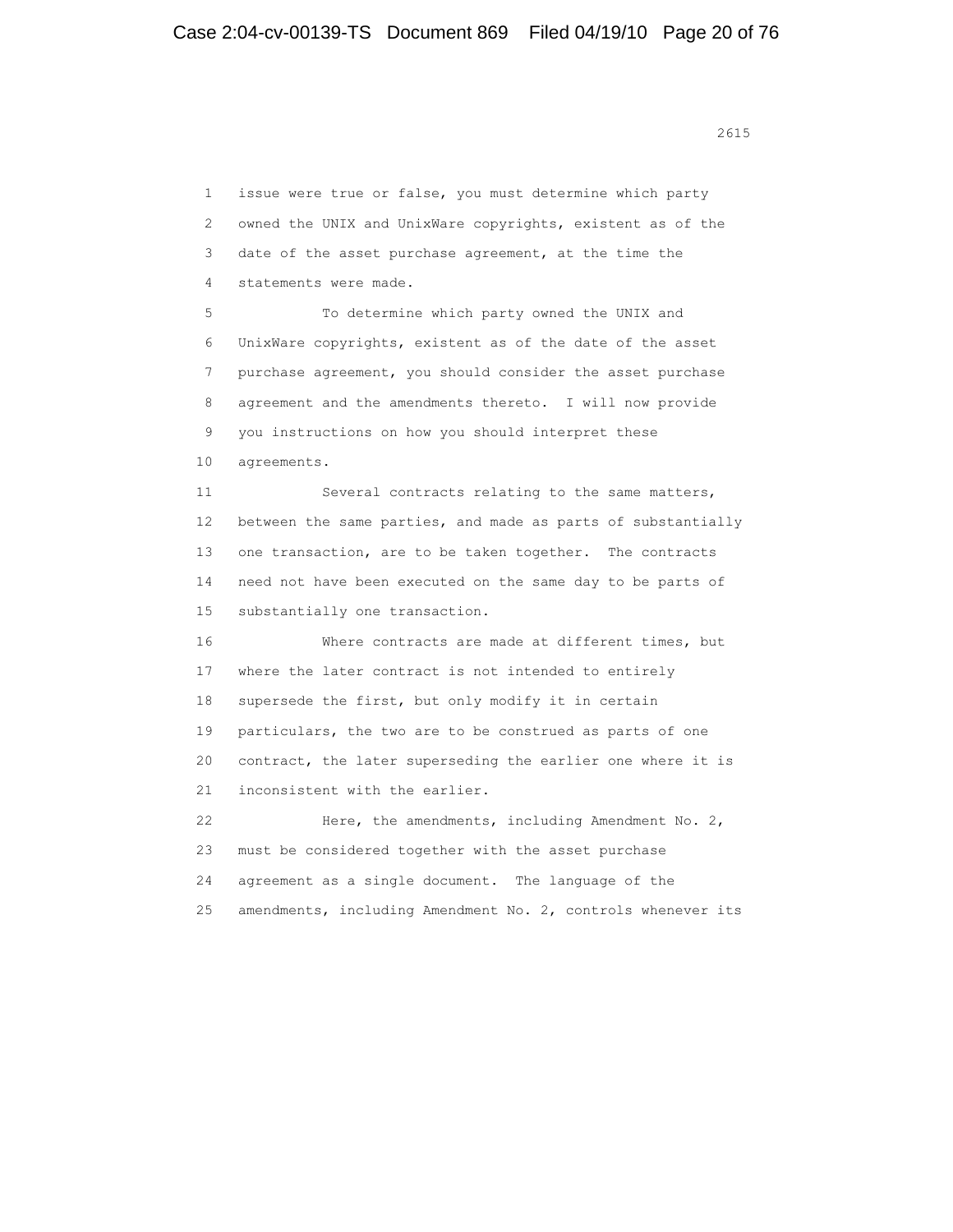<u>2616</u>

 1 language contradicts the asset purchase agreement. 2 In deciding what the terms of a contract mean, you 3 must decide what the parties intended at the time the 4 contract was created. You may consider the usual and 5 ordinary meaning of the language used in the contract as 6 well as the circumstances surrounding the making of the 7 contract. 8 With respect to your consideration of the 9 agreements at issue here, where contract terms are clear, 10 they should be given their plain and ordinary meanings. 11 In deciding what the words of a contract meant to 12 the parties, you should consider the whole contract, not 13 just isolated parts. You should use each part to help you 14 interpret the others, so that all the parts makes sense when 15 taken together. 16 You should assume that the parties intended the 17 words in their contract to have their usual and ordinary 18 meaning unless you decide that the parties intended the 19 words to have a special meaning. 20 With respect to who owns the copyrights at issue, 21 you may consider what is called the extrinsic evidence of 22 the intent of the parties to the amended asset purchase 23 agreement. Extrinsic evidence is the evidence of what 24 parties to a contract intended apart from the language they 25 used in the contract.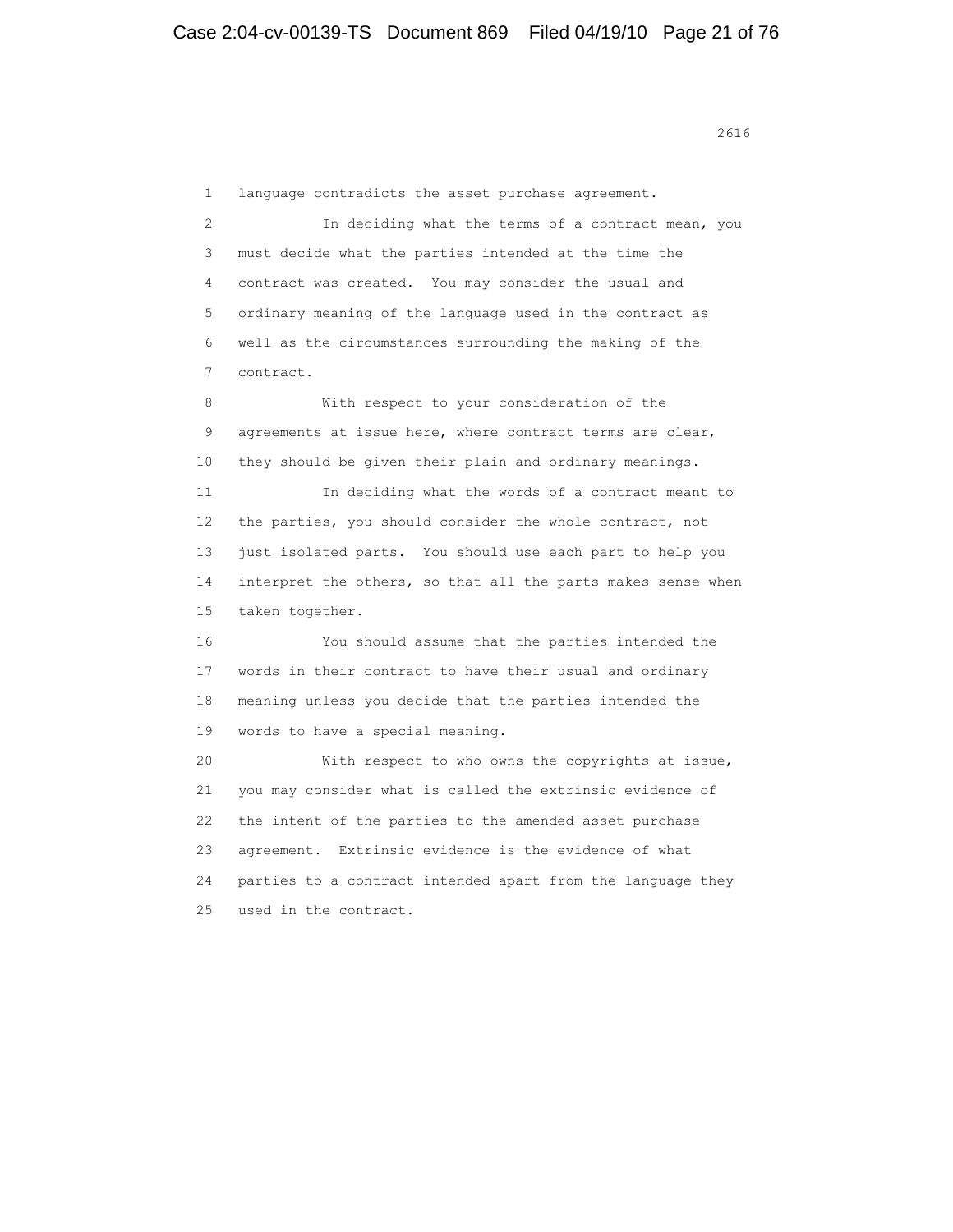<u>2617</u>

 1 One type of extrinsic evidence is testimony or 2 documents showing what the people who were negotiating the 3 contract said or did or understood at the time of the 4 transaction. 5 Another type of extrinsic evidence is called the 6 parties course of performance. Course of performance is how 7 the parties interpreted and applied the terms of the 8 contract after the contract was created but before any 9 disagreement between the parties arose. 10 In determining which party owns the property at 11 issue, and your consideration of the amended asset purchase 12 agreement, you may consider the nature of a copyright. 13 Copyright is the exclusive right to copy. The 14 owner of a copyright has the exclusive right to do and to 15 authorize the following: One, to reproduce the copyrighted 16 work in copies; two, to prepare derivative works based upon 17 the copyrighted work; three, to distribute copies of the 18 copyrighted work to the public by sale or other transfer of 19 ownership, or by rental, lease or lending. 20 The term owner includes the author of the work, an 21 assignee, or an exclusive licensee. In general, copyright 22 law protects against production, adaptation, distribution, 23 performance, or display of substantially similar copies of 24 the owner's copyrighted work without the owner's permission. 25 A copyright owner may enforce these rights to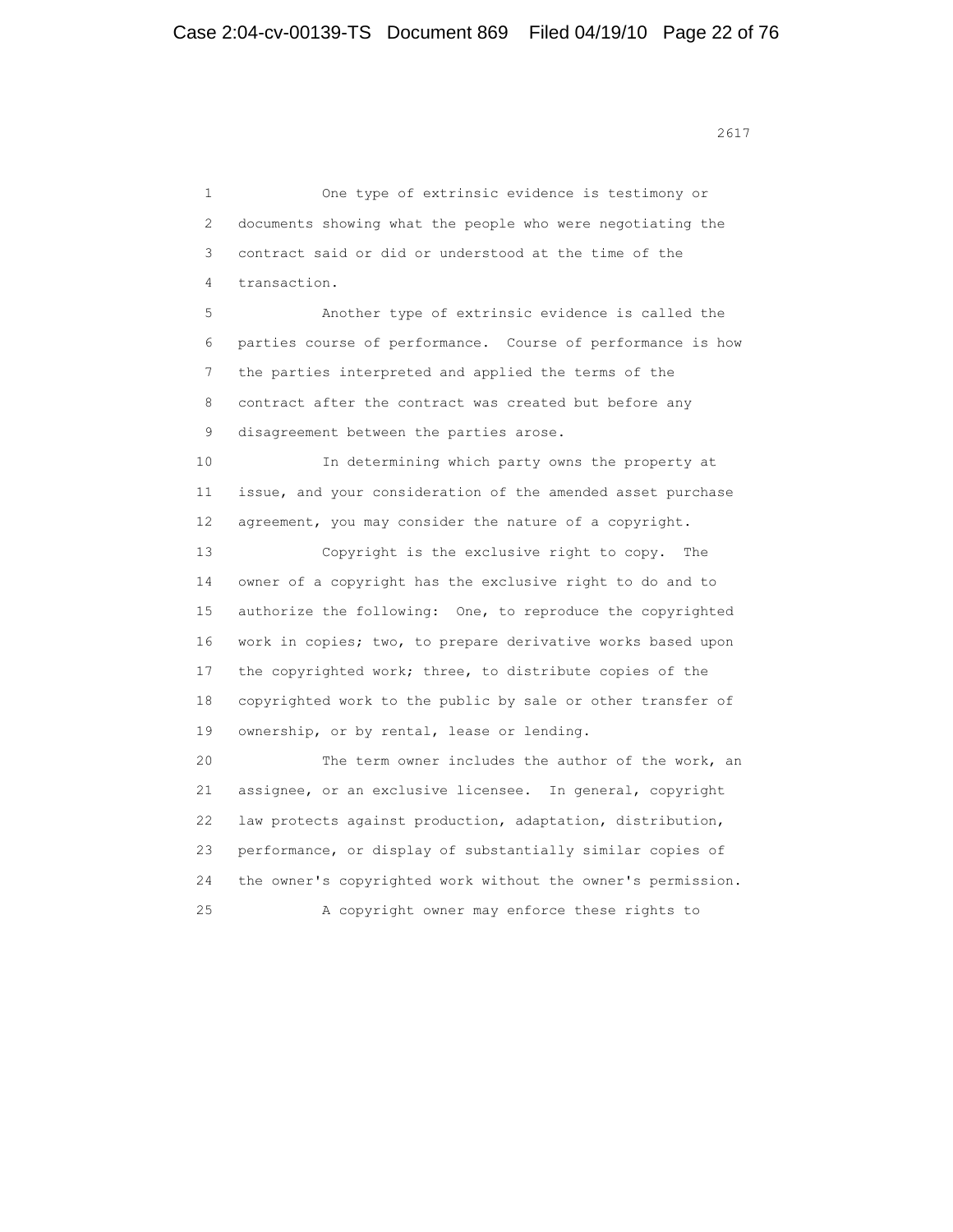1 exclude others in an action for copyright infringement. 2 Even though one may acquire a copy of a copyrighted work, 3 the copyright owner retains rights and control of that copy, 4 including uses that may result in additional copies or 5 alterations of the work. 6 Possession of certificates of copyright

 7 registrations is immaterial to ownership of the copyrights, 8 but may be considered for other purposes, such as the intent 9 of the parties.

 10 A copyright owner may transfer, sell, or convey to 11 another person all or part of the copyright owner's property 12 interest in the copyright. A property interest in a 13 copyright includes the right to exclude others from 14 reproducing, preparing a derivative work, distributing, 15 performing, displaying, or using the copyrighted work. 16 To be valid, the transfer, sell, or conveyance 17 must be in writing. The person to whom a right is 18 transferred is called the assignee. The assignee may 19 enforce this right to exclude others in an action for a 20 copyright infringement.

 21 The copyright owner may also transfer, sell, or 22 convey to another person any of the exclusive rights 23 included in the copyright. To be valid, the transfer, sell, 24 or conveyance must be in writing. The person to whom this 25 right is transferred is called an exclusive licensee. An

<u>2618</u>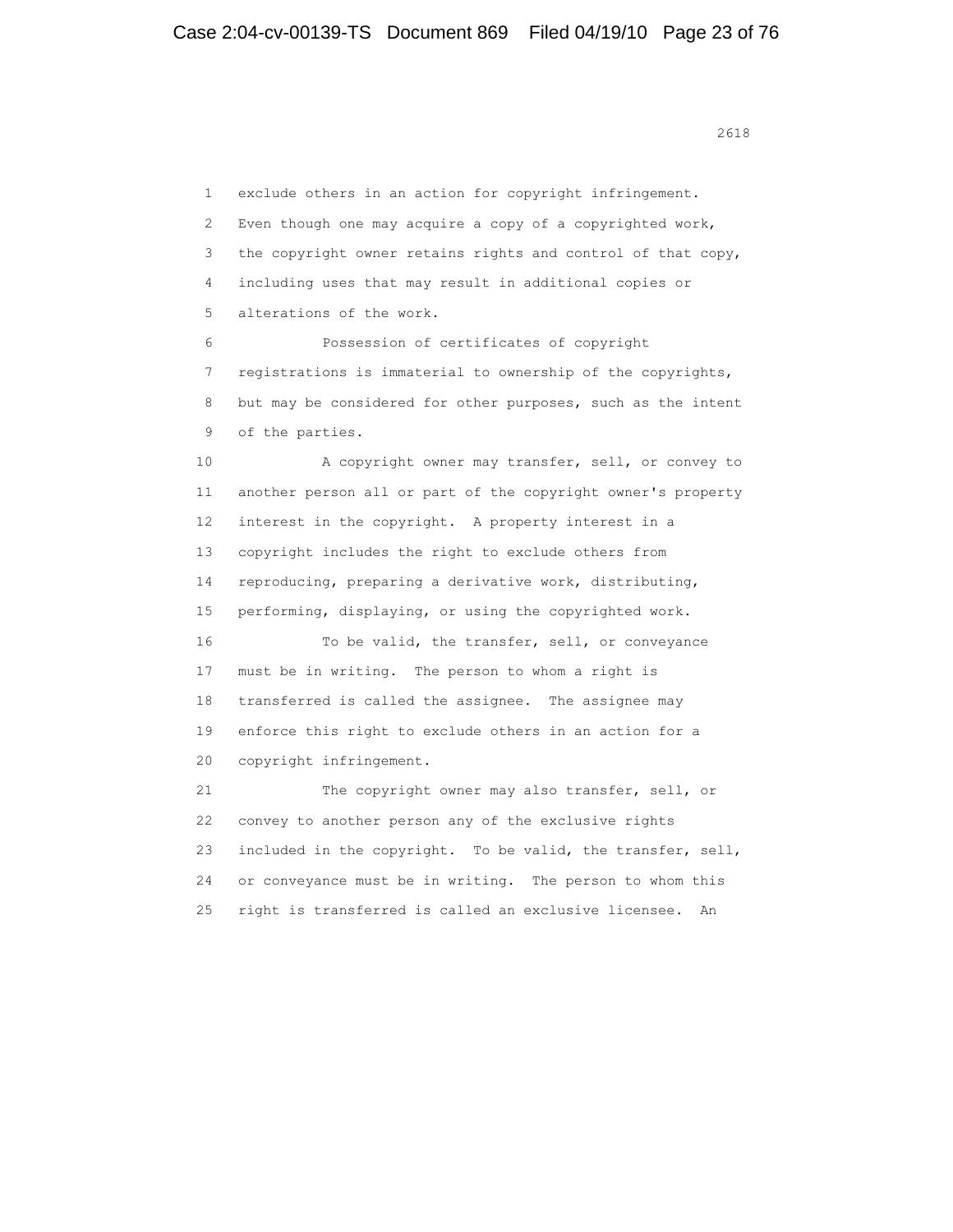<u>2619</u>

 1 exclusive licensee has the right to exclude others from 2 copying the work to the extent of the rights granted in the 3 license and may bring an action for damages for copyright 4 infringement.

 5 Nonexclusive licenses, on the other hand, do not 6 transfer copyright ownership and can be granted orally or 7 implied from conduct. An implied license can only be 8 nonexclusive. A nonexclusive licensee cannot bring suit to 9 enforce a copyright.

 10 An implied nonexclusive license may arise when, 11 one, a person, the licensee, requests the creation of the 12 work, two, the creator, the licensor, makes the particular 13 work and delivers it to the licensee who requested it, and, 14 three, the licensor intends that the licensee-requestor copy 15 or distribute his work.

 16 The third element of slander of title requires SCO 17 to prove by clear and convincing evidence that Novell's 18 statement disparaging the ownership of the UNIX and UnixWare 19 copyrights, existent as of the date of the asset purchase 20 agreement, was made with constitutional malice. That is, 21 SCO must prove that the statement was published with: One, 22 knowledge that it was false; or, two, reckless disregard of 23 whether it was true or false, which means that Novell made 24 the statement with a high degree of awareness of the 25 probable falsity of the statement, or that, at the time the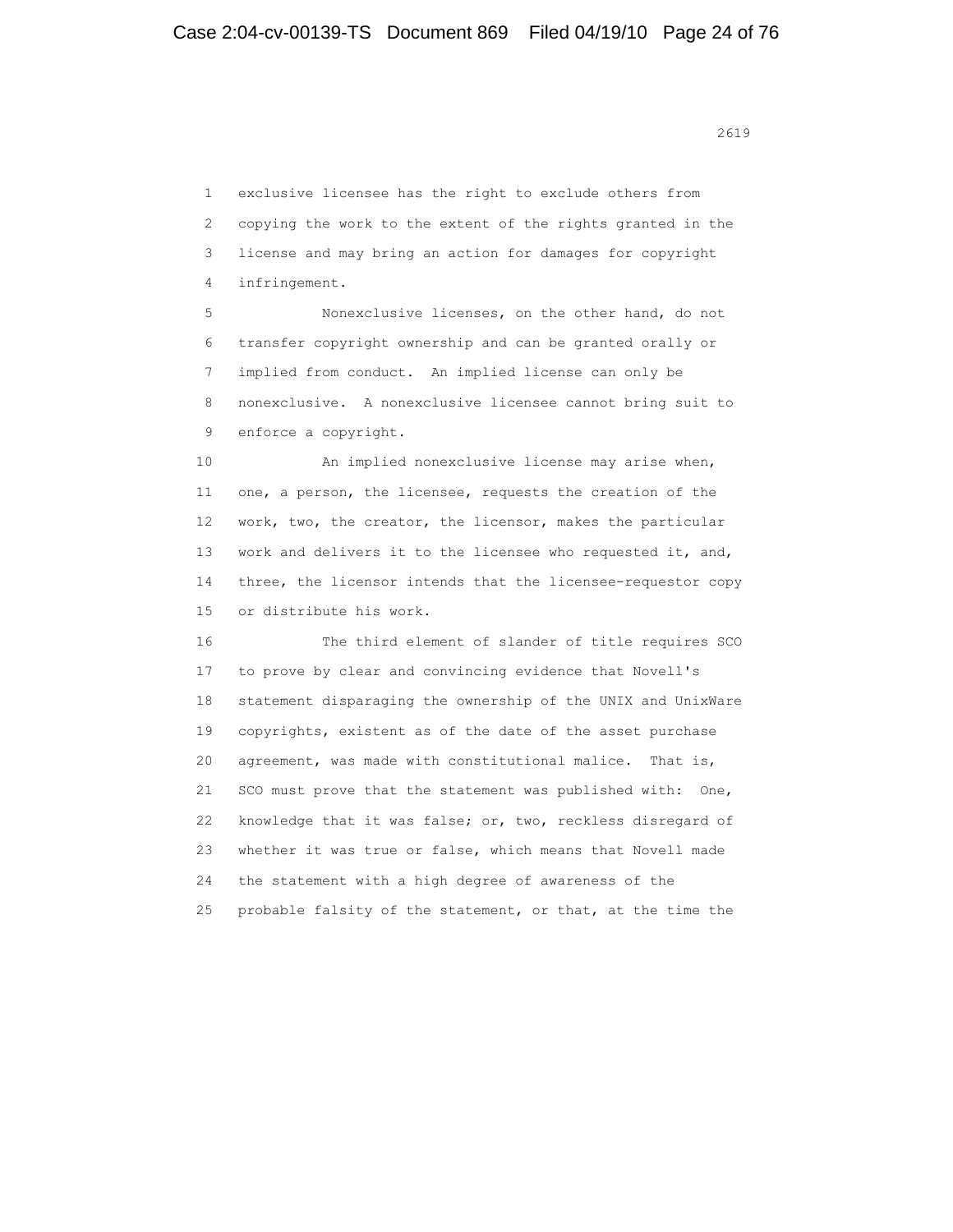<u>2620</u>

 1 statement was transmitted Novell had serious doubts that the 2 statement was true. Clear and convincing evidence leaves no 3 substantial doubt in your mind that the constitutional 4 malice is highly probable, as previously explained in 5 Instruction No. 13.

 6 In determining whether Novell published the 7 statement knowing the statement to be false or with reckless 8 disregard for the truth, you should take into account all 9 the facts and circumstances. You should consider whether 10 the statement was fabricated or the product of the party's 11 imagination. You may also consider whether the party knew 12 about the source of the information and whether there were 13 reasons for the party to doubt the informant's veracity, 14 whether the information was inherently improbable, or if 15 there were other reasons for the party to doubt the accuracy 16 of the information.

 17 In determining whether there was knowing falsehood 18 or reckless disregard for the truth, however, it is not 19 enough for you to find that the party acted negligently, 20 carelessly, sloppily or did not exercise good judgment in 21 researching, writing, editing, or publishing the statement. 22 An extreme departure from the standards of investigating and 23 reporting ordinarily adhered to by responsible publishers 24 does not, standing alone, constitute knowledge of falsity or 25 reckless disregard for the truth. The reliance on one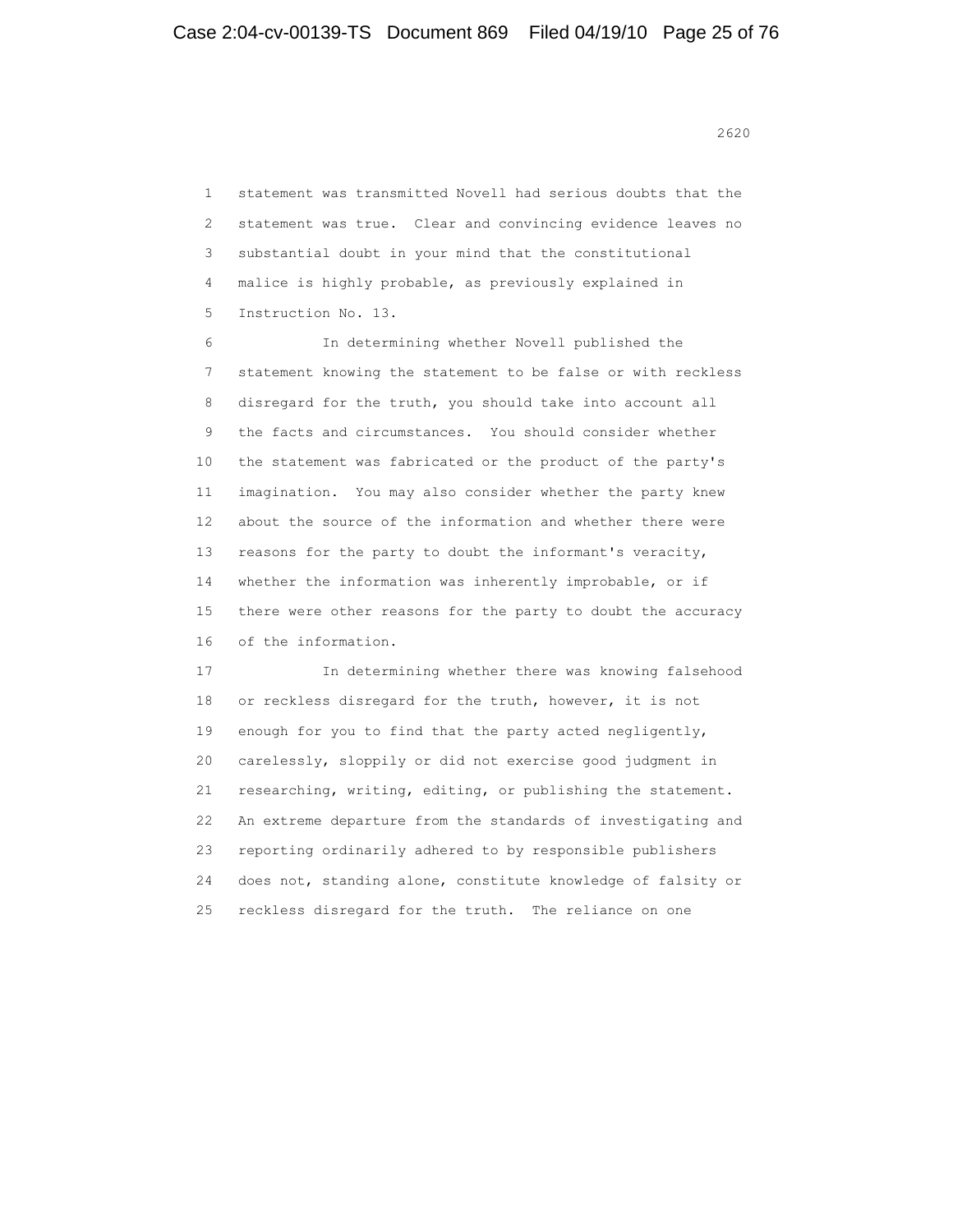1 source standing alone does not constitute knowing falsehood 2 or reckless disregard for the truth, even if other sources 3 would be readily available, and even if, in applying 4 reasonable reporting of care, you believe those other 5 sources should have been contacted. 6 Spite, ill will, hatred, bad faith, evil purpose 7 or intent to harm does not alone support a finding of 8 constitutional malice. 9 The mere fact that a mistake may occur is not 10 evidence of knowing falsehood or reckless disregard for the 11 truth. Reckless disregard for the truth or falsity requires 12 a finding that the person making the statement had a high 13 degree of awareness that the statement was probably false, 14 but went ahead and published the statement anyway. The test 15 is not whether the person acted as a responsible publisher 16 under the circumstances. While exceptional caution and 17 skill are to be admired and encouraged, the law does not 18 demand them as a standard of conduct in this matter. 19 Unless you find by clear and convincing evidence, 20 under all the circumstances, that Novell acted knowing the 21 statement to be false or with a high degree of awareness of 22 its probable falsity, there can be no liability. 23 The final element of a claim for slander of title 24 requires a showing that the statement disparaging SCO's 25 ownership of the UNIX of UnixWare copyrights, existent as of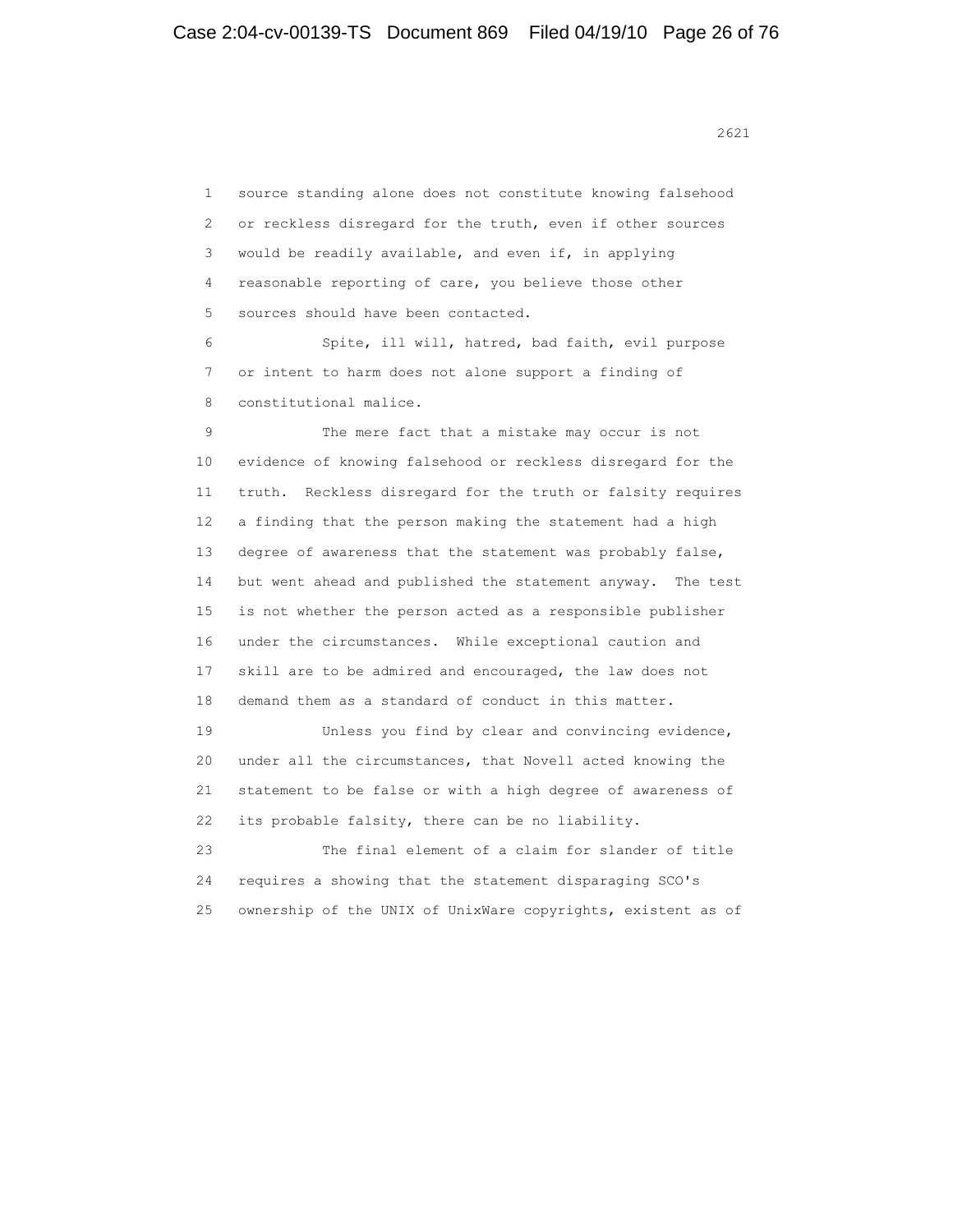2622<br>2622

 1 the date of the asset purchase agreement, caused special 2 damages to SCO.

 3 This requires SCO to establish an economic loss 4 that has been realized or liquidated, as in the case of lost 5 sales. Special damages are ordinarily proved in a slander 6 of title action by evidence of a lost sale or the loss of 7 some other economic advantage. Absent a specific monetary 8 loss flowing from a slander affecting the salability or use 9 of the property, there is no damage. It is not sufficient 10 to show that the property's value has dropped on the market, 11 as this is not a realized or liquidated loss. The law does 12 not presume special damages.

 13 Special damages in the form of lost sales may be 14 shown in two ways: A, proof of the conduct of specific 15 persons or, b, proof that the loss has resulted from the 16 conduct of a number of persons whom it is impossible to 17 identify. There is a separate test you must apply for each. 18 First, when the loss of a specific sale is relied 19 on to establish special damages, SCO must prove that the 20 publication of the disparaging statement was a substantial 21 factor influencing the specific, identified purchaser in his 22 decision not to buy.

 23 In order for the disparaging statement to be a 24 substantial factor in determining the conduct of an 25 intending or potential purchaser, it is not necessary that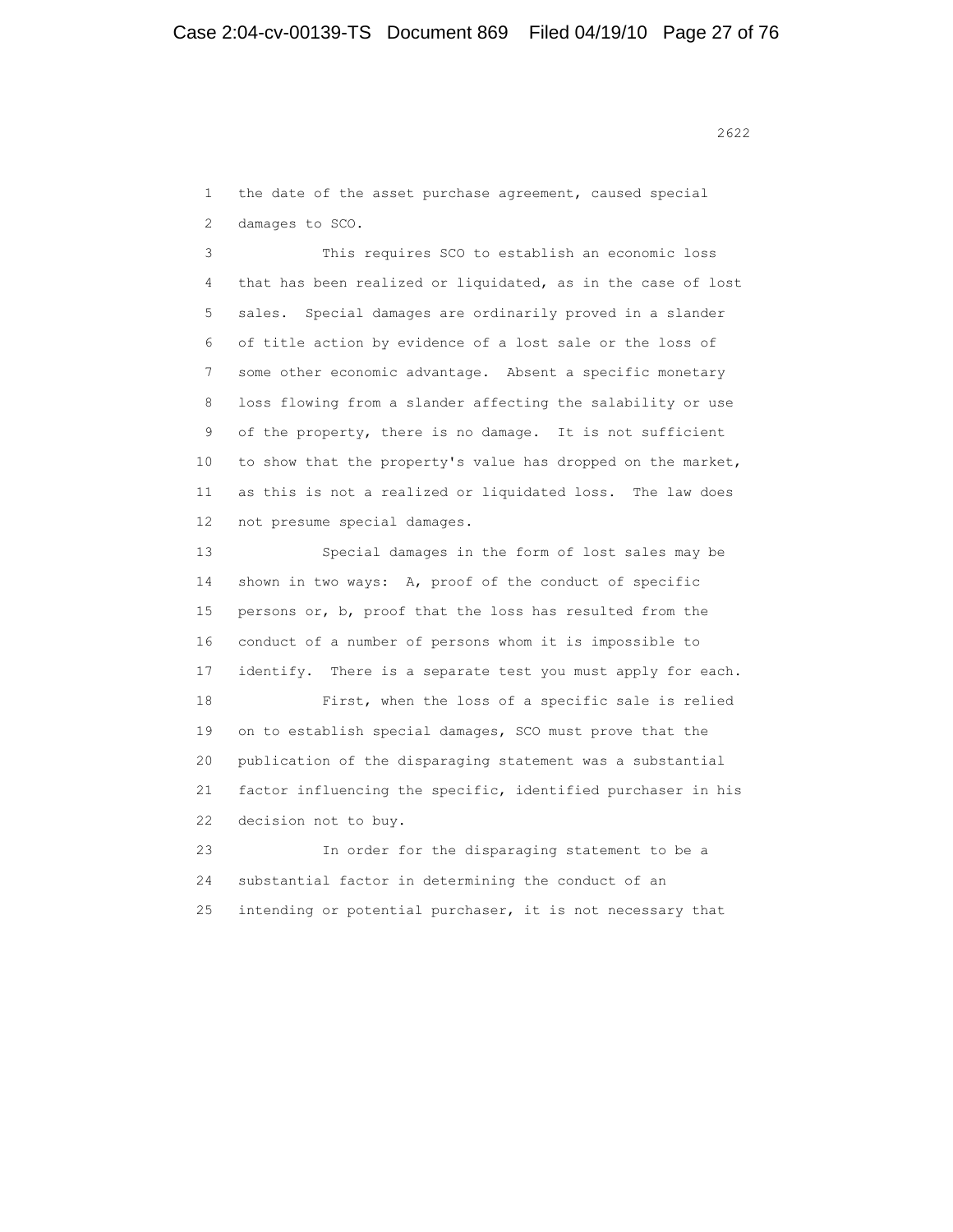1 the conduct should be determined exclusively or even 2 predominantly by the publication of the statement. It is 3 enough that the disparagement is a factor in determining his 4 decision, even though he is influenced by other factors 5 without which he would not decide to act as he does. Thus 6 many considerations may combine to make an intending 7 purchaser decide to break a contract or to withdraw or 8 refrain from making an offer. If, however, the publication 9 of the disparaging matter is one of the considerations that 10 has substantial weight, the publication of the disparaging 11 matter is a substantial factor in preventing the sale and 12 thus bringing financial loss upon the owner of the thing in 13 question.

 14 The extent of the loss caused by the prevention of 15 a sale is determined by the difference between the price 16 that would have been realized by it and the salable value of 17 the thing in question after there has been a sufficient time 18 following the frustration of the sale to permit its 19 marketing.

 20 Second, in the case of a widely disseminated 21 disparaging statement, SCO need not identify a specific 22 purchaser and recovery is permitted for loss of the market. 23 This may be proved by circumstantial evidence showing that 24 the loss has in fact occurred and eliminating other causes. 25 A decline in stock price is not an appropriate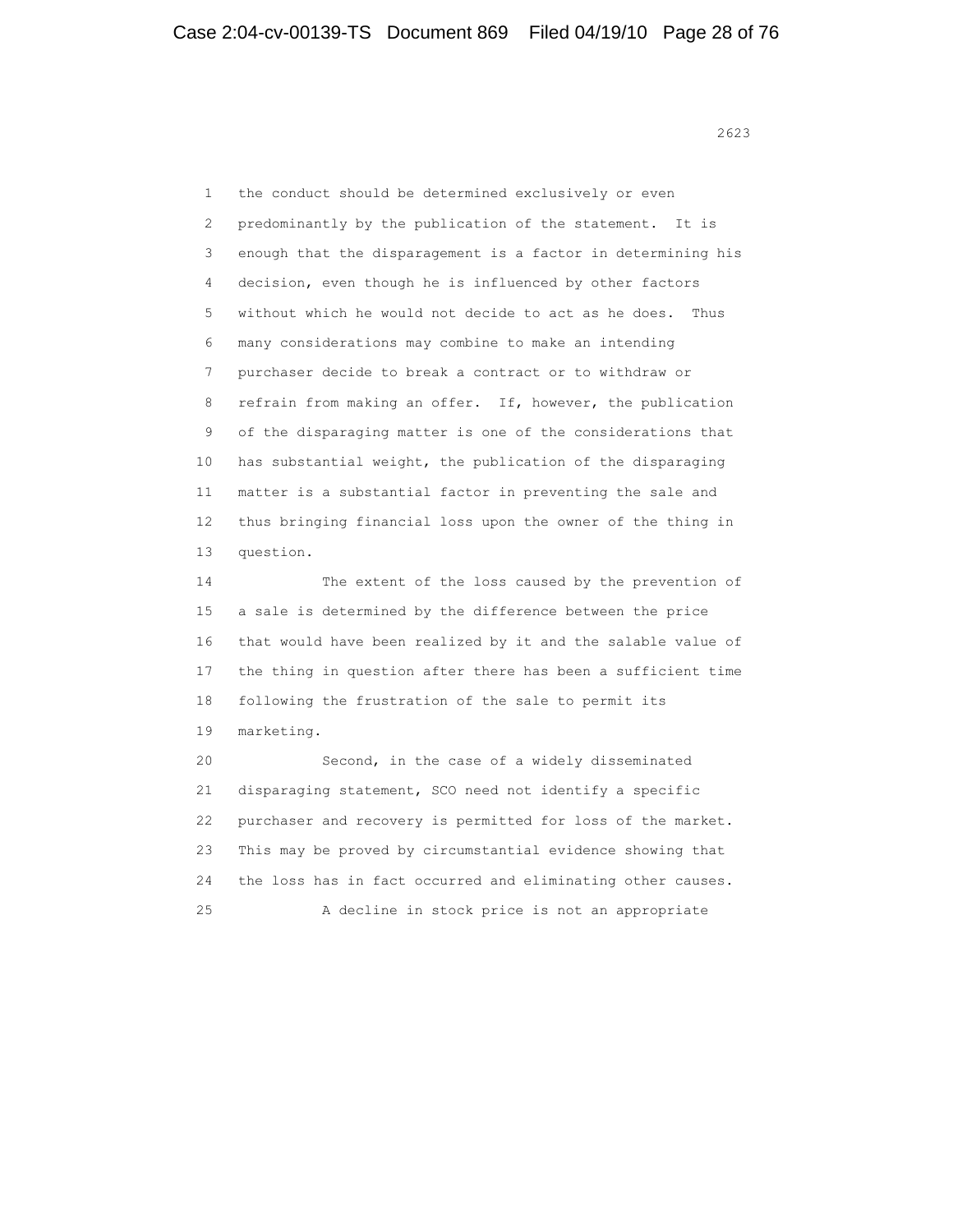1 claim for special damages. 2 You are entitled to award punitive damages if you 3 deem them to be appropriate. 4 Before any award of punitive damages can be 5 considered, SCO must prove by clear and convincing evidence 6 that Novell published a false statement knowing it was false 7 or in reckless disregard whether it was true or false, and 8 that Novell acted with hatred or ill will towards SCO, or 9 with an intent to injure SCO, or acted willfully or 10 maliciously towards SCO. 11 If you find that SCO has presented such proof, you 12 may award, if you deem it proper to do so, such sum as in 13 your judgment would be reasonable and proper as a punishment 14 to Novell for such wrongs, and as a wholesome warning to 15 others not to offend in a like manner. If such punitive 16 damages are given, you should award them with caution and 17 you should keep in mind they are only for the purpose just 18 mentioned and are not the measure of actual damage. 19 The fact that I have instructed you on damages 20 does not mean that I am indicating that you should award 21 any. That is entirely for you, the jury, to decide. 22 Any damages you award must have a reasonable basis 23 in the evidence. They need not be mathematically exact, but 24 there must be enough evidence for you to make a reasonable 25 estimate of damages without speculation or guess work.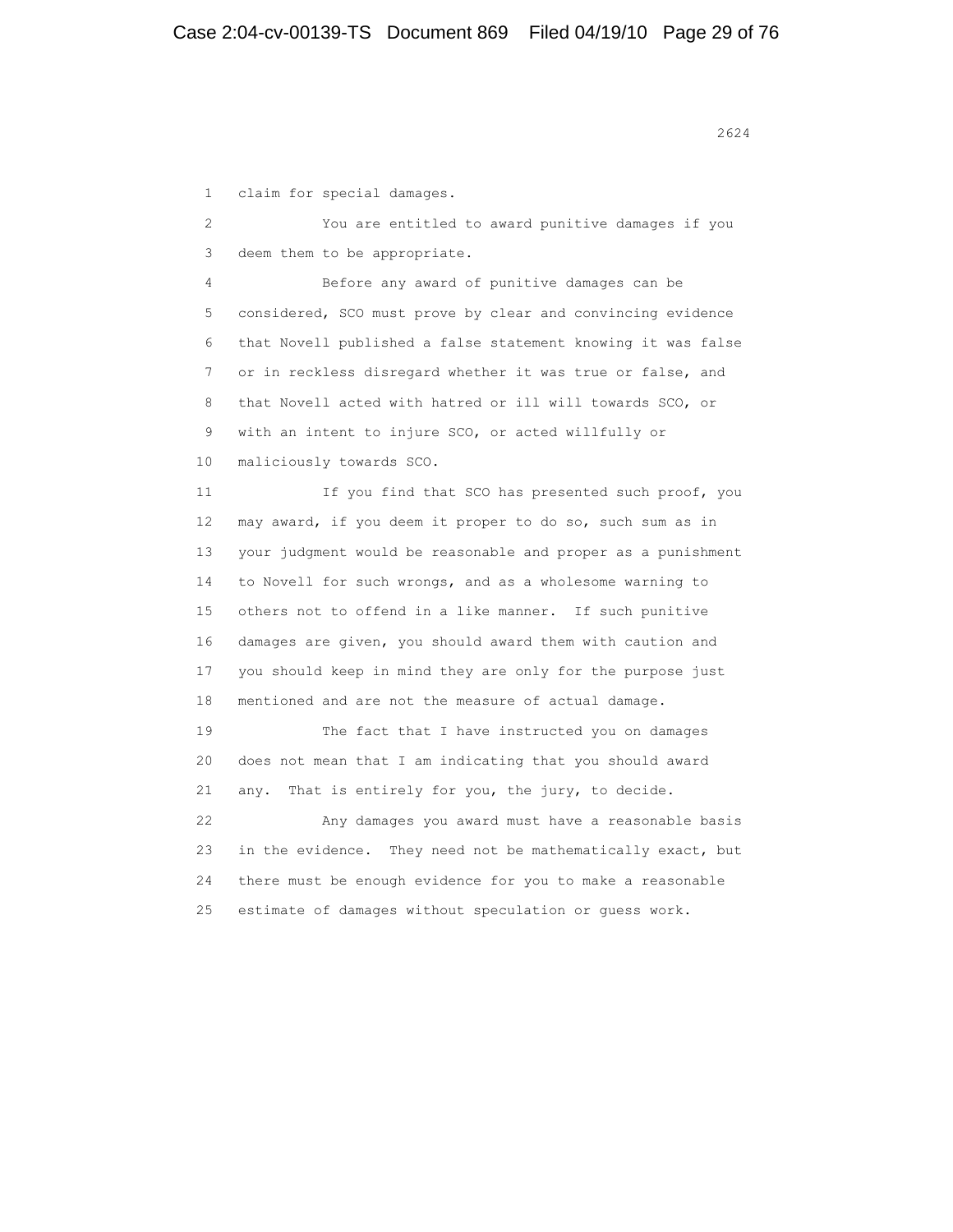<u>2625</u> and 2625

 1 The burden is upon the party seeking damages to 2 prove the existence and amount of its damages and that its 3 damages were caused by the acts of the opposing party. You 4 are not permitted to award speculative damages. 5 You have heard evidence concerning specifics about 6 the parties' rights and obligations under section 4.16 of 7 the amended asset purchase agreement. You are instructed 8 that those issues of specific rights and obligations under 9 section 4.16 are for the Court to decide and you are not to 10 concern yourself with them. You may consider section 4.16, 11 as well as all other provisions, in interpreting the amended 12 asset purchase agreement. 13 It is the duty of the attorney on each side of the 14 case to object when the other side offers testimony or other 15 evidence which the attorney believes is not properly 16 admissible. You should not show prejudice against any 17 attorney or his or her client because the attorney has made 18 an objection. 19 Upon allowing testimony or other evidence to be 20 introduced over the objection of any attorney, the Court 21 does not, unless expressly stated, indicate any opinion as 22 to the weight or effect of any such evidence. As stated 23 before, the jurors are the sole judges of the credibility of 24 all witnesses and the weight and effect of all evidence. 25 When the Court has sustained an objection to a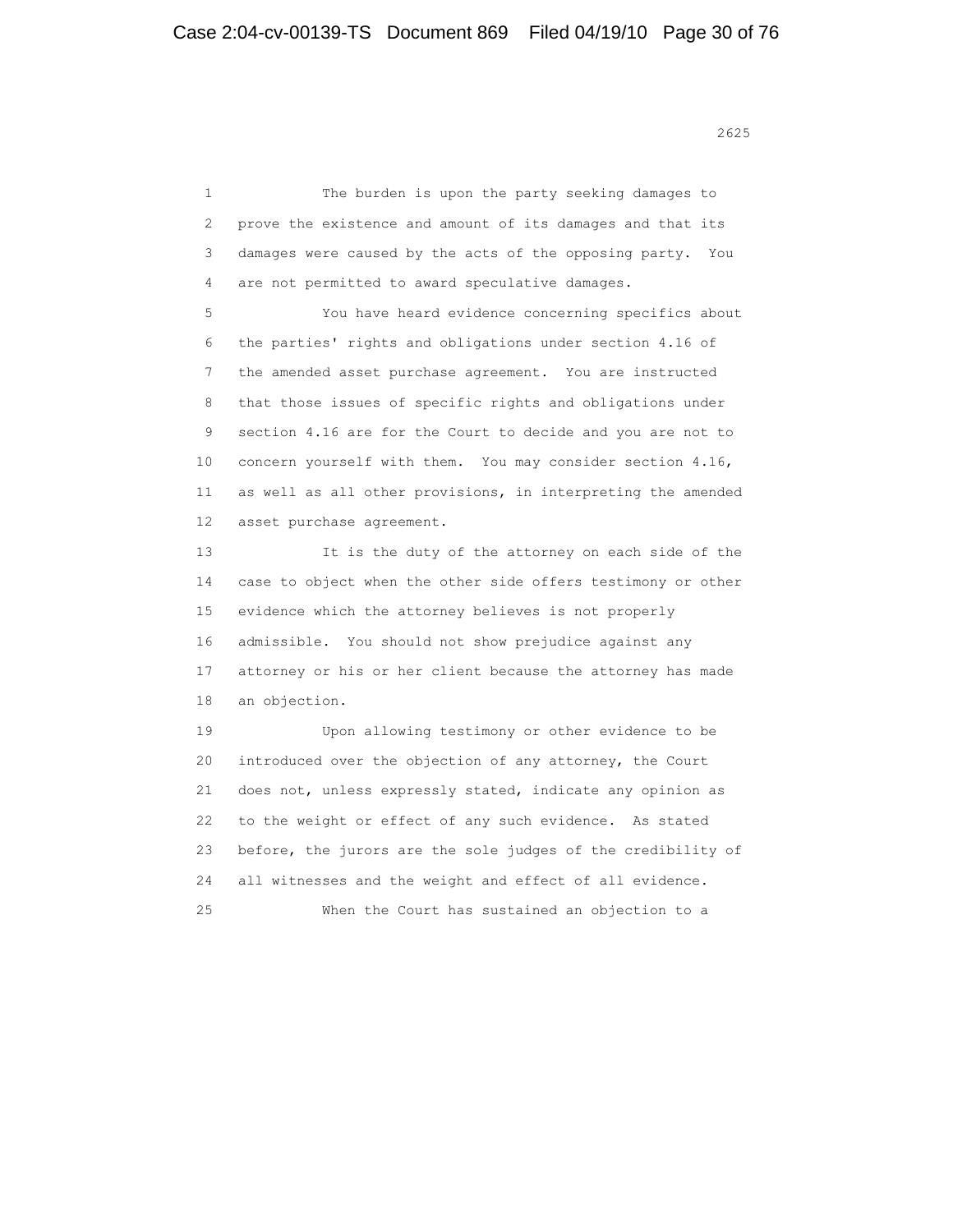<u>2626</u> 2626

 1 question addressed to a witness, the jury must disregard the 2 question entirely, and may draw no inference from the 3 wording of it or speculate as to what the witness would have 4 said if he or she had been permitted to answer any question. 5 During the course of the trial, I may have 6 occasionally asked questions of a witness, in order to bring 7 out facts not then fully covered in the testimony. Do not 8 assume that I hold any opinion on the matters to which my 9 questions may have related. 10 A copy of these instructions will also accompany 11 you to the jury room. Do not write on the instructions. 12 You will notice during are deliberations that 13 there may be gaps in the numbering of the instructions. The 14 instruction numbers are for the convenience of the Court and 15 the parties, and you are not to be concerned by them. 16 Upon retiring to the jury room, you must select 17 one of your members to act as your foreperson. The 18 foreperson will preside over your deliberations and will be 19 your spokesperson here in court. 20 The verdict must represent the collective judgment 21 of the jury. In order to return a verdict, it is necessary 22 that each juror agree to it. Your verdict must be 23 unanimous. 24 It is your duty, as jurors, to consult with one 25 another and to deliberate with a view to reaching an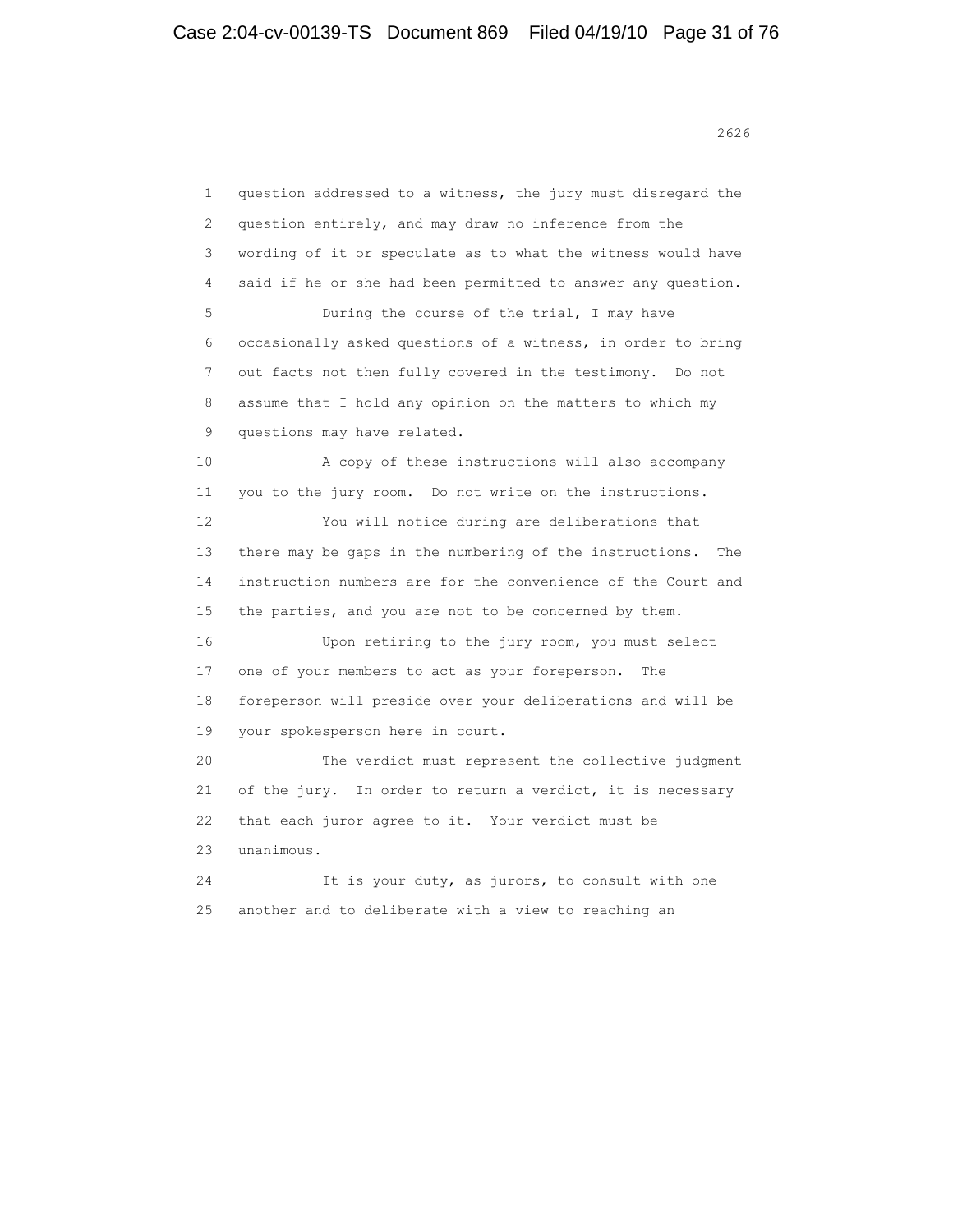<u>2627</u>

 1 agreement if you can do so without violence to individual 2 judgment. Each of you must decide the case for yourself, 3 but do so only after an impartial consideration of the 4 evidence in the case with your fellow jurors. In the course 5 of your deliberations, do not hesitate to reexamine your own 6 views and change your opinion if convinced it is erroneous. 7 But do not surrender your honest conviction as to the weight 8 or effect of evidence solely because of the opinion of your 9 fellow jurors for the mere purpose of returning a unanimous 10 verdict. 11 Remember at all times, you are not partisans. You 12 are judges, judges of the facts. Your sole interest is to 13 seek the truth from the evidence in the case. 14 Your verdict must be based solely upon the 15 evidence received in the case. Nothing you have seen or 16 heard outside of court may be considered. Nothing that I 17 have said or done during the course of this trial is 18 intended in any way to somehow suggest to you what I think 19 your verdict should be. Nothing said in these instructions 20 and nothing in any form of verdict prepared for your 21 convenience is to suggest or convey to you in any way or 22 manner any intimation as to what verdict I think you should 23 return. What the verdict shall be is the exclusive duty and 24 responsibility of the jury. As I have told you many times, 25 you are the sole judges of the facts.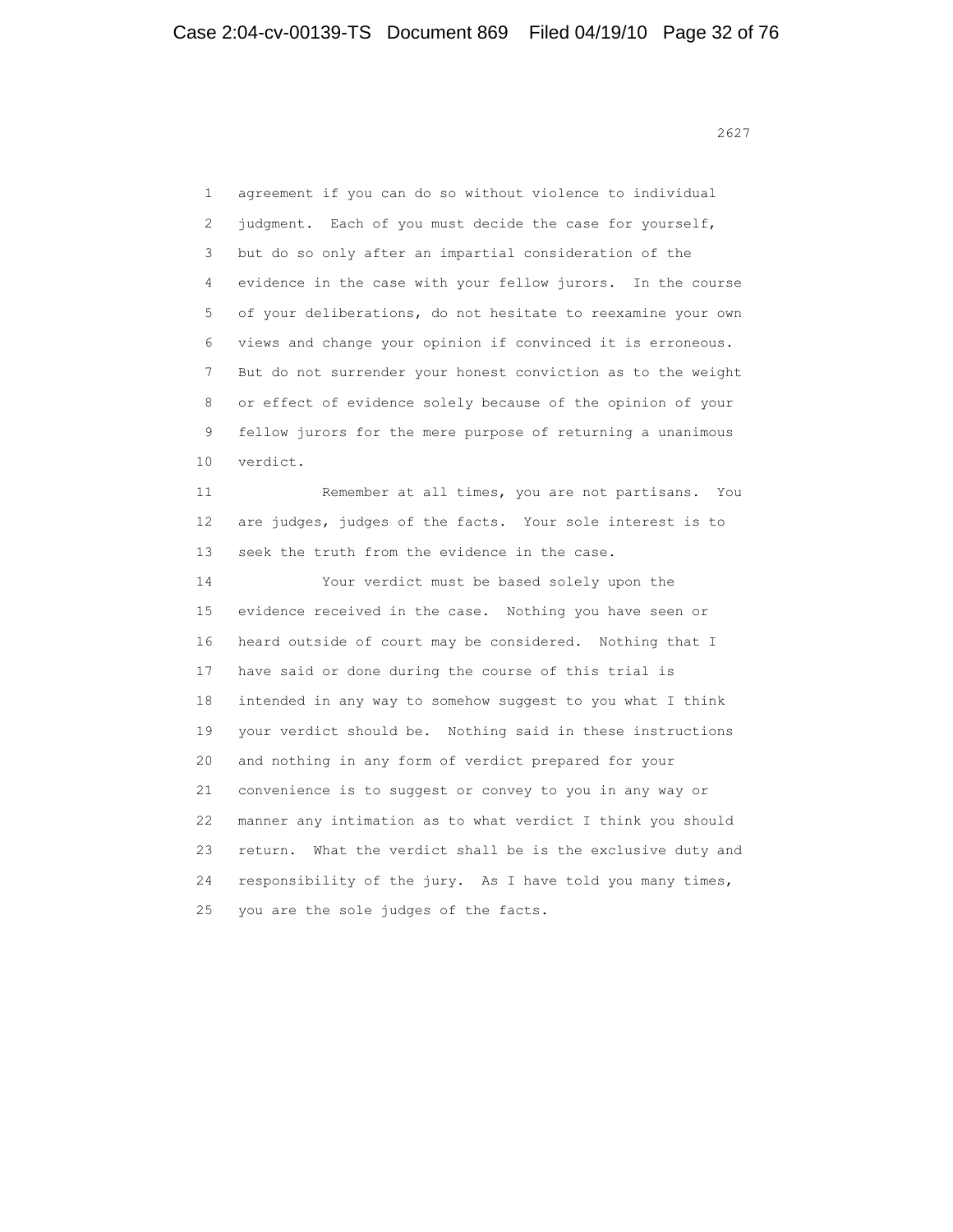<u>2628</u> and 2628

 1 The Court has prepared a verdict form for your 2 convenience. You are instructed that your answers to the 3 interrogatories on the verdict form must be consistent with 4 the instructions I have given you and with each other. 5 When you have reached a unanimous agreement as to 6 your verdict, your foreperson will fill in, date and sign 7 the verdict form upon which you have unanimously agreed. 8 When you have reached unanimous agreement as to your 9 verdict, the foreperson shall inform the bailiff and you 10 shall return to the courtroom. 11 If it becomes necessary during your deliberations 12 to communicate with the Court, you may send a note by the 13 bailiff. But bear in mind that you are not to reveal to the 14 Court or to any person how the jury stands, numerically or 15 otherwise, on the question before you, until after you have 16 reached a unanimous verdict or agreement. 17 The attitude and conduct of jurors at the outset 18 of their deliberations are matters of considerable 19 importance. It is rarely productive or good for a juror, 20 upon entering the jury room, to make an emphatic expression 21 of his or her opinion on the case or to announce a 22 determination to stand for a certain verdict. When one does 23 that at the outset, his or her sense of pride may be 24 aroused, and he or she may hesitate to recede from an 25 announced position if shown that it is wrong.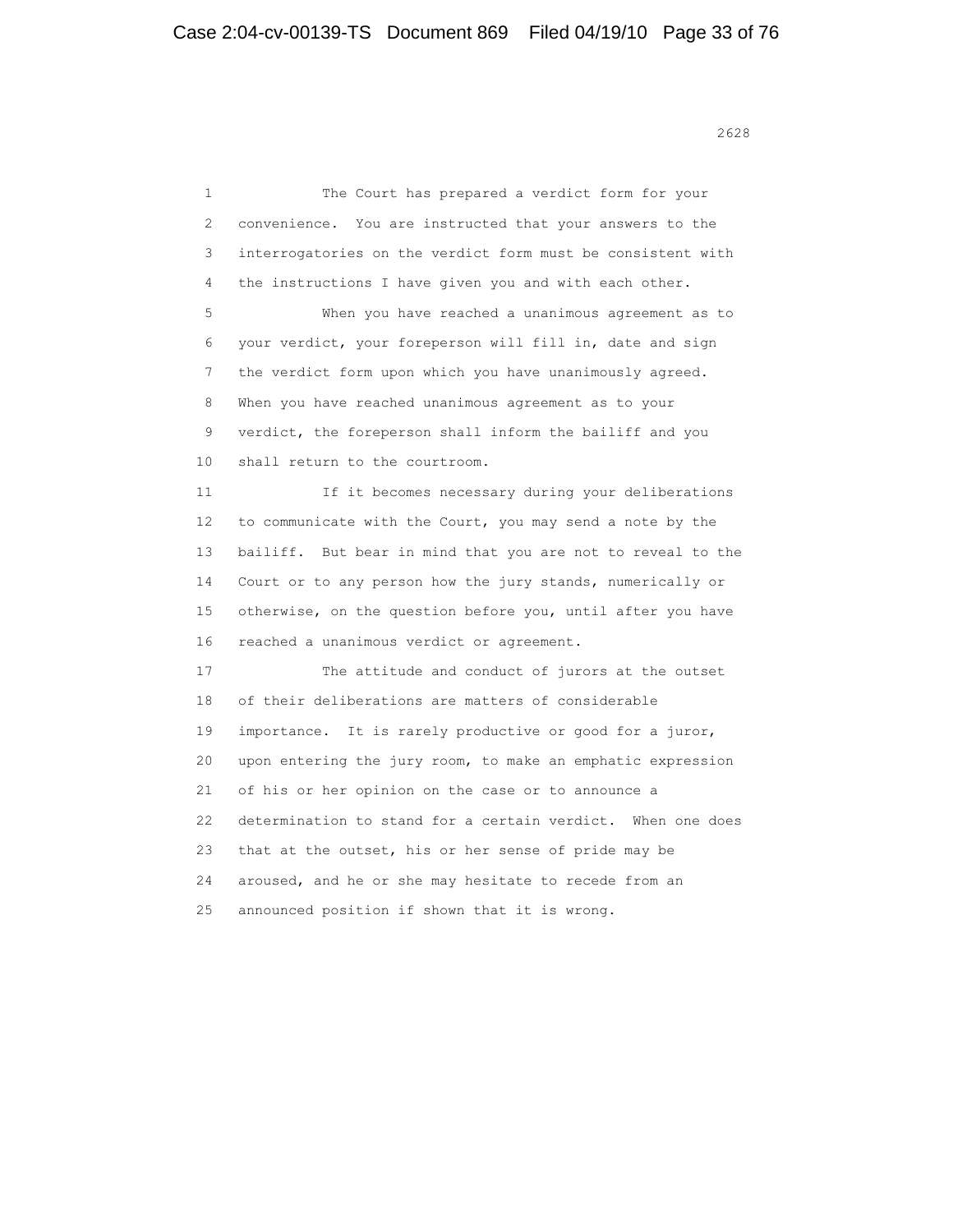1 During your deliberations, you are able as a group 2 to set your own schedule for deliberations. You may 3 deliberate as late as you wish or recess at an appropriate 4 time set by yourselves. You may set your own schedule for 5 lunch and dinner breaks. 6 However, I do ask that you notify the Court by a 7 note when you plan to recess for the evening. 8 You have now been instructed on the law, ladies 9 and gentlemen. Again, a copy of the instructions, what I 10 just read to you, will accompany you to the jury room. 11 It is now time for closing statements, and we'll 12 begin with SCO. And because SCO is the plaintiff in the 13 case and, as I just instructed you, has certain burdens to 14 carry by way of the weight of evidence and such, the 15 plaintiffs have the opportunity to go both first and last in 16 their closing statements, meaning that SCO will go ahead now 17 with part of its closing. We'll then hear from Novell, and 18 then SCO will be given the last word. 19 Mr. Singer, if you would like to proceed. 20 MR. SINGER: Thank you, Your Honor. 21 Ladies and gentlemen, it's been a long three weeks 22 and we appreciate your close attention to this case. I know 23 it's not been the most exciting case at times, but I assure 24 you it's a very important case. It's very important to SCO, 25 it very important to individuals like Bill Broderick, John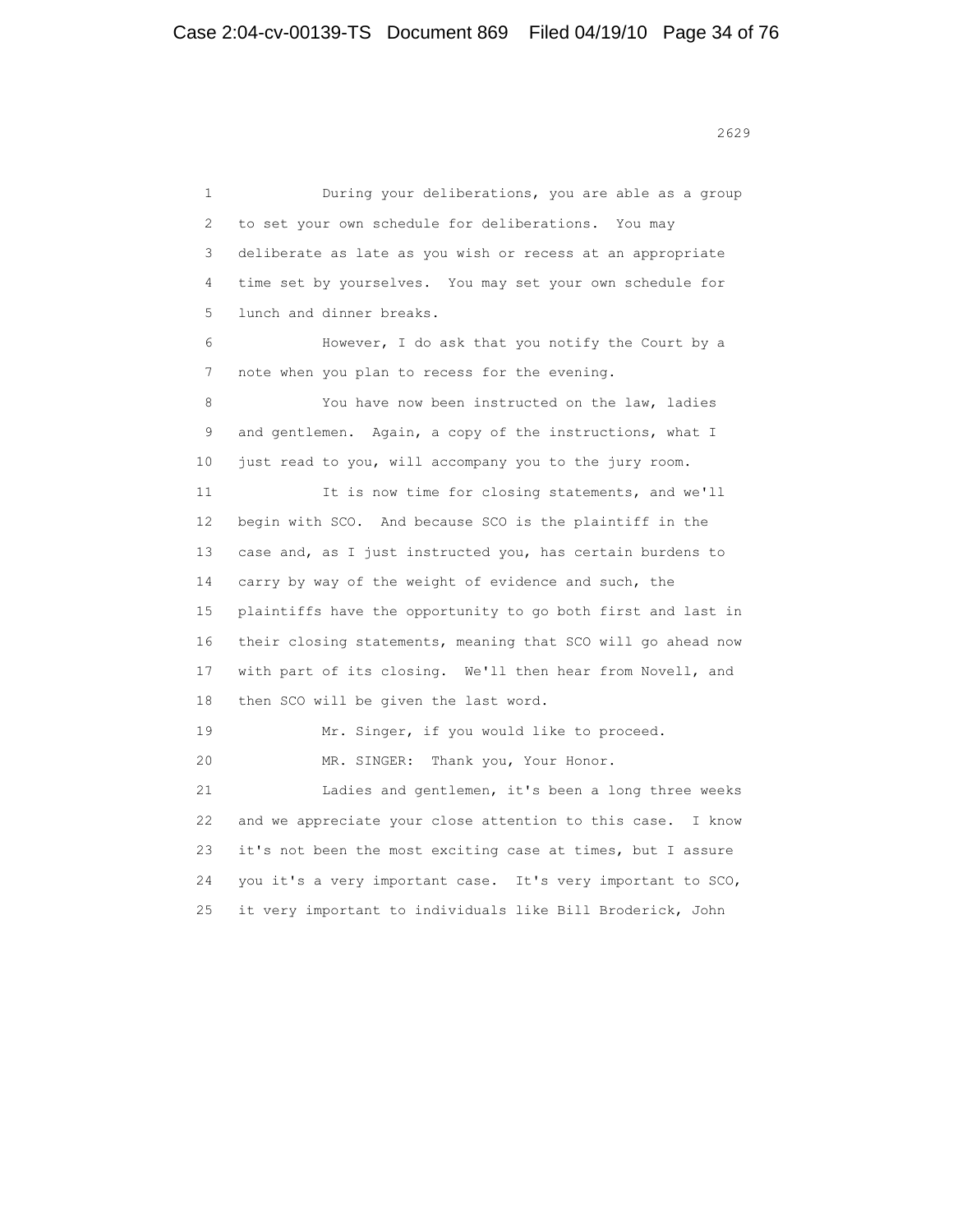<u>2630</u>

 1 Maciaszek, and Andy Nagle, men who have been with the 2 company for 20 years, going all the way back to AT&T, and 3 they are still there at SCO turning out UnixWare, providing 4 products for companies all over the country and the world, 5 and trying in a difficult situation to have the company 6 proceed.

 7 These individuals and the customers, and some of 8 these have been long time or current customers, McDonald's, 9 NASDAQ, BMW, that business depends on the copyrights, 10 depends on having ownership of intellectual property that is 11 at the heart of their business.

 12 You are going to be asked in this case two basic 13 important questions. It will be your responsibility to 14 decide, first, to declare that the UNIX, UnixWare copyrights 15 that existed back at the time of this transaction went with 16 the rest of the business, except for this royalty stream, 17 and belonged to SCO. That is very important and critical on 18 its own. And, second, you will be asked to determine, if 19 you agree with us, that there's been a slander on SCO's 20 title, to determine that and award a reasonable amount of 21 damages to compensate SCO in connection with that slander. 22 Now as the Court has instructed you, you are the 23 judges of the facts and, in doing so, you must determine 24 credibility. And credibility is, in part, a question of the 25 consistency of witnesses with one another. And I would like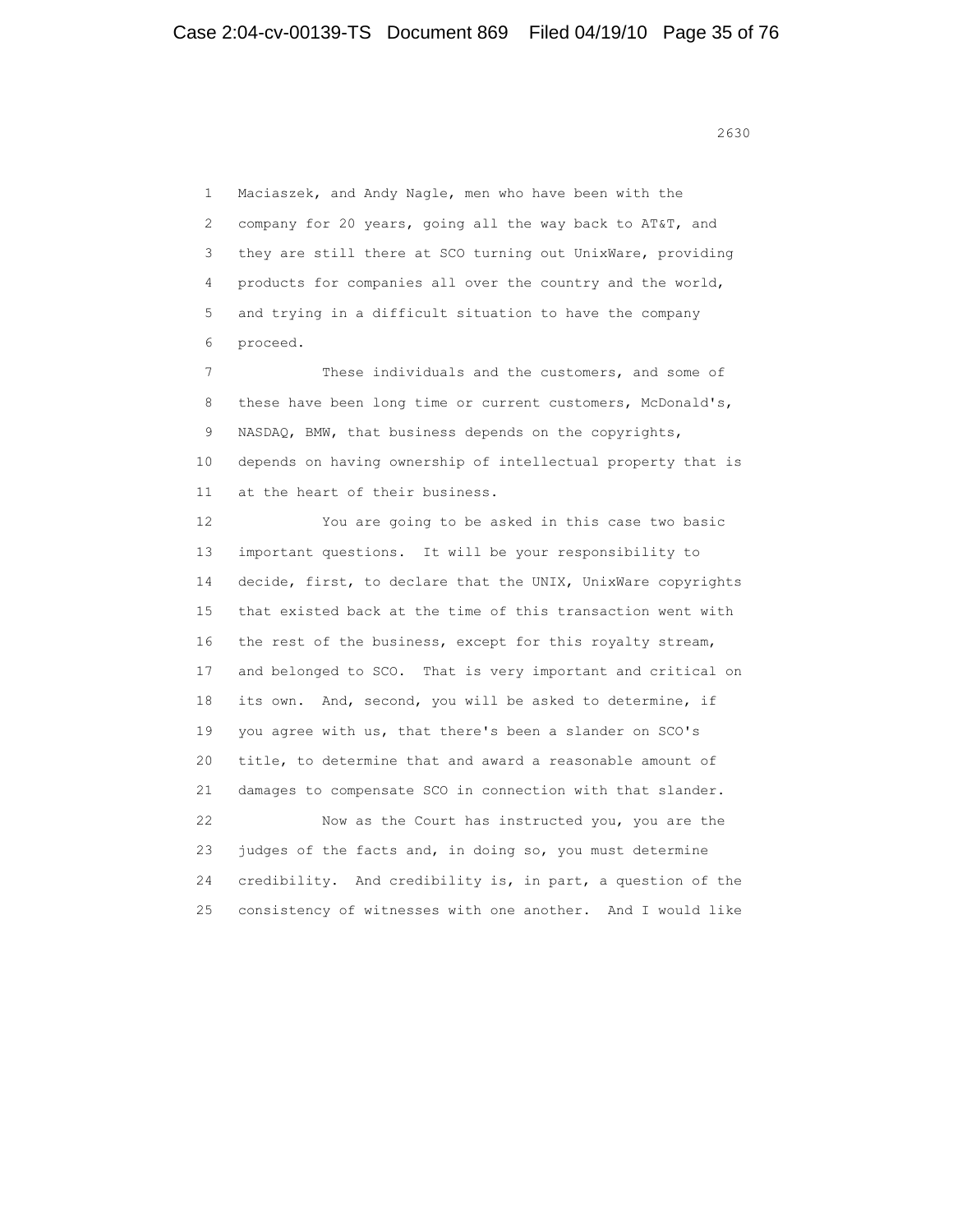1 to give you an example of one of the things you can look at. 2 You'll recall Mr. Stone when he was testifying 3 here about whether or not when they waived rights of SCO 4 that benefited IMB, whether that was done unilaterally or 5 whether it was done at IBM's request. Mr. Stone answered 6 no, it wasn't at IBM's request. We acted on our own. No 7 input from IBM at all. 8 Then a few days later you heard from Mr. LaSala, 9 the former general counsel of Novell who admitted on the 10 stand that, in fact, Mr. Marriot, a lawyer for IBM, 11 specifically asked Novell to assert those rights to waive 12 SCO's claims; in fact, said it was urgent. You also learned 13 that even internally, with Mr. LaSala's testimony, there was 14 an inconsistency because when he was first asked about that 15 in February 2007, he denied it. Only later in May, when we 16 pursued the issue, he admitted it. That's credibility. 17 That's an issue you can consider in determining who to 18 believe in this case. 19 Another example, Mr. Stone again, on a basic 20 point. This is not something people can be confused about. 21 Were you asked to leave the company. Yes, I was. I asked 22 Mr. Messman the same question, was Mr. Stone asked to leave 23 Novell. Answer, no. Someone is not telling the truth. 24 Now the questions that you will need to answer in

25 this case will be set out in the verdict form that you will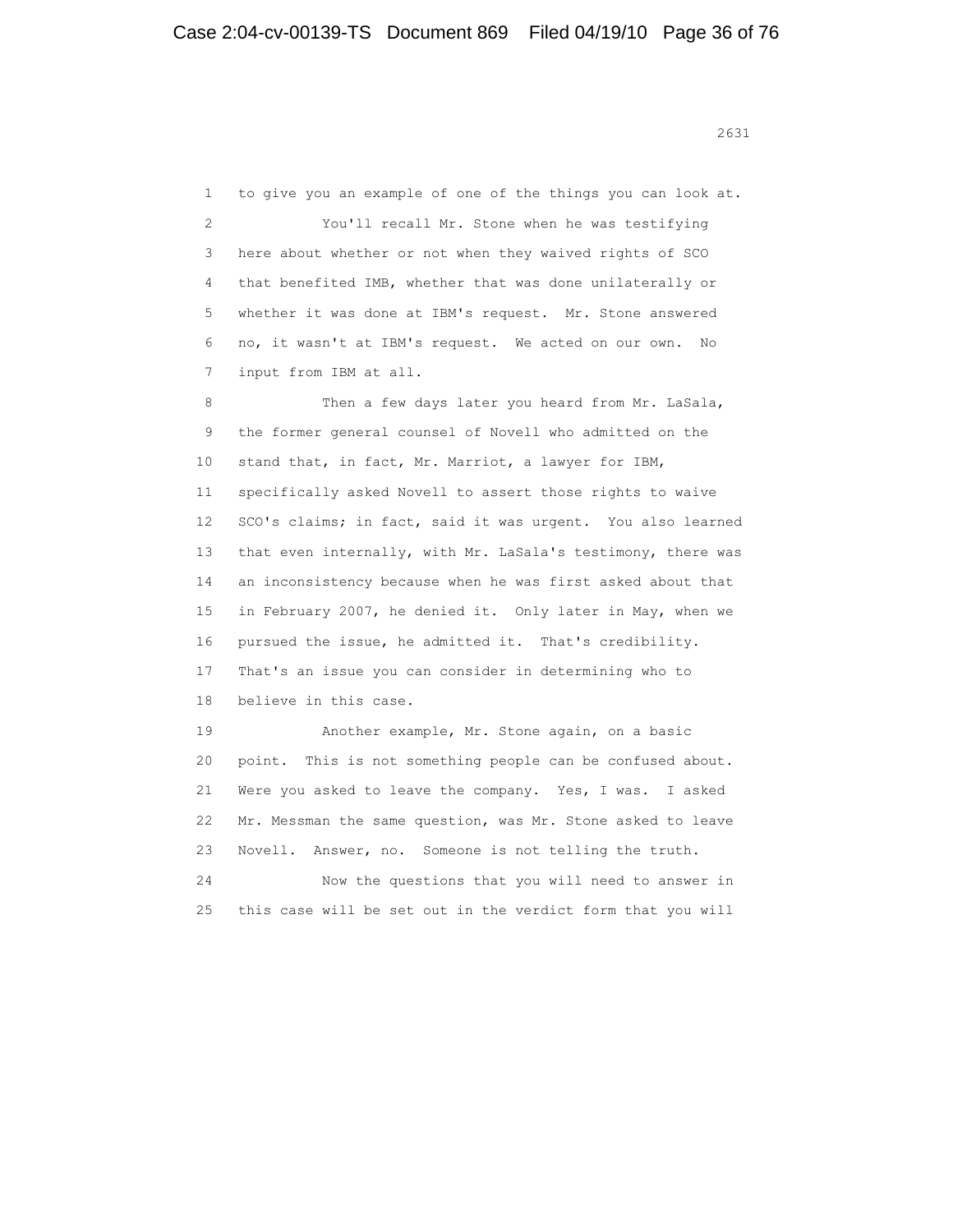2632 and 2632 and 2632 and 2632 and 2632

 1 receive along with a copy of the instructions and the 2 evidence, and the very first question will be did the 3 amended asset purchase agreement transfer to UNIX and 4 UnixWare copyrights from Novell to SCO. I would like to 5 address that question at the outset. 6 Amendment No. 2, we submit, is the key to 7 answering that question. Amendment No. 2 replaced the 8 language that was inconsistent with what was the intent of 9 the transaction, the intent of the parties who put this deal 10 together that those copyrights would be transferred with the 11 UNIX and the UnixWare business. Amendment 2 replaces the 12 old language, which is gone, and that is the operative 13 language. 14 Now Judge Stewart read you an important 15 instruction that makes that clear, which is the instruction 16 I have on the screen, and it makes clear that it is the 17 language of the amendments, including Amendment No. 2, 18 controls wherever its language contradicts the asset 19 purchase agreement. 20 Of course you knew that from the face of it, that 21 it says it replaces the old language. It took out this 22 copyright exclusion and put in language that, we submit to 23 you, is consistent with what the parties intended, that the 24 copyrights required for the business were now part of what 25 were the included assets.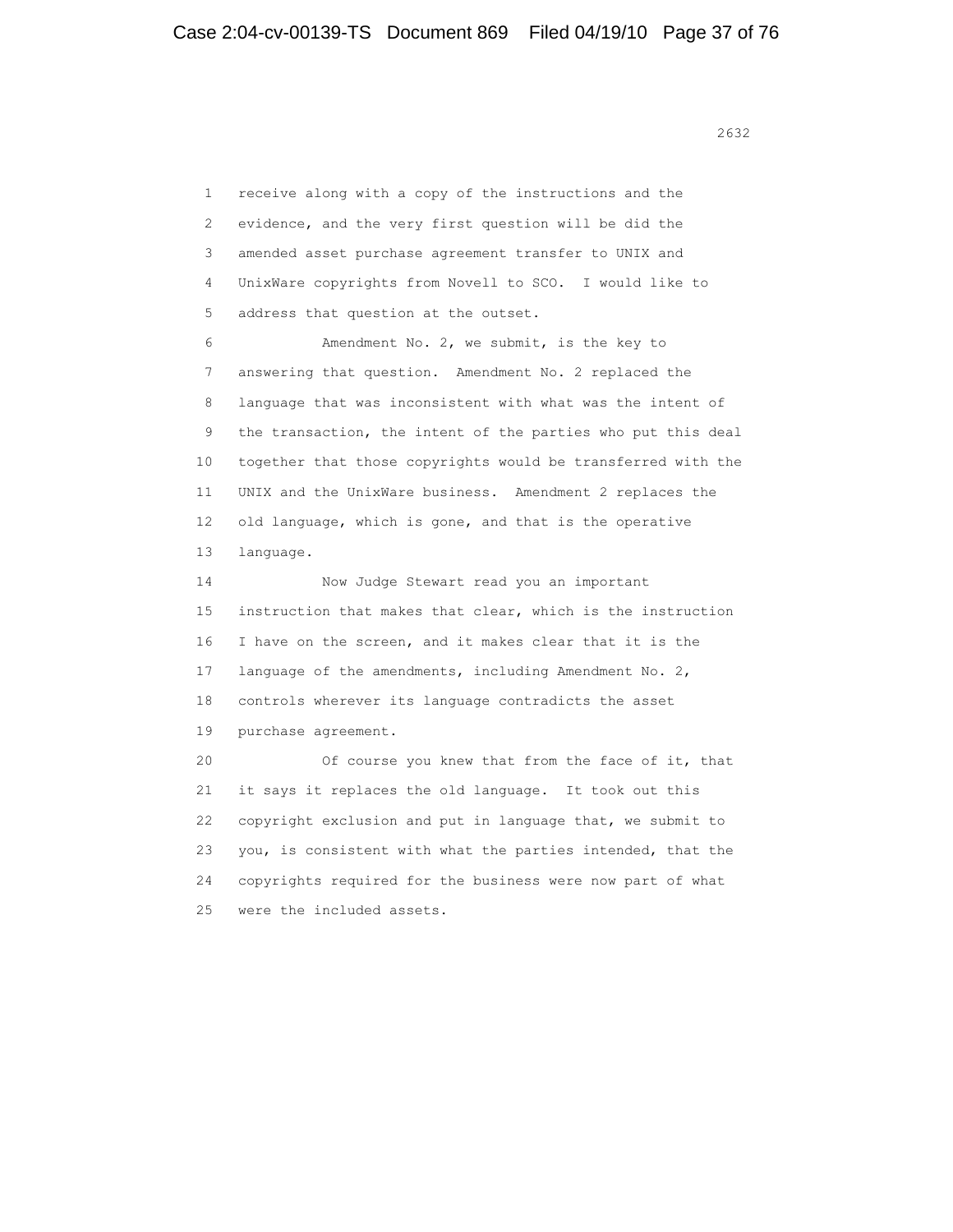<u>2633</u>

 1 Now you might remember about three weeks ago 2 Novell's counsel telling you that it was important to listen 3 for the rest of the story. I think he invoked Paul Harvey. 4 I was thinking about that statement all during the first 5 week of this trial, and I was doing that because it seemed 6 that all during that week Novell was focused on this 7 language in the schedule of excluded assets, excluding 8 copyrights, when the rest of the story was that language 9 didn't exist anymore. That language was replaced by 10 Amendment No. 2. So the language that they have spent more 11 hours in this trial on than anything else is simply not in 12 the agreement and hasn't been in there since 1996. That's 13 really the rest of the story on this because under the plain 14 language of the asset purchase agreement with Amendment 2, 15 it is very clear that the assets, the copyrights 16 transferred. 17 You have a schedule of included assets, which 18 you've seen many times and you will be able to look at when 19 you deliberate, it says, all rights and ownership of UNIX 20 and UnixWare on all these products, including the UnixWare 21 products, and you haven't heard any evidence there are any 22 products on there that -- products missing from that list. 23 This includes what we're talking about, that all rights and 24 ownership of UNIX and UnixWare are transferred.

25 And then you had the old language that excluded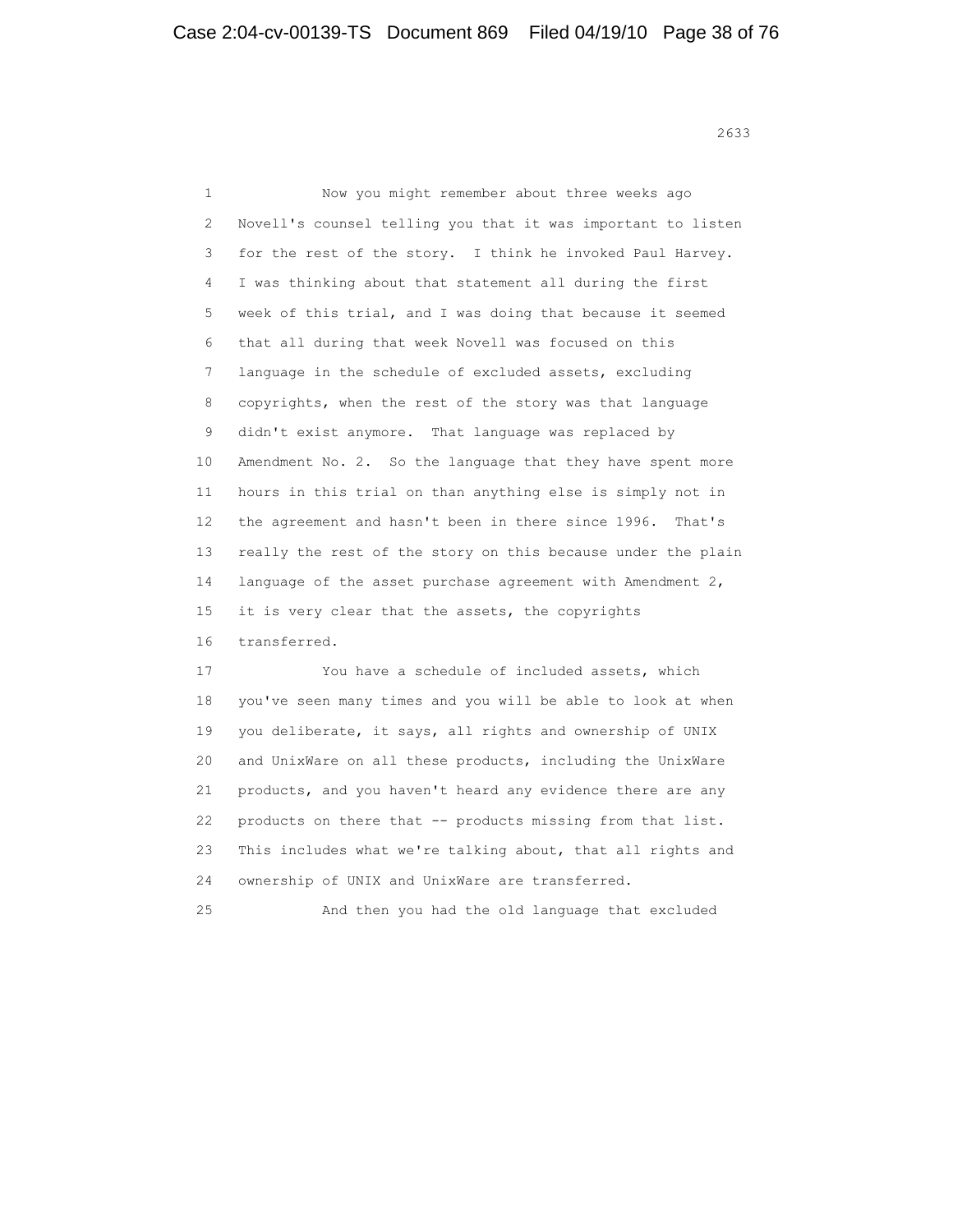1 copyrights and trademarks. Now you have the current 2 language replaced by Amendment 2 which says that Novell gets 3 to keep copyrights, except for the copyrights and trademarks 4 owned by Novell as of the date of the agreement required for 5 SCO to exercise its rights with respect to the acquisition 6 of UNIX and UnixWare technologies. That really is the heart 7 of this case. With Amendment No. 2, it is clear that those 8 copyrights were transferred.

 9 Now I would submit to you that Novell has admitted 10 the fact that SCO, in light of Amendment No. 2, owns those 11 copyrights, and they did that on two occasions. The first 12 occasion that that was admitted goes back to June 6th of 13 2003 when Novell issued the press release, when they -- of 14 course, you've heard about Amendment No. 2 when they said 15 they didn't have it and it turns out they did have it. They 16 didn't know it was signed. They claimed they had a signed 17 copy in the files. But the important point here on 18 copyright ownership is their recognition that it appears to 19 support SCO's claim that ownership for certain copyrights of 20 UNIX did transfer to SCO in 1996. So that's the first time. 21 The second time that that was admitted was in 22 front of you a few days ago on March 23rd, and that was when 23 Allison Amadia admitted -- and certainly she started out in 24 her testimony being adverse to SCO and in favor of Novell. 25 Then under Mr. Normand's cross-examination, listen to what

2634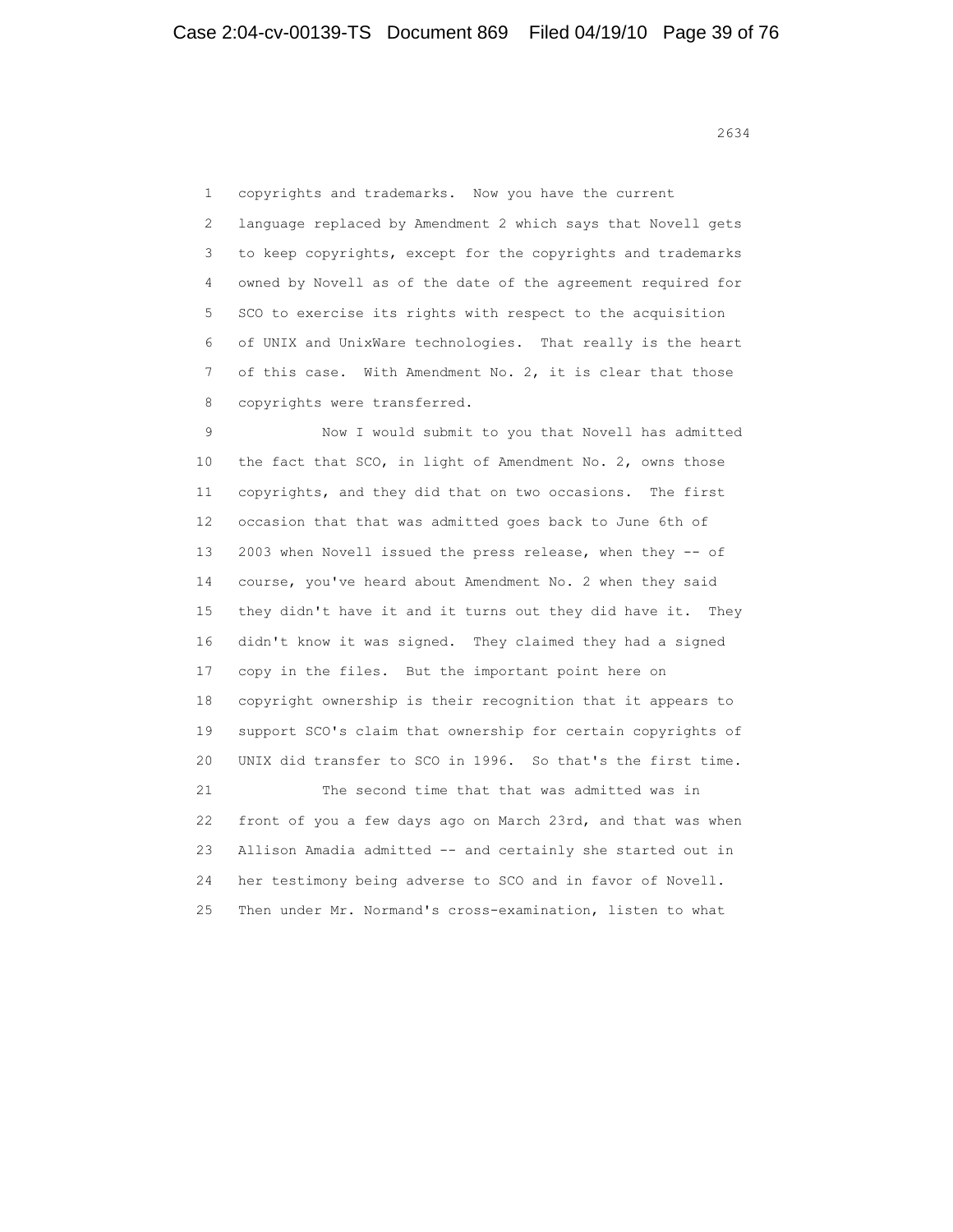<u>2635</u>

 1 she said. She was asked, now you agree that under the plain 2 language of Amendment 2 Novell has included in the transfer 3 of assets the copyrights required for SCO to exercise its 4 rights in UNIX and UnixWare. Her answer was, the way I 5 wrote and intended Amendment No. 2 to be read is that this 6 language was saying that whatever copyright rights Santa 7 Cruz needed in order to exercise the rights it was given, 8 then they would have those rights. 9 Then a little bit later near the end of her 10 cross-examination she was asked, so if there are copyrights 11 that are required for SCO to exercise its rights, like the 12 UNIX and UnixWare trademarks, they were transferred, 13 correct. Her answer was yes. 14 Now there is no real dispute, ladies and 15 gentlemen, that the copyrights are required for the UNIX and 16 UnixWare business. You have heard a lot of evidence on 17 that. It has included Bob Frankenberg, the Novell president 18 and CEO, who said it was ludicrous to think about selling 19 software without selling the copyrights. 20 Doug Michels, the SCO founder and vice president, 21 equated it to breathing oxygen, that it's so essential. 22 There is no way this deal would have happened without 23 getting the copyrights. 24 Jim Wilt, who was the lead negotiator for Santa 25 Cruz, says that, you know, when you walk out the door, I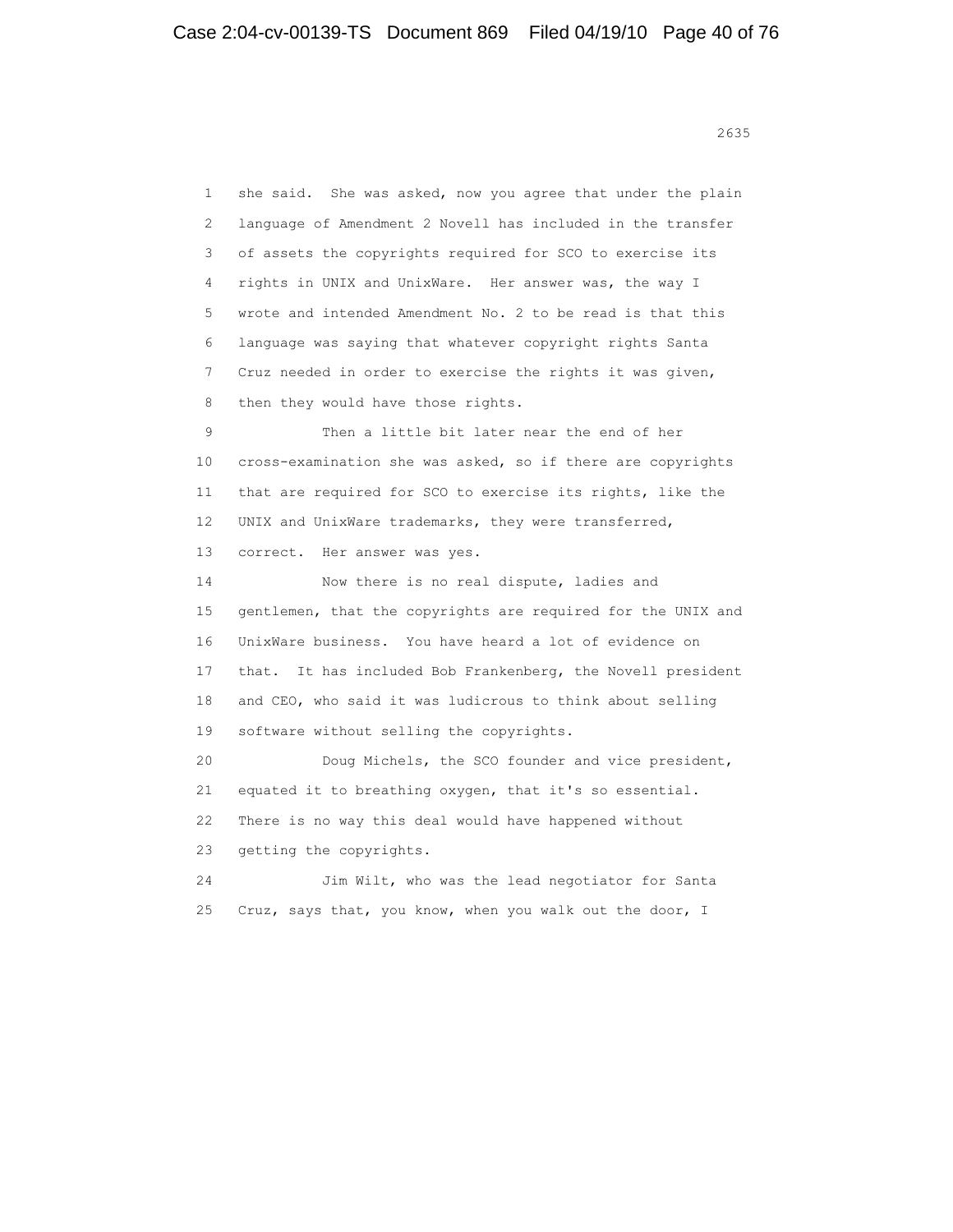1 assume your head goes with you. That's how he equated it. 2 And, of course, the copyrights have to go with the company. 3 Steve Sabbath was asked, if you didn't own the 4 copyrights, how could you go after somebody that's pirating 5 your software, how could you enforce your rights to the 6 technology.

 7 Bill Broderick said, if we couldn't protect our 8 software, we'd be out of business. This is how you protect 9 your software.

 10 Now with Amendment No. 2, the APA makes sense. 11 Without it, the agreement doesn't make sense. The software 12 business without the copyrights, well, I would suggest to 13 you that's like a car without an engine, or maybe a house 14 without a roof, or maybe even suggest that it's an ice cream 15 sundae where you only get the cherry and not the ice cream, 16 as Mr. Braham suggested a couple days ago. It doesn't make 17 any sense.

 18 Now with Amendment No. 2 all of the things fit 19 together and makes sense, beginning with the very recital at 20 the beginning of the document that says that this is the 21 sale of a business, the UNIX and UnixWare business, the 22 support of those products, all of that is what it being 23 sold. It is the intent that all of the business relating to 24 that be transferred. So it's consistent with the overall 25 intent of the deal.

<u>2636</u> **2636**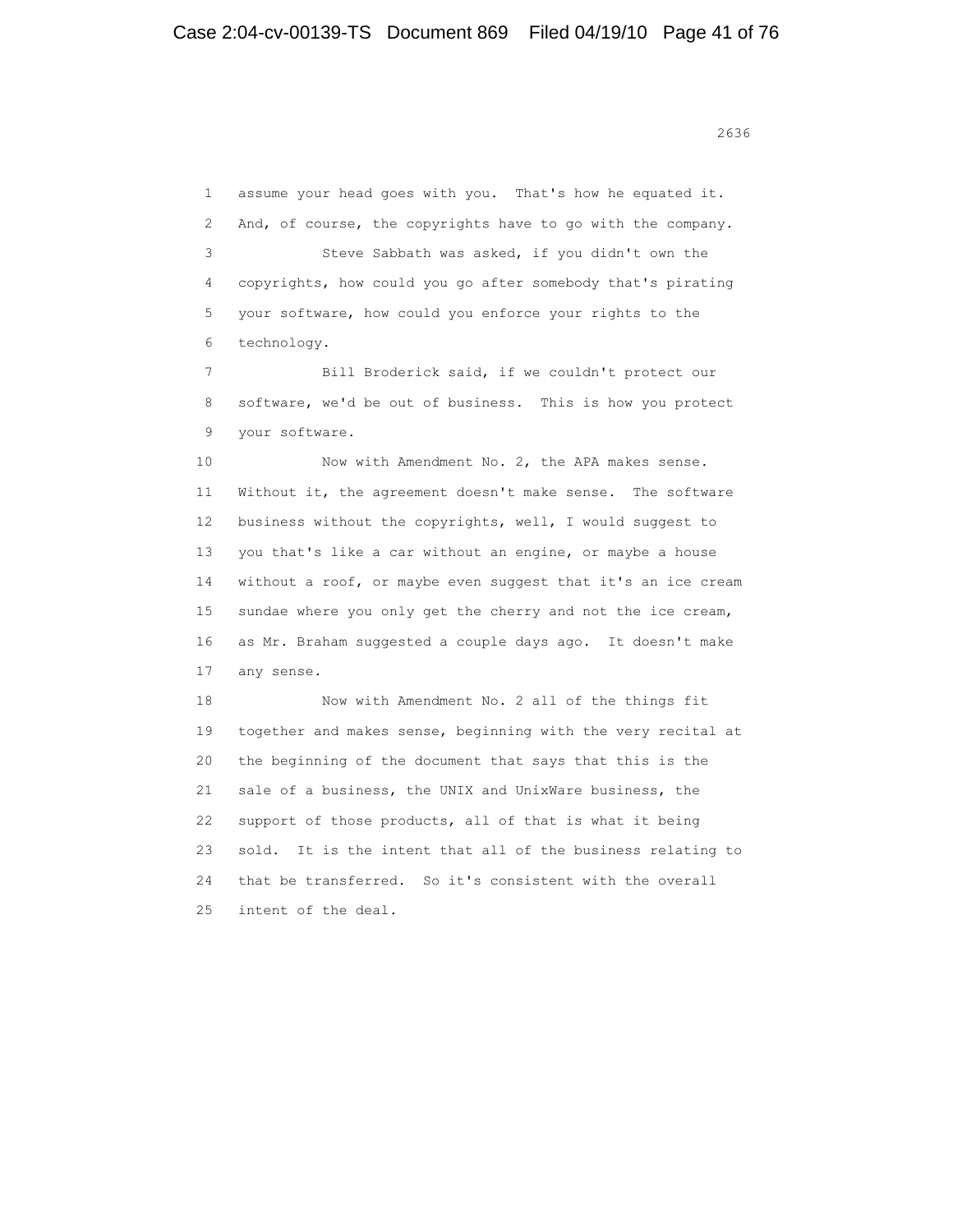<u>2637</u>

 1 There's been some discussion about the 2 consideration received. I suggest to you that it makes 3 sense because of the amount of money which Novell received. 4 Back in the opening you might remember seeing this slide 5 from Novell, the first one on the left-hand side, where it 6 suggests the purchase price was just the stock. The stock 7 itself was worth a lot of money, 40, \$50 million. You 8 wouldn't even receive that if you weren't transferring the 9 copyrights. But if you look at the entirety of that section 10 of the asset purchase agreement, you see that there was 11 another part to the payments which included the royalty 12 stream that would occur in the future, both from the 13 existing UNIX products and the UnixWare products. 14 If you look at Mr. Bradford's memo to the board 15 right before Novell approved this transaction, he identified 16 those four royalty streams, which turn into a lot of money. 17 The stock is worth about 40, \$50 million, \$50 million a year 18 in the UNIX royalties, the estimated present value of 19 \$60 million or so in the UnixWare royalties. So this was a 20 sale of a business. This wasn't simply serving as an agent, 21 as Mr. Braham suggested, to collect for someone else. 22 For instance, you've got here all the title to the 23 UNIX licenses. If you have a real estate agent handle your 24 house, you don't give them title to sell it. I don't know 25 of any real estate agents who would pay me something like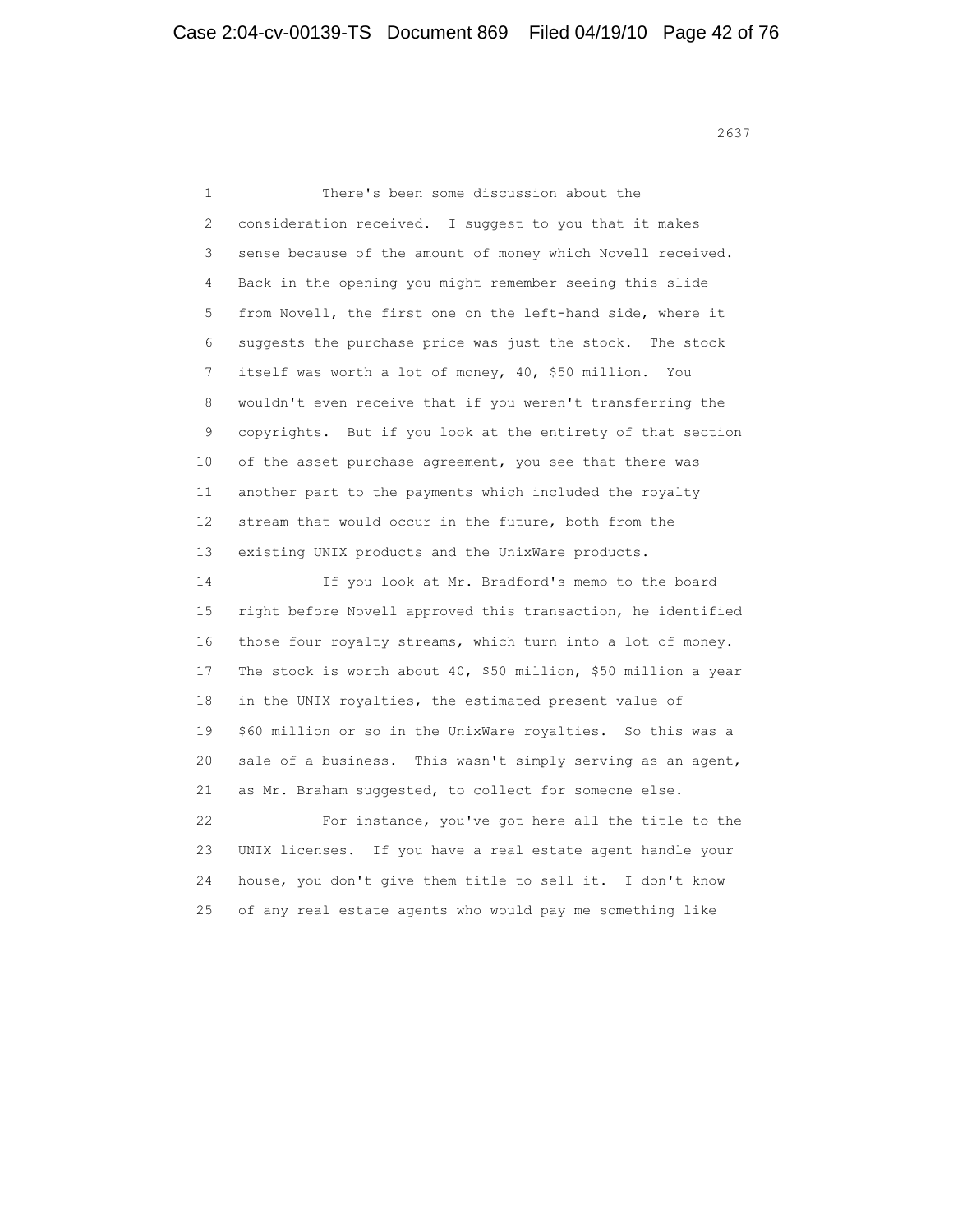<u>2638</u> **2638** 

 1 \$100 million to handle a transaction. This agency was very 2 limited to the collection of royalties that Novell was going 3 to keep, and the rest of this was the sale of a business. 4 Now Amendment 2 also is needed to make sense of 5 something you've heard me refer to and my colleagues refer 6 to throughout the trial, the license back provision, and 7 that's because -- and Novell has never been able to explain 8 this, it makes no sense for Novell to have kept the 9 copyrights and then the license back right to use them. If 10 they kept them, they wouldn't need the license back. That 11 is clear evidence that this was intended to be a sale of the 12 copyrights. 13 The license back of assets appears right in the 14 asset purchase agreement in section 1.6. Now Novell tries 15 to say, well, it only applied to the new products, so that's 16 why you had the license back. But the plain language of the 17 license back says, all of the technology included in the 18 assets, which means they are getting a license back to the 19 assets being sold. They wouldn't need a license to use that

 21 And, in fact, if you look at the technology 22 license agreement, it says specifically, as between Novell 23 and SCO, ownership of licensed technology shall reside in 24 SCO. We think that makes it very clear, and you have heard 25 a lot of witnesses say when I asked them or Mr. Normand

20 if it wasn't for the fact they were selling the copyrights.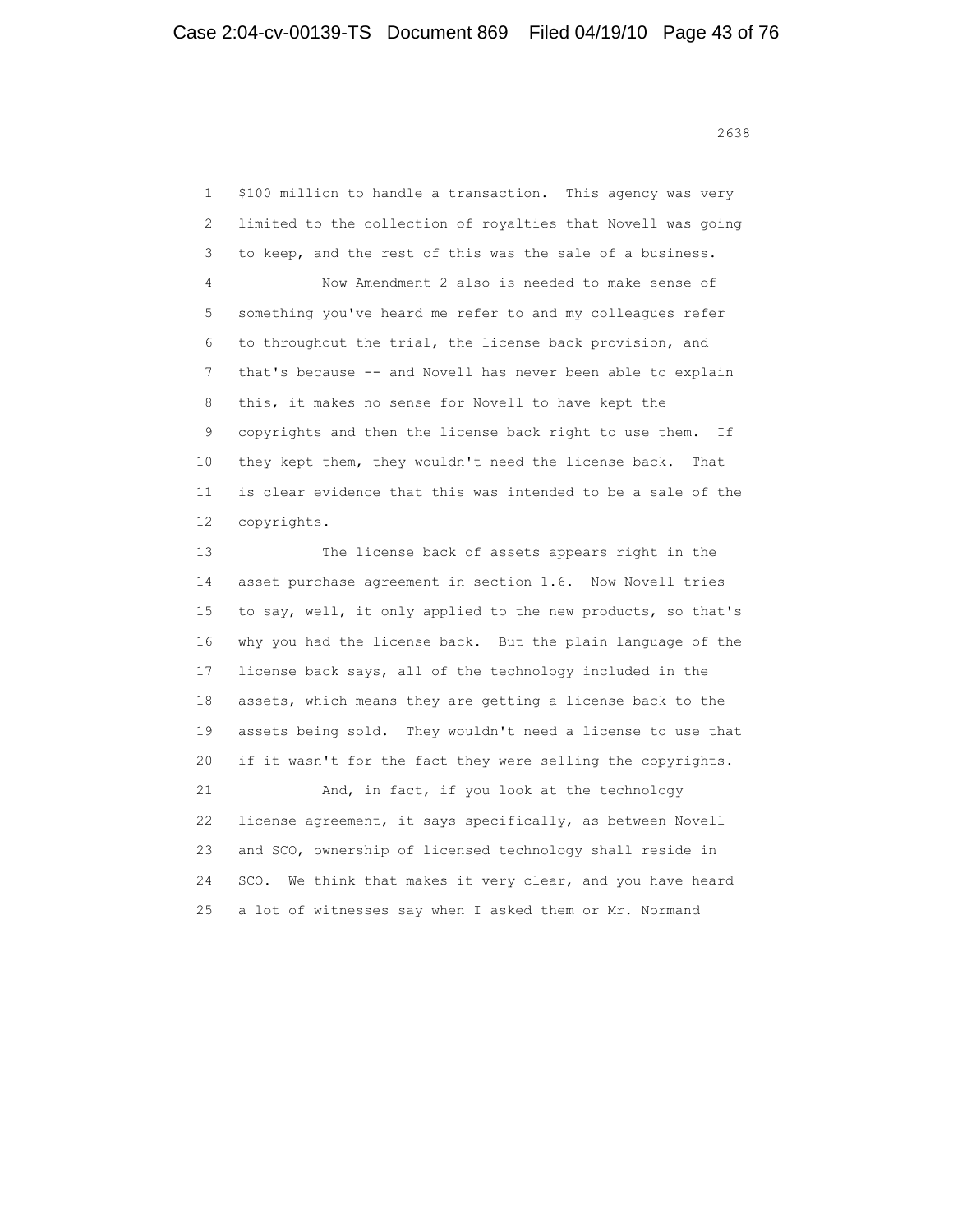<u>2639</u>

 1 asked them that does it make any sense to have a license 2 back if you retained the copyrights, and everyone agreed 3 with that. 4 Now Amendment 2 -- with Amendment 2, the agreement 5 also makes sense in light of -- let's see, there we are. 6 With Amendment 2, the agreement also makes sense in light of 7 the testimony of the witnesses that you've heard. Now I 8 told you a few weeks ago in the opening, pointing to this 9 chart, that you would hear from ten witnesses drawn from 10 both the Santa Cruz and the Novell side of the transaction 11 who would agree that it was intended that the copyrights 12 were sold. All ten of those witnesses, either through video 13 deposition or through live testimony here, have so 14 testified. 15 I would like to start with the Santa Cruz side 16 because there's been a lot of attention here paid to what 17 Novell intended and what was going on at Novell's board 18 meeting. That's really not the issue before you. The issue 19 before you is what the two parties to a contract intended. 20 So you have to look at both parties' intent and how they 21 expressed that to each other. And there is no confusion at 22 all on the Santa Cruz side there. All of these executives 23 and negotiators testified consistently that this deal 24 required the transfer of the copyrights. 25 You remember Doug Michels. I think that was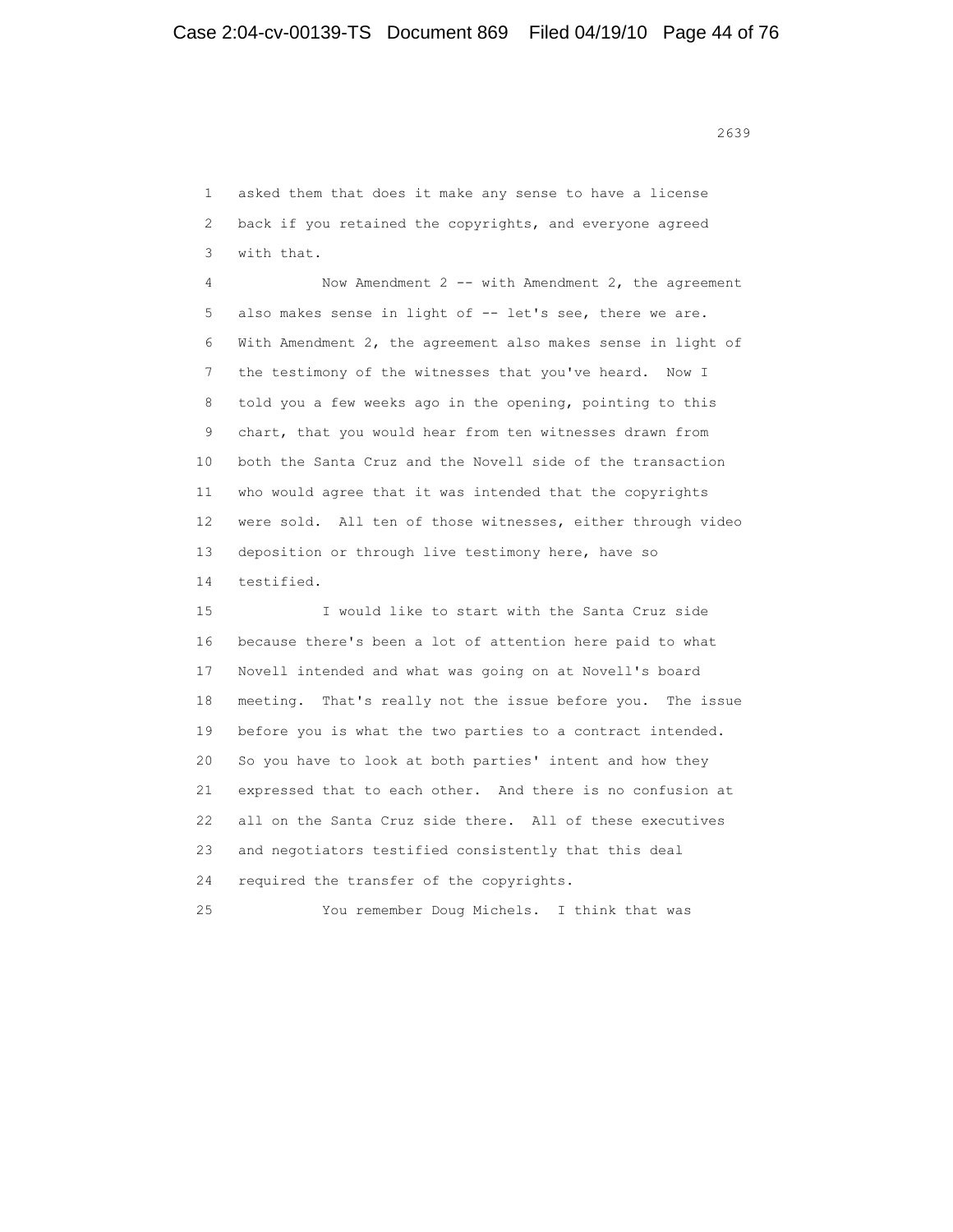1 pretty memorable videotaped testimony, wasn't it? He was 2 perplexed that anyone could even raise the issue. 3 Copyrights are like breathing oxygen. I'm going to read you 4 a little bit of his testimony. He says, I guarantee you, we 5 put copyright notices in every document we wrote. How could 6 we do that if we didn't own the copyrights? We put 7 copyright notices in every module of source code we wrote. 8 They all said we own the copyrights. We own the 9 intellectual property, and every action we took represents 10 that. I don't do a very good imitation of him. 11 THE COURT: Mr. Singer, remember, if you read too 12 fast, the court reporter will have difficulty. 13 MR. SINGER: I will try to read slower as well. 14 Michels also said, we took over the business. We 15 were in the business of selling intellectual property. We 16 were in the business of supporting the intellectual 17 property. We were in the business of providing marketing 18 materials. We couldn't do any of that without owning the 19 copyrights. 20 He was asked if any attorney from Santa Cruz ever 21 told him that Novell was asking for -- that he had to go to 22 Novell and ask them for the copyrights. He said, I think I 23 would have laughed them out my office. 24 Now you recall that you also heard testimony from 25 Steve Sabbath who said, when we bought the UNIX business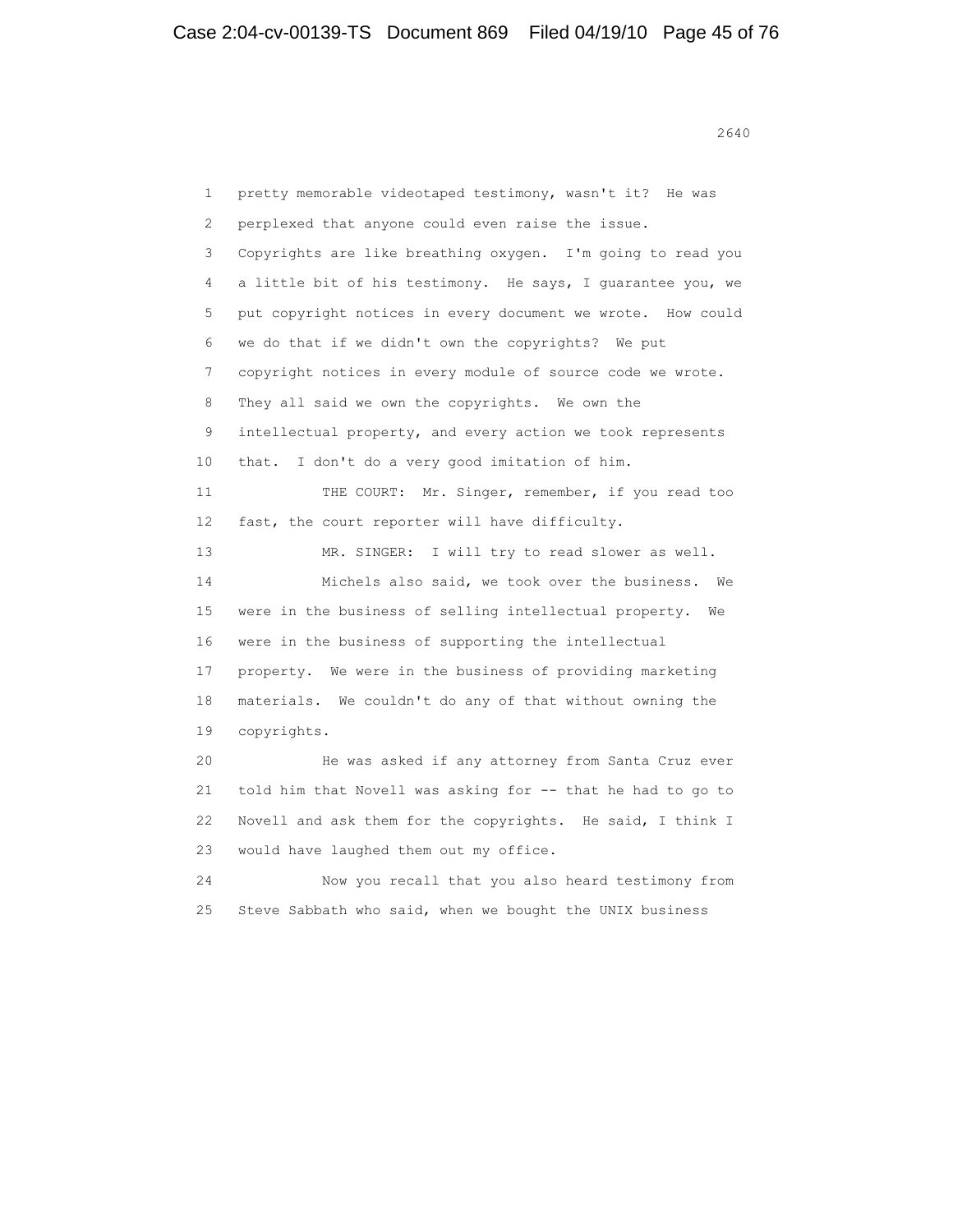1 from Novell, all copyrights came with the product and 2 Amendment No. 2 was meant to confirm that, and he testified 3 to that. 4 In addition, you had Kimberlee Madsen. Ms. Madsen 5 has no interest in this litigation. She works for Apple. 6 She came here and testified clearly to you that the 7 copyrights were going with the assets. She was asked, do 8 you have a view, as you sit here, as to whether the parties 9 intended that the copyrights would be retained by Novell. 10 Answer, no. The intent was clearly to be that the 11 copyrights for the UNIX and UnixWare were to be transferred 12 to The Santa Cruz Operation. 13 And you heard Mr. Mohan, Mr. Wilt also. So there 14 is no question on the Santa Cruz side of the equation that 15 everyone agrees that the copyrights were part of the deal. 16 Now in a typical case you would expect to see the 17 Santa Cruz executives and attorneys saying one thing and the 18 Novell executives and lawyers saying something completely 19 different. The incredible thing about this case is that you 20 have numerous senior executives and lawyers who were with 21 Novell at the time who agree with Santa Cruz, who agree that 22 the copyrights were intended to be sold. 23 Now you have heard from Robert Frankenberg, the 24 chief executive officer at the time, on the first day and 25 again on the last day of testimony. I think he's probably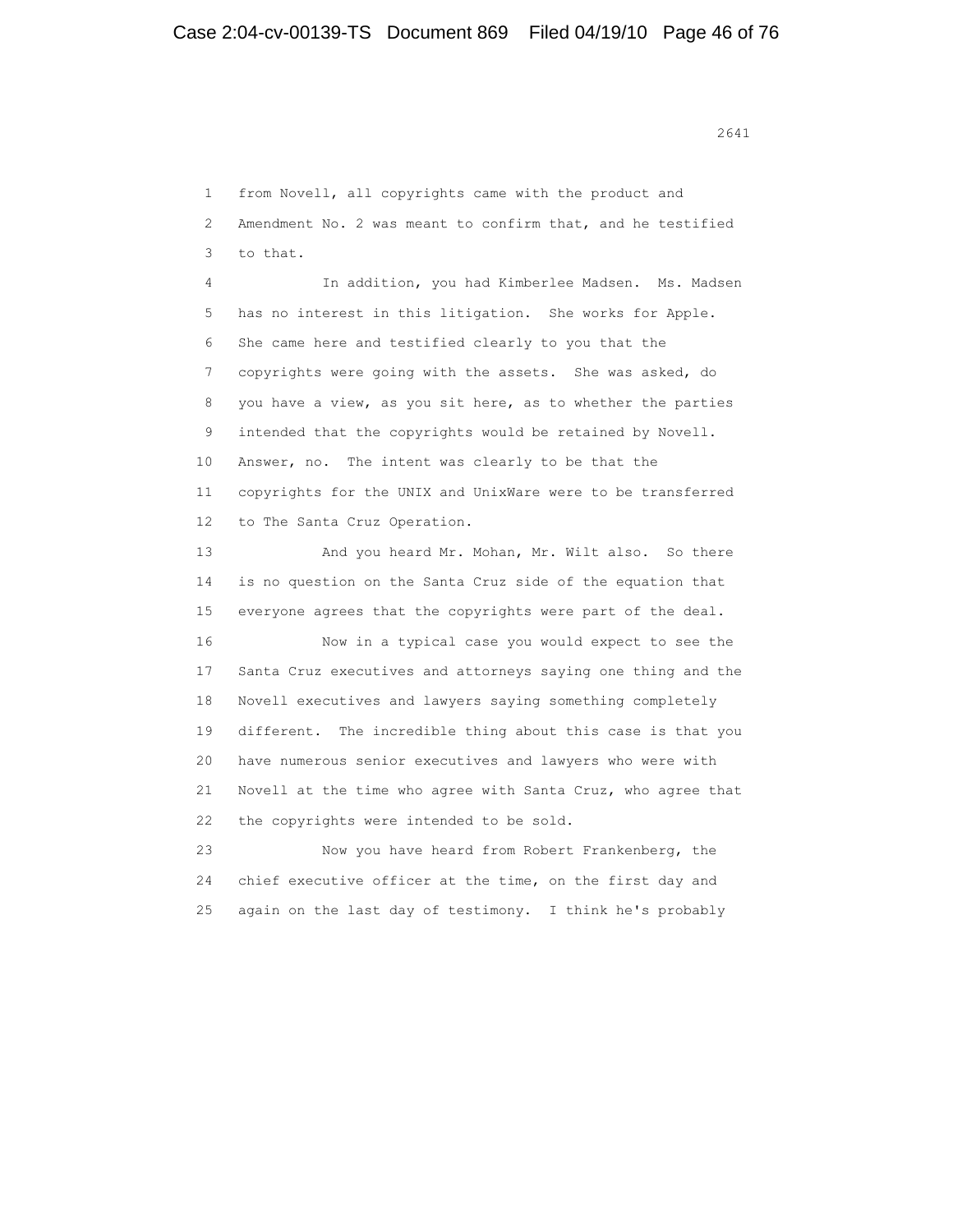1 the most important witness in this trial. Ladies and 2 gentlemen, in the future, when I think of a stand-up guy, 3 I'm going to be thinking of Bob Frankenberg. He has no 4 financial or other interest in this. A lot of CEOs would 5 simply duck something like this and say they don't remember, 6 it's a long time ago. He didn't do that. He has given you 7 forthright testimony, both on the first day of trial and 8 yesterday, that this was a deal to sell the copyrights along 9 with the rest of the business.

 10 He acknowledged that he missed that line item in 11 one part -- one word in a board resolution that he thought 12 was probably referring to the NetWare copyrights, but that 13 it was clear, because he was the guy at the top, that this 14 was a sale of the business, including the copyrights. 15 That's why the error had to be fixed a year later with 16 Amendment No. 2.

 17 His testimony is consistent with the testimony of 18 Duff Thompson, of Ty Mattingly and Ed Chatlos, the people 19 most involved in the negotiation of the deal. They were the 20 people out there in California for months negotiating this. 21 These were the people who looked at Alok Mohan and the other 22 Santa Cruz people across the table and said, you are getting 23 the business lock, stock and barrel, except, of course, for 24 those royalties which were going to help pay for it. These 25 were the people who came here and testified that there had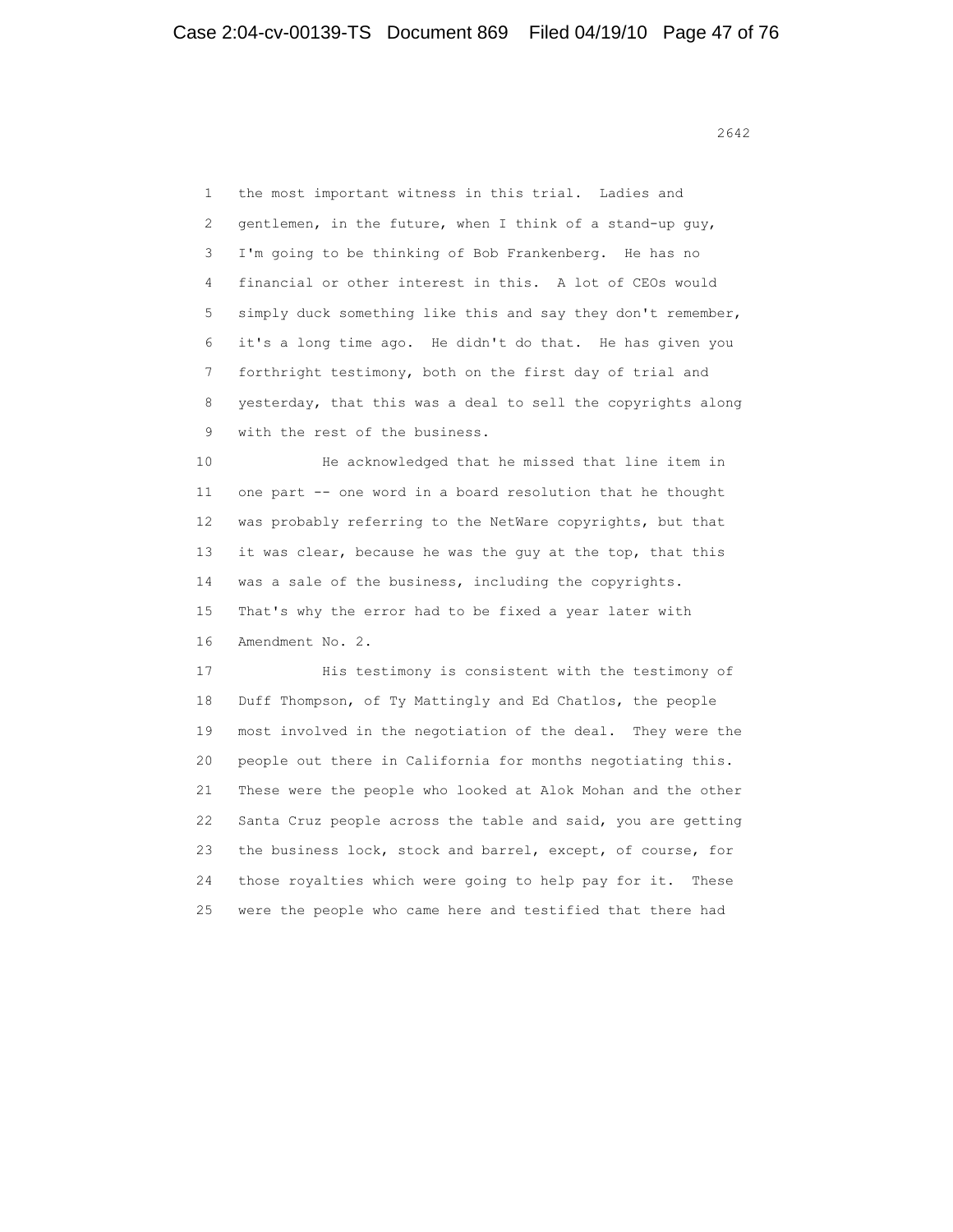1 never been any suggestion made in that process of Novell 2 holding back the copyrights.

 3 Now Novell suggests some of these witnesses, who, 4 remember, are their own executives, should be discredited 5 because some of them later went to the business and 6 therefore had a financial interest in SCO. What I would 7 submit to you, though, is their testimony is consistent with 8 individuals who have no such interest, Mr. Levine, 9 Mr. Frankenberg. I think they insulted Mr. Chatlos, their 10 senior director, by suggesting because his wife had a little 11 stock that somehow he isn't telling the truth when he said 12 this was the deal he negotiated. And Mr. Thompson, who you 13 can judge, was a forthright witness.

 14 Basically, what Novell is telling you is that you 15 would have to believe that all ten of these witnesses, all 16 ten, half of whom are former senior executives, were either 17 mistaken or lying in order to agree with what Novell would 18 have you believe in this case.

 19 Now how did this happen? How did the problem 20 happen that required Amendment 2? I think we have gotten a 21 little more insight into that over the last several days. I 22 think you see what happens when you have a set of lawyers 23 rushing to document a deal under a lot of time pressure. 24 This is Tor Braham's forced march. Mr. Braham ignored 25 months of negotiations between the parties that preceded the

2643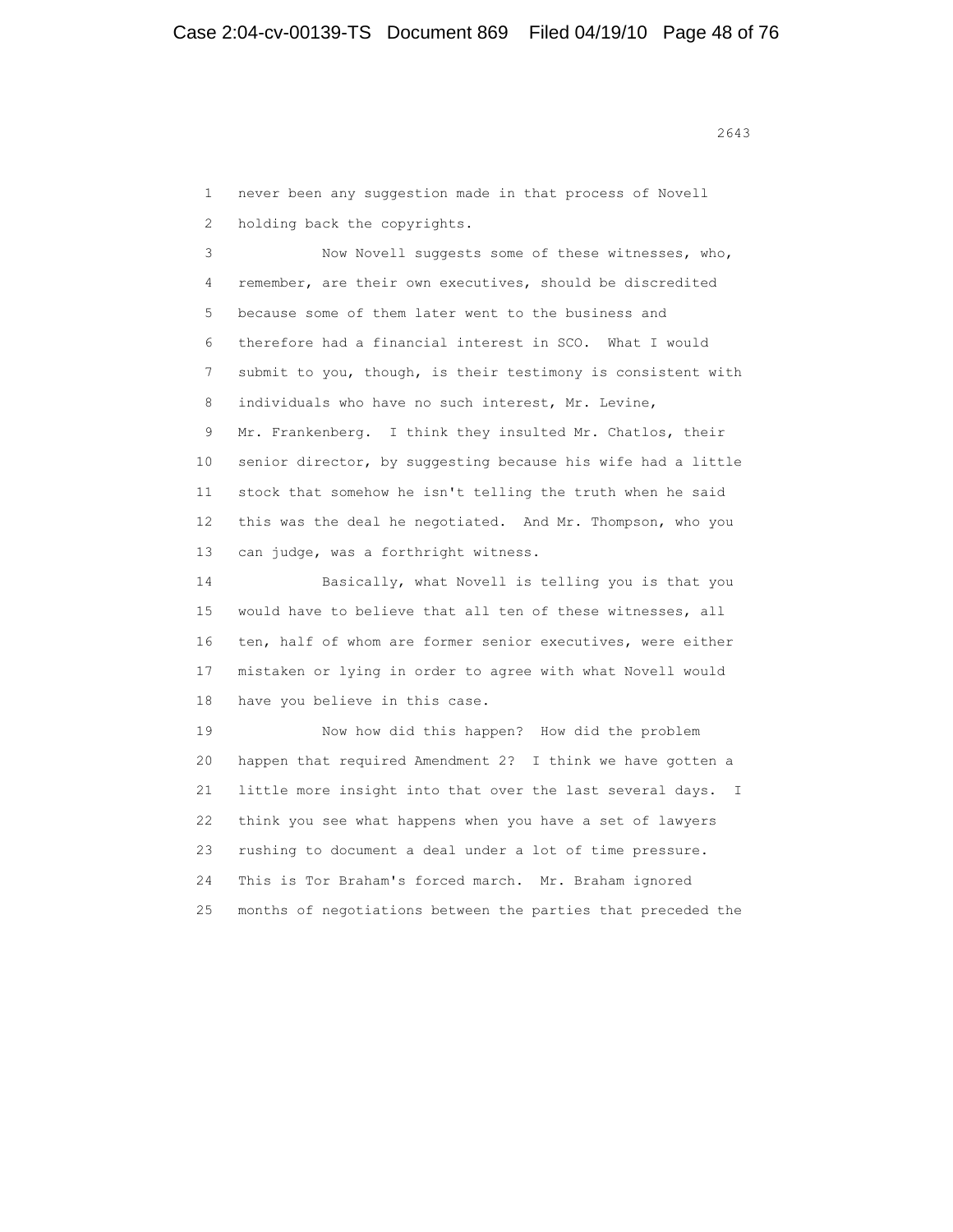1 last two weeks, which is when he got involved, as simply 2 discussions about a potential transaction that he didn't 3 really have to pay attention to.

 4 He also ignored the term sheet which I asked him 5 about, a term sheet which, if you look at it when you look 6 at all the evidence, he had, which, before he got to work on 7 9-11-95, or within that period he got to work, said what the 8 business people had negotiated, and it says, UnixWare and 9 SVRX, the intent is to provide all rights to SCO including 10 rights to modify, rights to sublicense binary copies, rights 11 to distribute source code. And, ladies and gentlemen, if 12 you compare that to the instruction that Judge Stewart read 13 and you'll have with you, you'll see that lines up very 14 closely to what the rights are that an owner of a copyright 15 has.

 16 Now going back to Mr. Braham's forced march, what 17 are the other things that indicate how this problem 18 happened? The excluded assets schedule, which has 19 originally had this exclusion of copyrights, it wasn't even 20 provided until the week before the signing. The fact that 21 he testified to you that on a big issue like this there was 22 no push back from Santa Cruz shows that this wasn't 23 discussed, it was missed. Can you believe a situation where 24 Novell pops up a few days before the closing and says, we're 25 going to sell you the business, but we're going to hold the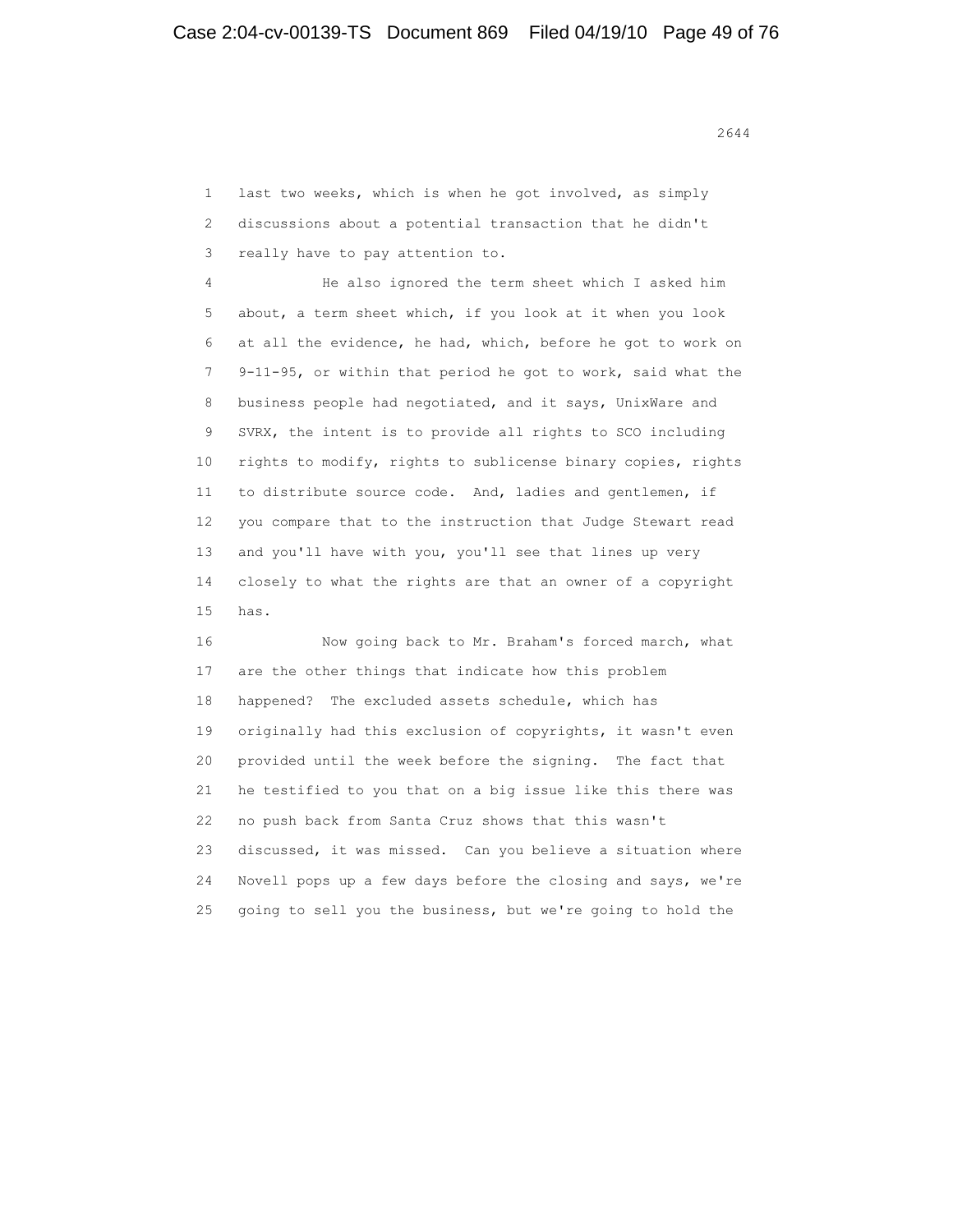1 copyrights, and Santa Cruz says, yeah, that's fine, it 2 doesn't push back? It doesn't make any sense. This was 3 just missed in a schedule. 4 Mr. Bradford's September 18th, 1995 board memo 5 didn't mention that either, which explains why 6 Mr. Frankenberg and other people on the board who aren't 7 looking at the minutia of the resolution but are looking 8 what their general counsel sent to them in advance of the 9 meeting, it didn't mention anything about retaining the 10 copyrights. 11 And then there was one more piece of evidence that 12 was interesting. When Mr. Braham testified, I asked him 13 about this copy he made notes on during the board conference 14 call and, interestingly enough, as you'll see, because 15 that's in evidence as Exhibit V-3, even that copy that their 16 lawyer was making notes on during the call, supposedly 17 supporting the exclusion of copyrights, had no copies of the 18 schedules at all attached to them. So if that's the same 19 copy people were looking at at the time, they wouldn't have 20 even had the schedule that had this erroneous copyright 21 exclusion on it. 22 Now you do have someone who says I remember 23 exactly that at the board meeting they said the copyrights

 24 were excluded. You will have to determine the credibility 25 of that, because that was Jack Messman, the chef executive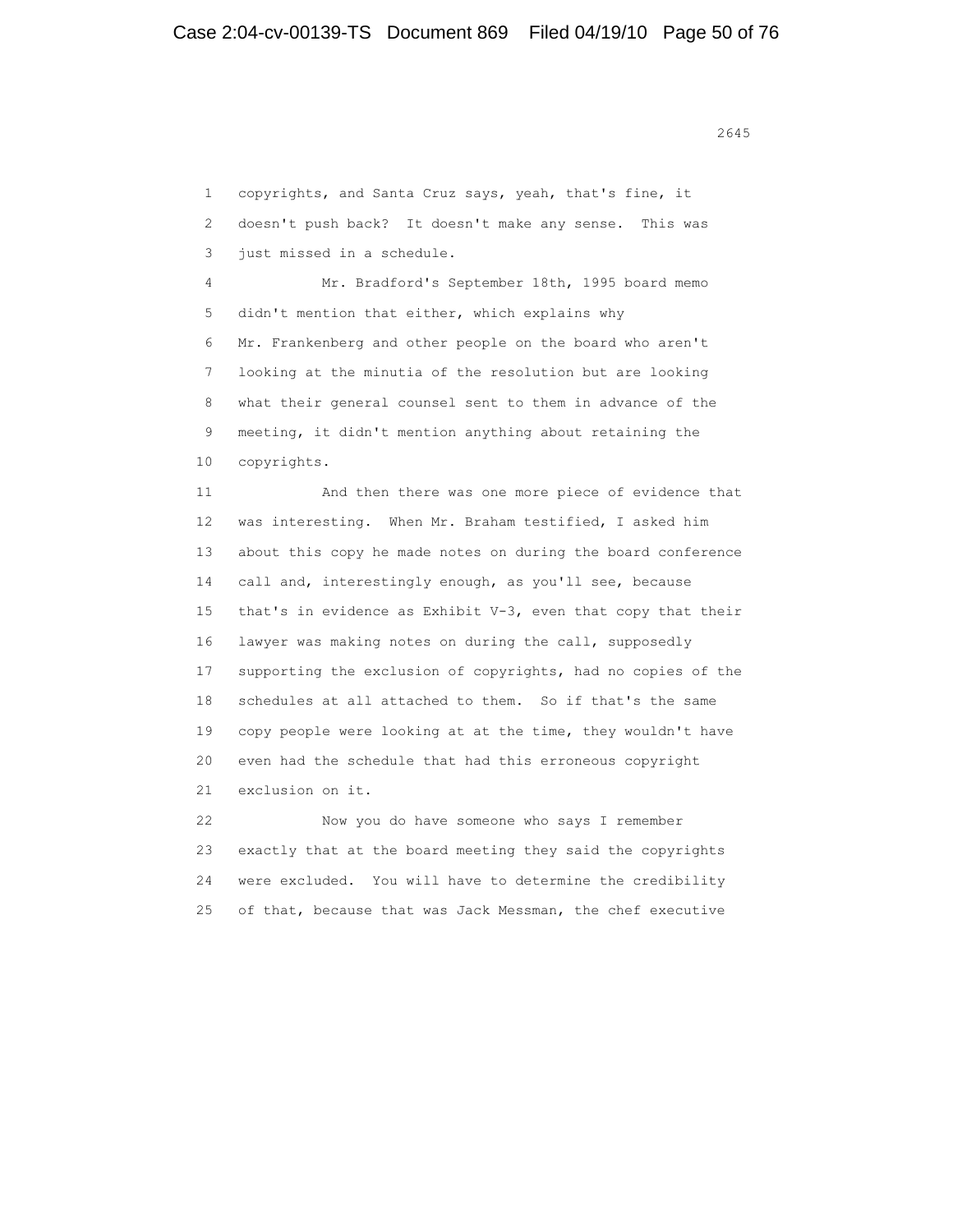1 officer who approved the slanderous statements.

 2 I put his testimony up here to draw attention to 3 the fact that while he remembers that clearly when I asked 4 him about that in his deposition, he didn't even know which 5 decade this meeting occurred in. He says I think in the 6 board presentation they made to us in, whenever it was, '81 7 or '83. But yet he has a distinct recollection of this one 8 point, which, by the way, isn't reflected in the board 9 minutes as having been discussed, and he recalls nothing 10 else, the same Mr. Messman who you could judge his 11 credibility for when he was here before you. 12 So I think this is how the error was made, and I 13 think you can see that in the rush of those last few days, 14 excluded asset schedule had a term that was inconsistent 15 with the intent of the deal, either by mistake or perhaps 16 even accepting you have some overzealous lawyers who acceded 17 that, and then it was fixed with Amendment No. 2. And not 18 only does that bring everything in the asset purchase 19 agreement together and make sense, it also makes the deal 20 sensible in light of what was told to the public. 21 Novell's version of the events can't be squared 22 with the official press release it issued jointly with Santa 23 Cruz. And while it says it's a SCO press release, Mr. 24 Frankenberg said and was quoted in there that this was the 25 approved joint release. They are the acquiring party. They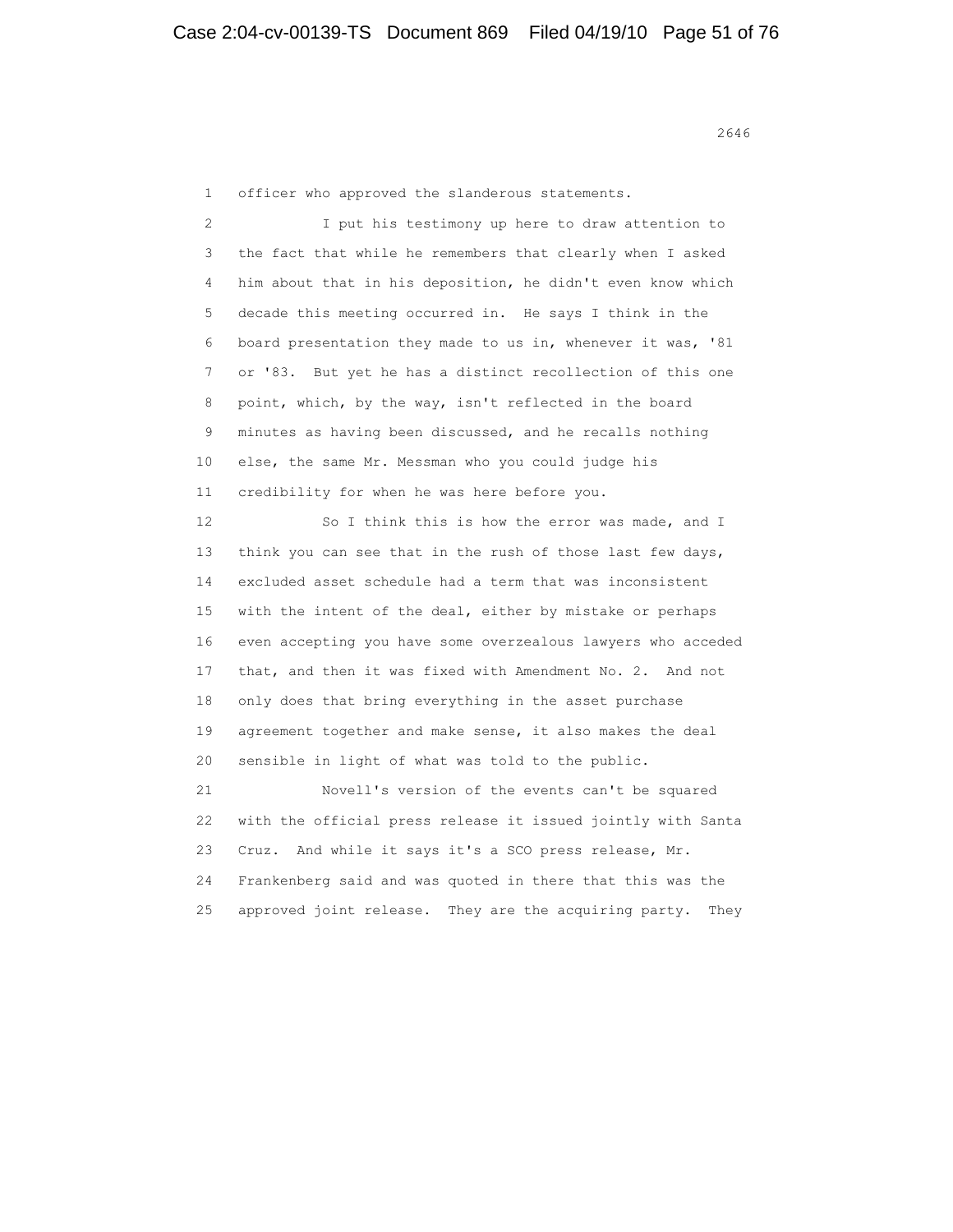1 said, SCO will acquire the UnixWare business and UNIX 2 intellectual property. That's the core intellectual 3 property. 4 The Wall Street Journal, which said, the deal 5 includes the purchase by Santa Cruz Operation of most 6 trademarks and intellectual property associated with UNIX 7 software. A lot of people read The Wall Street Journal at 8 Novell. No one popped up, never heard anyone say The Wall 9 Street Journal has this wrong. That didn't happen either. 10 Novell's version can't be squared with the report 11 to the United States government in Novell's 12 Hart-Scott-Rodino filing. True, they put the schedules in 13 the APA attached to the back of the document, but they were 14 summarizing the deal for the United States government in the 15 text. When they summarized it, they said, the assets to be 16 acquired by Santa Cruz were all rights and ownership of UNIX 17 and UnixWare. This is a big thing, the copyrights. If that 18 was excluded, don't you think they would have put in the 19 text we keep the copyrights, except the copyrights. Mr. 20 Braham had no explanation for that whatsoever. 21 Even IBM recognized that SCO had the copyrights,

 22 an irony there. The documents that you've seen in the last 23 few days, including yesterday, are documents where IBM, in 24 certain positions it was taking in this dispute that came up 25 a year later, said, SCO is protected by copyrights. You can

2647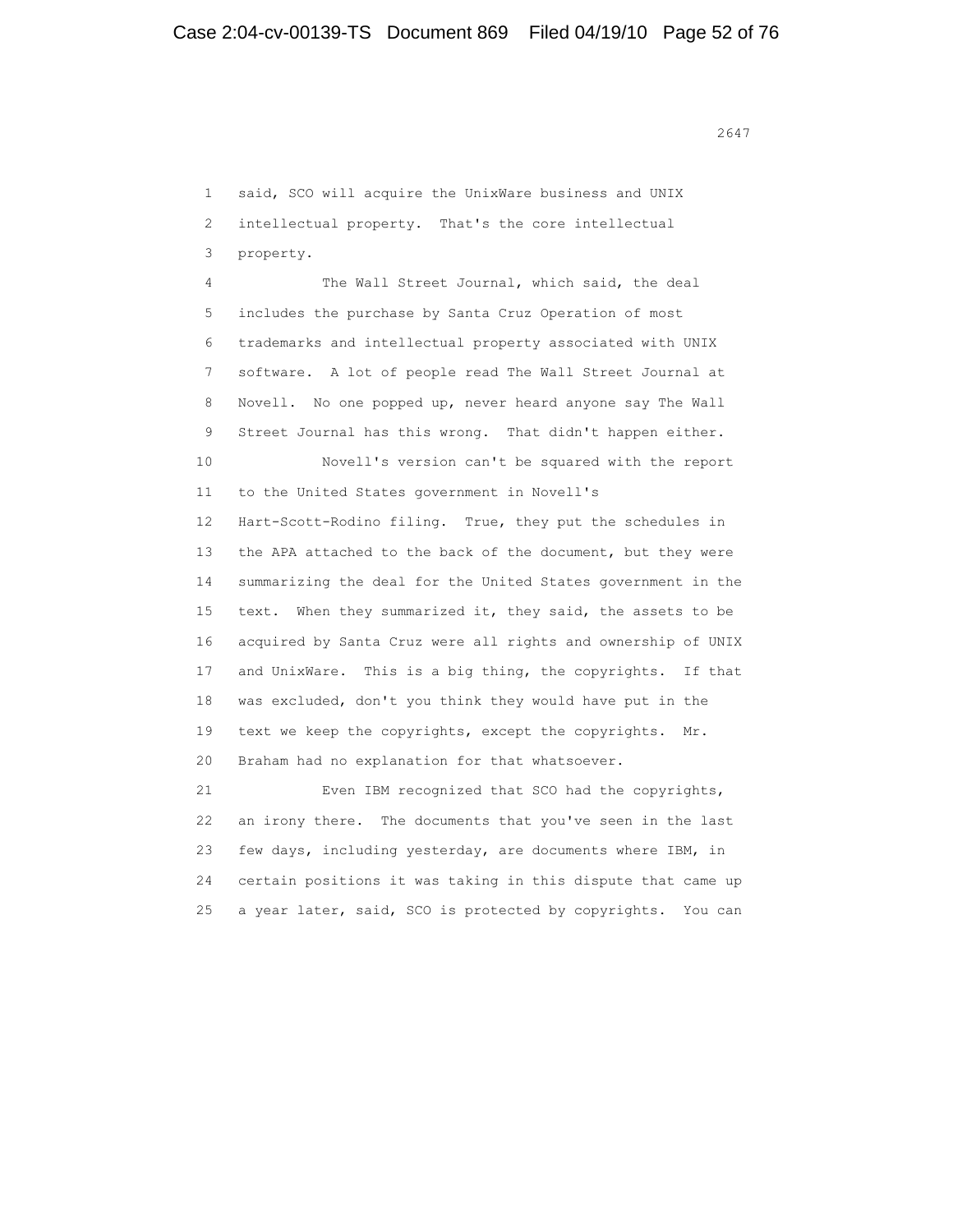1 show us the source code because you have copyright 2 protection. So none of what the outside world was looking 3 at would be consistent with what Novell would have you 4 believe.

 5 Now, ladies and gentlemen, you have also been 6 instructed by the Court that you should consider the course 7 of performance. How a party acts is sometimes more 8 important than anything else. It's an indication of their 9 intent. And the instructions said that the course of 10 performance is something that you can look at to determine 11 by their actions whether the copyrights were intended to 12 stay with Novell or to go Santa Cruz.

 13 And what have we heard about that? This has 14 virtually been undisputed testimony from three different 15 individuals, three individuals who have been with the UNIX 16 business all the way back to the 1990s. Bill Broderick, 17 Andy Nagle and John Maciaszek. You've heard Bill Broderick 18 say, we sent letters out to all these customers. This is an 19 example of the Prentice-Hall letter. Novell sent it out, a 20 lot of different people signed them, and it said, as you may 21 know, Novell transferred to SCO its existing ownership in 22 the UNIX System-based offerings, that included all releases 23 of UNIX and all the UnixWare releases at the time. It 24 doesn't make sense if it wasn't true you tell the customers 25 that.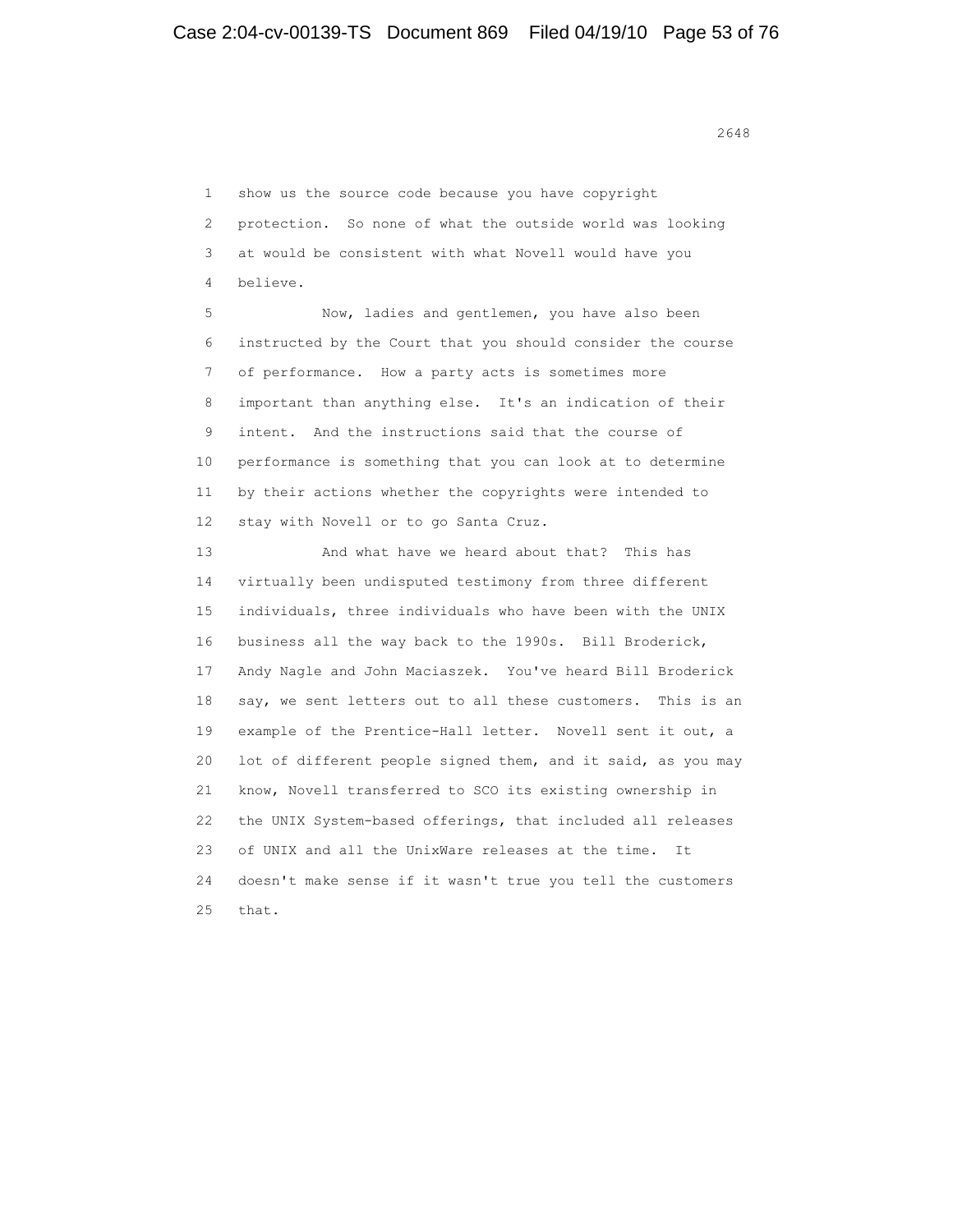1 You heard Mr. Nagle talk about how during the 2 transition period they actually changed the code on the 3 software, not just on the outside of the box but in the 4 software itself, the code that reflects who owns those 5 programs, and they did that for the UnixWare program that 6 was being built at the time at Novell. They didn't have any 7 new code after the sale in it. That only makes sense if you 8 are transferring the ownership of that old code as of the 9 time of the deal. There's no refutation of that. 10 Of course, you can also look for intent at what 11 happened with the copyright registrations. You'd think that 12 Novell would have kept them. That's sort of important. 13 They were with Santa Cruz. They have been sitting on that 14 desk during the trial. You saw them in the testimony 15 through Mr. Maciaszek. 16 Now all of this testimony shows that the answer to 17 question number one should be yes, that under the amended 18 asset purchase agreement, the transfer of the UNIX and 19 UnixWare copyrights from Novell to SCO occurred. 20 The next question you will need to answer -- and 21 let me, before I move onto the next question, say that first 22 question is very important because it will mean if you 23 answer that yes, that SCO can go about rebuilding its 24 business with the ownership of the copyrights it needs for 25 that business.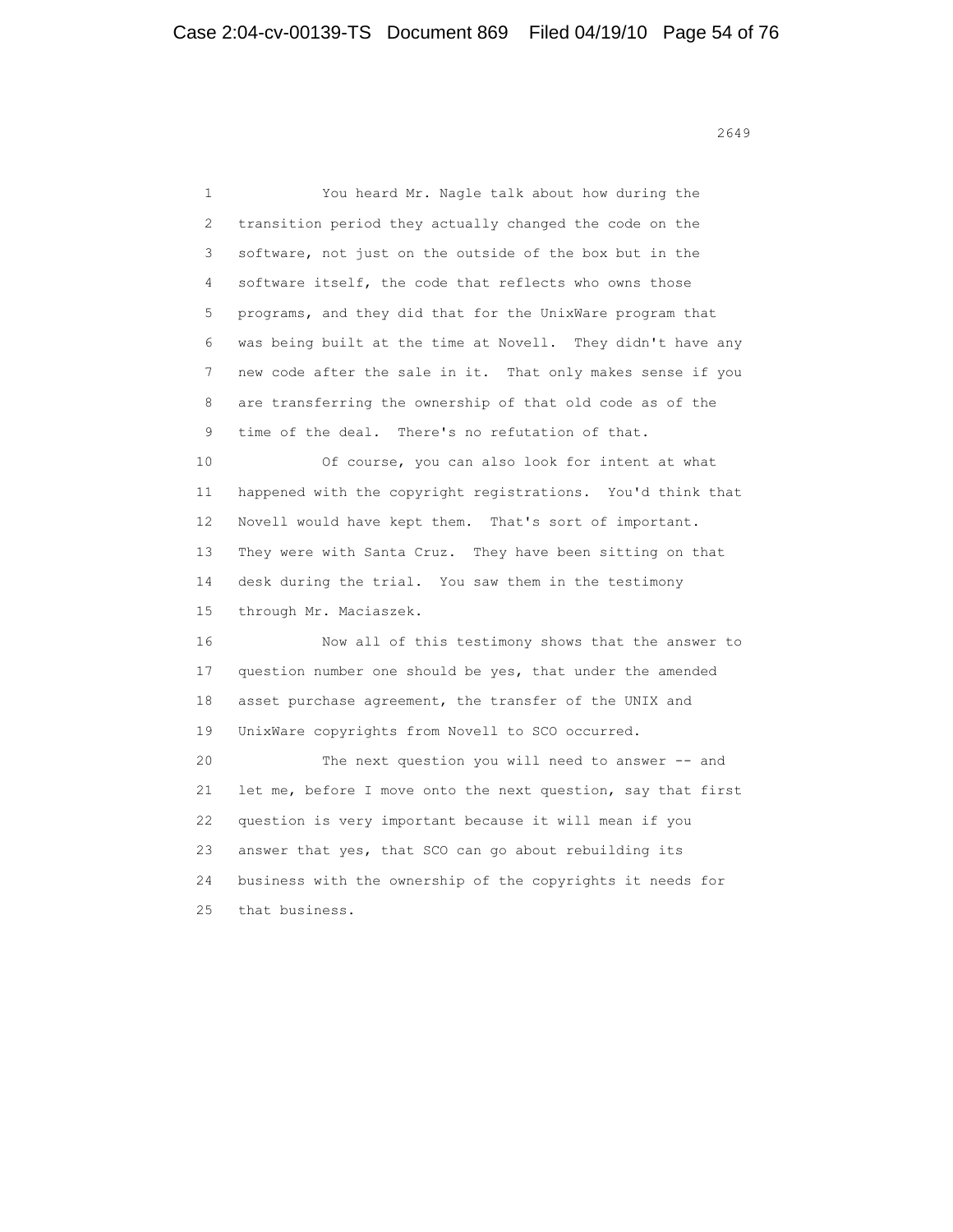<u>2650</u>

 1 The next question you'll need to answer is whether 2 Novell slandered SCO's ownership of the UNIX and UnixWare 3 copyrights. Now if you agree that SCO owned the copyrights, 4 there is not much question here that a slander occurred. In 5 fact, you have multiple slanders. You have what could be 6 characterized as a campaign of slander. 7 It started on May 28th, 2003 with the statement 8 that SCO is not the owner. There is the one moment of truth 9 on June 6th, and then a resumption in letters in August of 10 obtaining copyright registrations by filing with the United 11 States Copyright Office they own the copyrights. Other 12 statements in December and January. Mr. Stone's statement 13 on March 16th publicly that we still own UNIX. There is no 14 question those statements are false. They are definitive 15 statements by Novell. 16 So the question, then, is whether or not these 17 statements were made with what is called constitutional 18 malice. You've been instructed on that. We submit that you 19 will find that they were made with reckless disregard for 20 the truth and, after June 6th, with actual knowledge of 21 their falsity. 22 Now we call this constitutional malice because 23 this is what takes into account the concerns of the First 24 Amendment. There is a right to engage in free speech. But

25 there is not a right to make statements that are false, that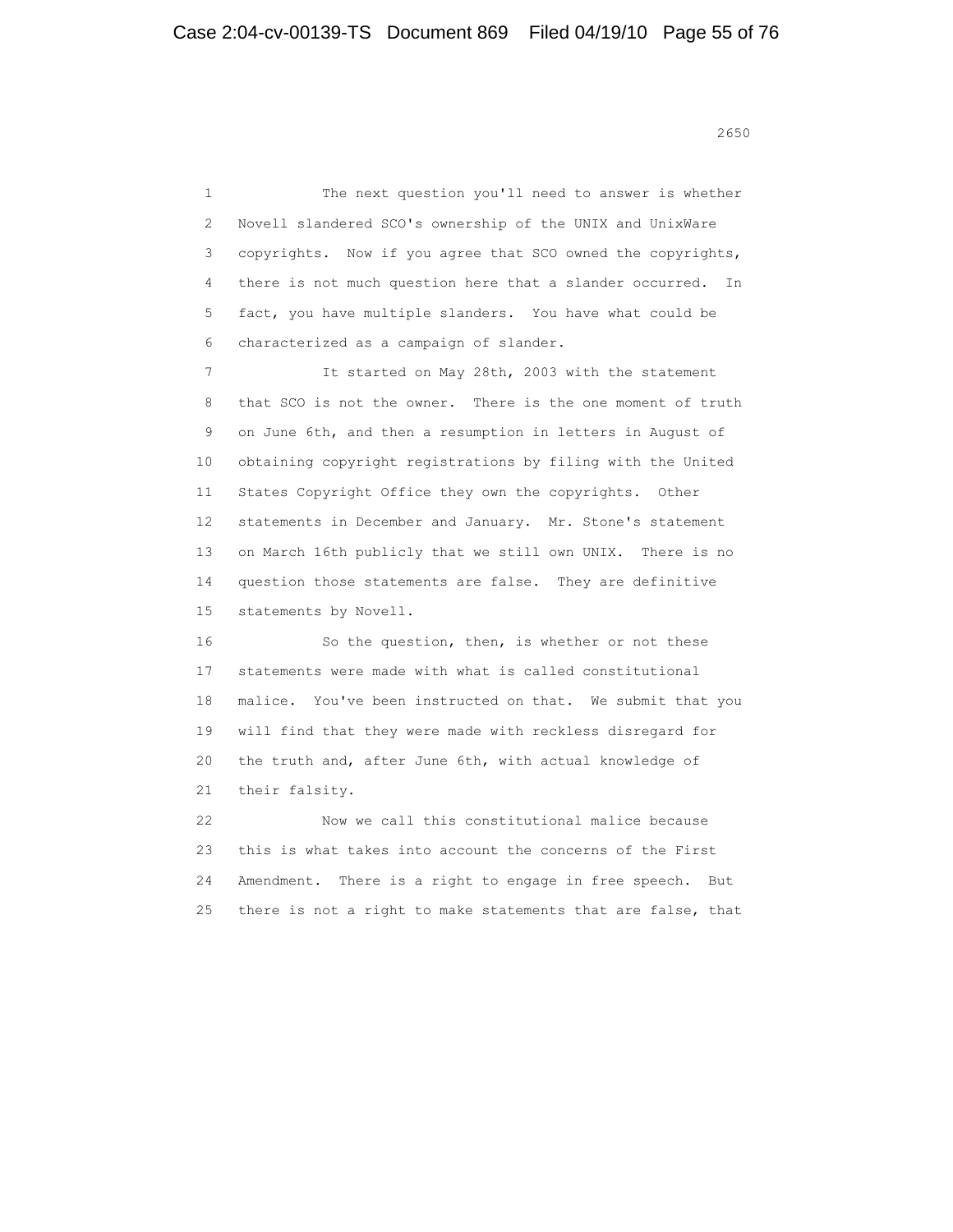1 are made recklessly or with knowledge that they are false. 2 That's the difference. That is the balance of the free 3 speech that we hold dear in our constitutional system with 4 the protection against slander, defamation and falsehoods. 5 Now the instruction shows that we have to prove, 6 and we believe we have, that the statement was made with 7 knowledge that it was false or with reckless disregard of 8 whether it was true, which means that there was a high 9 degree of awareness of the probable falsity or that at the 10 time the statement was made Novell had serious doubts that 11 the statement was true. 12 And we think that fits to a T what happened with 13 the May 28th slander, because let's think about the 14 statement that went out in the press release. You heard 15 testimony that they knew there was an unsigned Amendment 2 16 in their possession, but in a rush to get this out on May 17 28th, they didn't do their checking to see whether or not 18 that Amendment No. 2 had, in fact, been signed. They went 19 ahead. They could have easily determined that it was 20 signed. Do you think they could have called Wilson Sonsini, 21 the lawyers who negotiated the deal, to determine if it was 22 signed? Do you think Mr. Messman could have called Bob 23 Frankenberg, his predecessor? There are a lot of ways they 24 could have determined that was signed. Could they have

25 checked their files a little more clearly? We submit that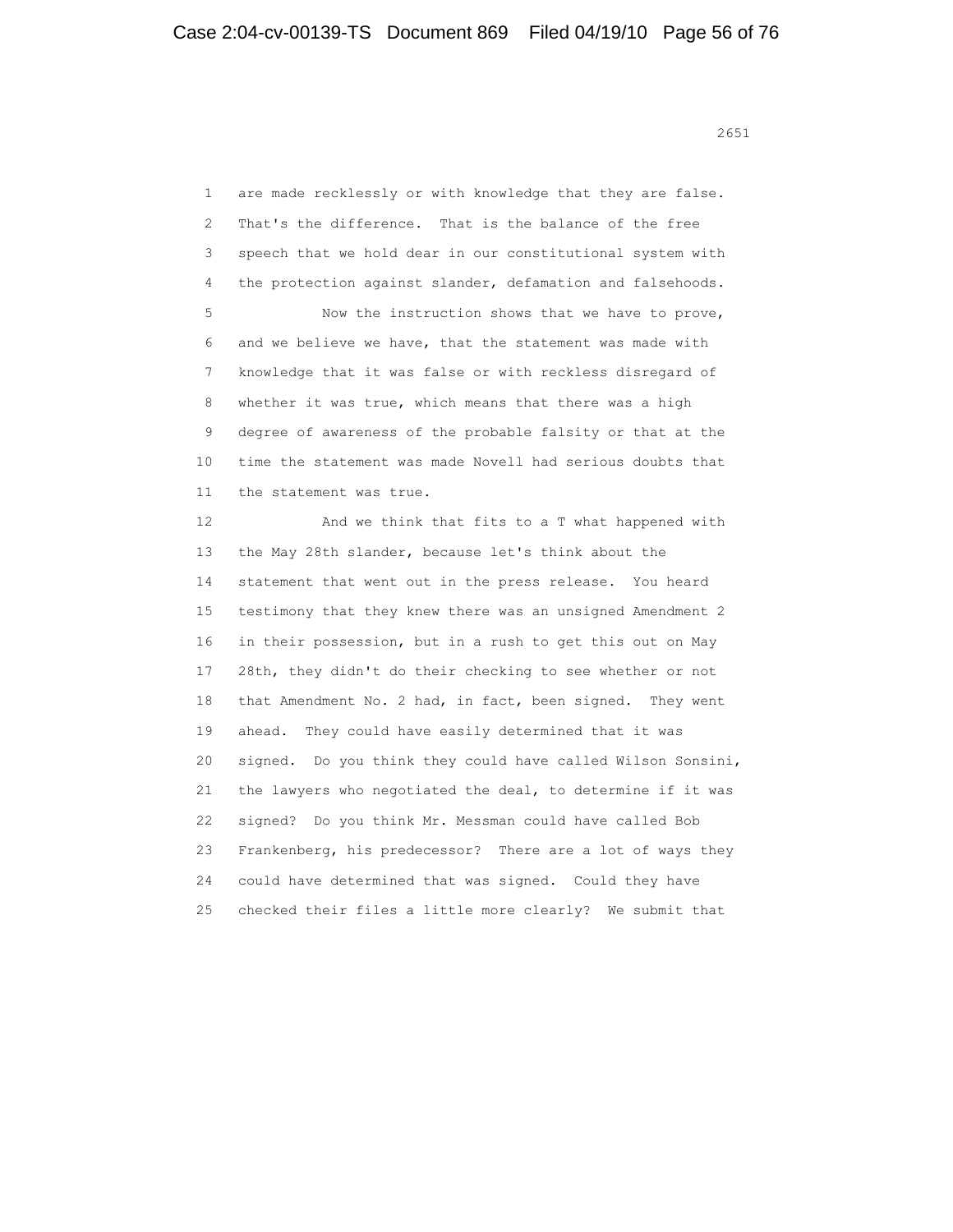1 that constitutes recklessness, making the statement on May 2 28th, 2003.

 3 However, the statements after May 28th, 2003 were 4 not just reckless, and one more point about that. Mr. 5 LaSala said he turned the company upside down for a signed 6 version. I suggest that submits they knew this was a very 7 important document. This would determine the issue.

8 So they get the document from SCO on June 5th, and 9 all during this period they never ask SCO -- they're about 10 to put out a statement, they are talking to them for months, 11 did they ever say we have this unsigned copy of Amendment 12 No. 2, do you happen to have a signed version? No word of 13 it. They just go public on May 28th.

 14 June 5th they receive from SCO a copy of the 15 signed Amendment No. 2. Mr. McBride testified before you, 16 and I think you will find it credible when he says 17 Mr. Messman, when confronted with the signed version, 18 admitted that SCO owned the copyrights. It's credible, we 19 believe, because the very next day he said that publicly in 20 this press release where, on June 6th, the amendment appears 21 to support SCO's claim that ownership of the copyrights did 22 transfer in 1996.

 23 Now they want you to believe they didn't mean what 24 they said on June 6th. Ladies and gentlemen, the June 6th 25 statement was not just a casual statement. You heard it was

 $2652$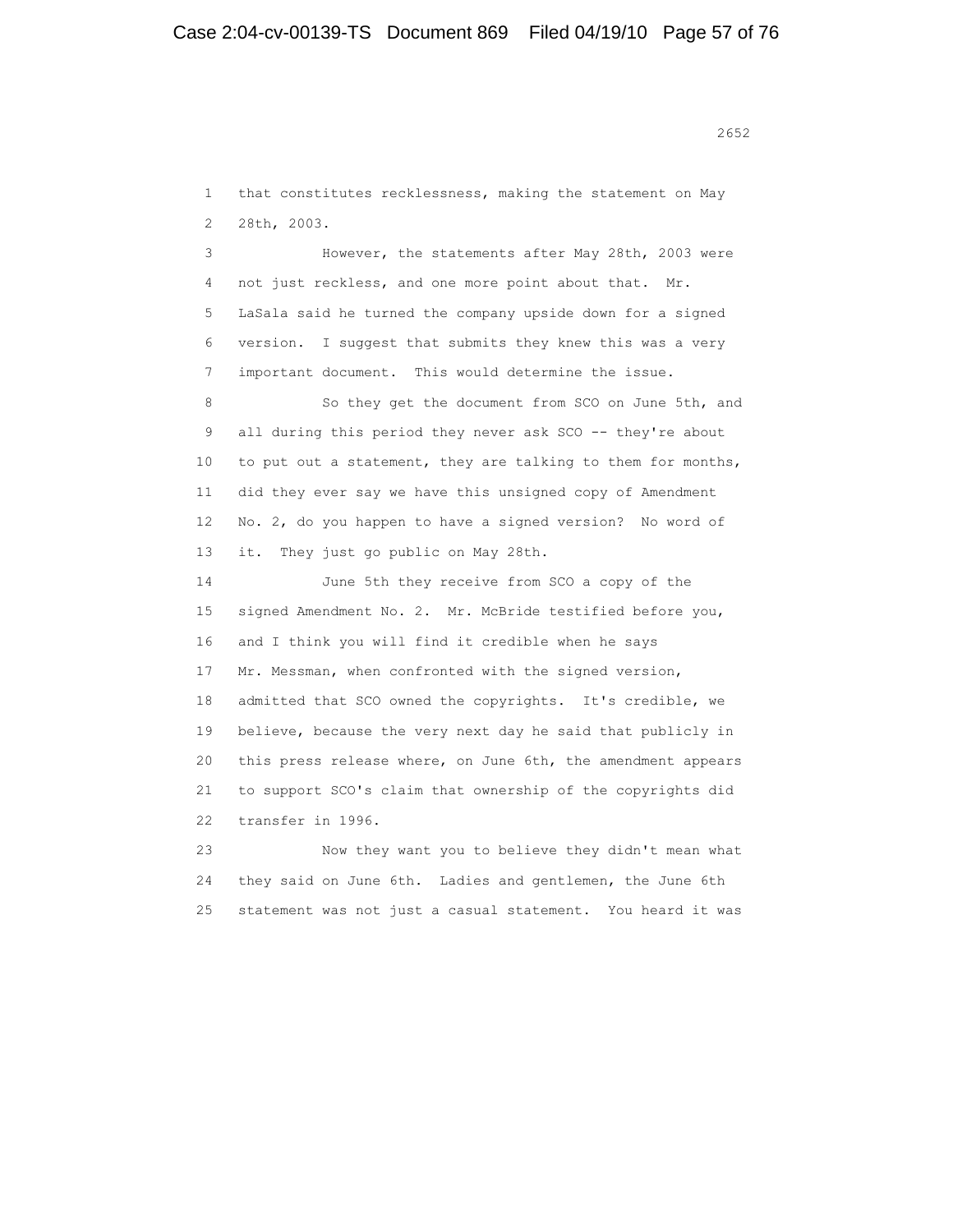1 reviewed by Joe LaSala, general counsel. It was written by 2 him. This is not a complicated amendment. It's about one 3 paragraph long. They had the unsigned version for some 4 time. It didn't take Novell months to figure out what it 5 meant. It took Novell months to try to turn it around to 6 figure out a way to suggest that it doesn't mean anything so 7 they could go back to a campaign of slander, which was 8 launched later in 2003. And this is then done, because of 9 the June 6th, 2003 press release, with knowledge of falsity. 10 They were cautious at first with the internal 11 letters on June 26th and August 4th. And then later, for 12 reasons that you can conclude were coincidental or 13 otherwise, they went public again on December 22nd. And, in 14 fact, the claim that they made in March, we still own UNIX, 15 an outrageous claim, not even limited to the copyrights, but 16 we still own UNIX, was echoed by Mr. Messman on that witness 17 stand. We still own UNIX, when the company had been sold, 18 the business had been sold eight years earlier. So these 19 statements were false, knowingly false, and we submit to you 20 were made with constitutional malice. 21 Indeed, the falsity of the claim, which includes 22 the copyrights that they registered with the United States 23 Copyright Office saying they owned them and which includes 24 Mr. Stone's statement on March 14th sarcastically saying, 25 sorry, Darl, we still own UNIX, all of these are knowingly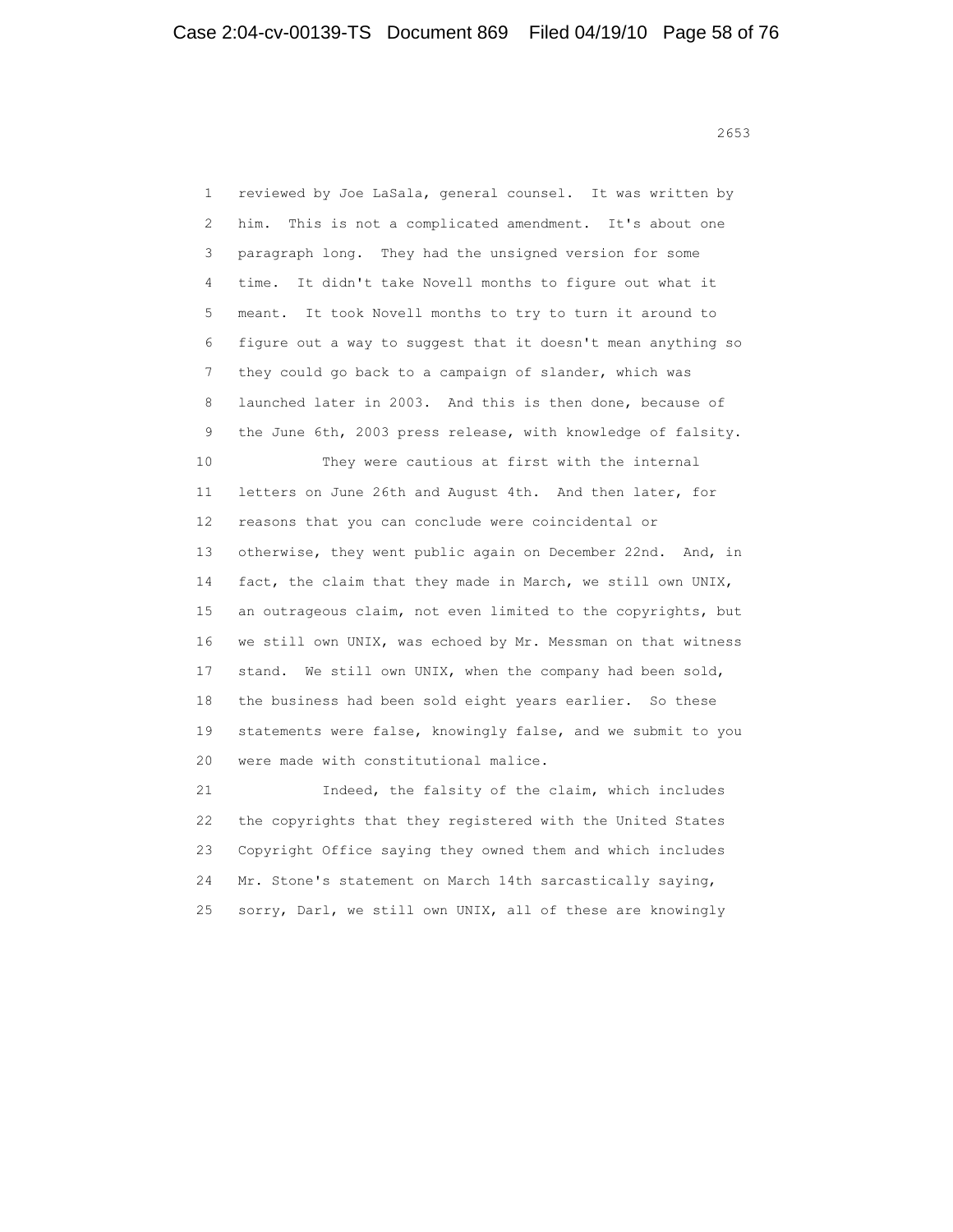1 false because we know what they thought. We know on June 2 6th they recognized the ownership of these copyrights were 3 with SCO. 4 But the falsity of this is proven by another piece 5 of evidence that I think is very important. There are 6 Novell witnesses, people who work for Novell, who have 7 stated that it is so absurd to claim to own the copyrights 8 while having sold the business that it would be unethical to 9 take that position. 10 Ed Chatlos in his testimony when he was asked did 11 you ever get the lawyers' authority to hold back the 12 copyrights, absolutely not, no. And he said, the deal I 13 negotiated with SCO included the copyrights, so we modeled 14 it to include the copyrights. From a personal standpoint, 15 it would have been unethical to exclude them.

 16 Burt Levine, an in-house counsel involved in 17 drafting of the operative agreements, he said, well, I 18 believe that being an ethical company, you couldn't resort 19 to withholding something that the transferee in this case 20 would be entitled to. If it is that clear that it causes 21 internal Novell lawyers and negotiators to say it would be 22 unethical to suggest that you're holding back the copyrights 23 while selling the business, then these types of allegations 24 made by Novell have to be concluded to be knowingly false. 25 Now if you find a false statement and you find

2654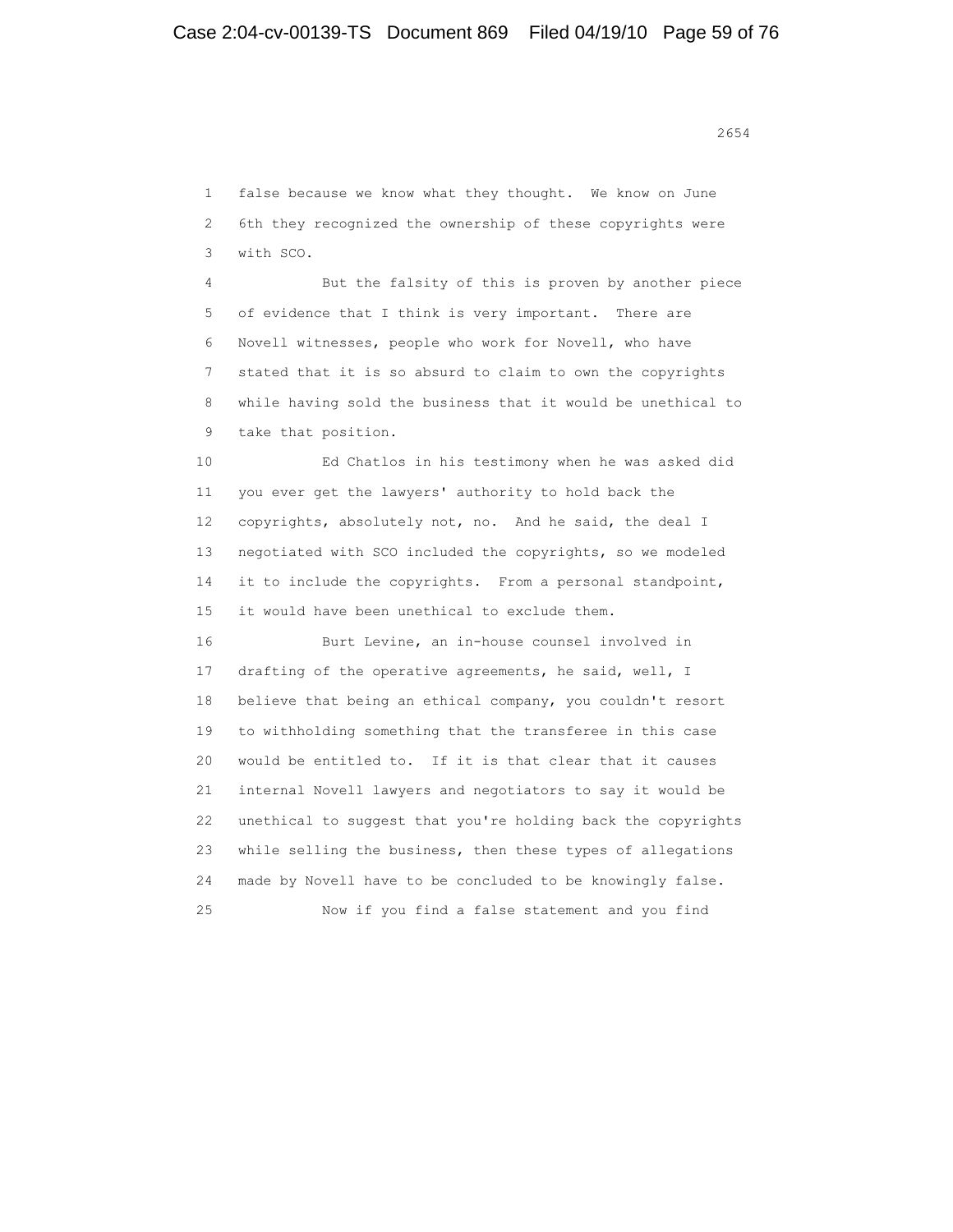1 constitutional malice, we submit that you will have found, 2 then, that Novell is liable for slander of title and you 3 should then consider whether we have proven damages. And 4 there are two types of damages that you need to be concerned 5 with, special damages and punitive damages.

 6 Special damages are the damages that are intended 7 to compensate SCO. Here, the damage done to SCO is damage 8 to SCO's SCOsource program. It was started by Darl McBride 9 after he was told by Linux supporters within his own company 10 that certain UNIX libraries were being used to run Linux and 11 that some companies had call him and wanted to see if they 12 could get a license to do that. As time progressed, SCO 13 found more of its intellectual property in Linux.

 14 They decided, rather than trying to stop people 15 from using Linux, they would want to obtain a license, a fee 16 in the marketplace, that they had the right to do, for their 17 intellectual property. Now how much UNIX is in Linux will 18 be decided in the courts. That is not an issue that you 19 will need to decide in this case.

 20 A lot of companies, as Professor Pisano told you, 21 have expressed that they wanted protection against 22 infringement, at least the risk of infringement. You'll 23 recall Mr. Tibbitts told you that when they were selling the 24 SCOsource program, that they had a code room that people 25 could come to and see the code. And after looking at that,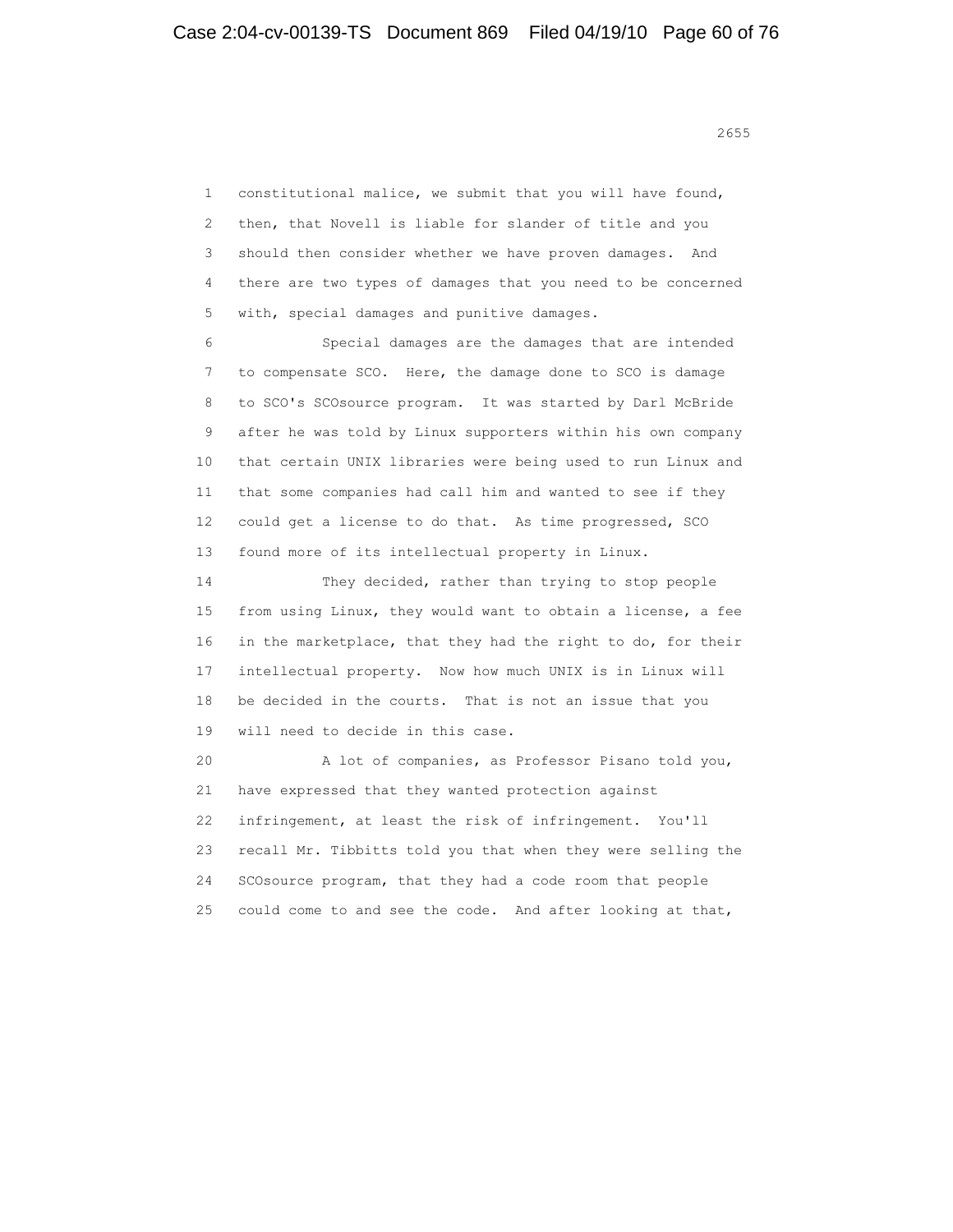1 a number of those individuals and companies decided to take 2 a license.

 3 We're not talking about unsophisticated companies 4 here. You had licenses entered into with Microsoft and Sun 5 and Computer Associates, actually demanded a license as part 6 of another deal. If there was nothing to those claims, they 7 wouldn't be out there doing that.

8 After looking at that proof -- and some of that 9 SCO presented to customers. An example of what SCO 10 presented to customers was shown early in the trial. These 11 were comments from industry analysts who had visited the 12 code room. One of them, Information Week, stated that, my 13 impression is that SCO's claim is credible, says Laura 14 DiDio, a Yankee Group analyst who was shown the evidence by 15 SCO Group earlier this week. It appears to be the same 16 code. According to EE Times in June 2003, if everything SCO 17 showed me today is true, then the Linux community should be 18 very concerned, said Bill Claybrook, research director for 19 Linux and open-source software at Aberdeen Group in Boston. 20 Computer Weekly, from what I've seen, I think people should 21 be taking the SCO accusations seriously.

 22 Now there is also evidence that Mr. Tibbitts 23 testified to that he obtained from IBM's Web site which 24 indicated that Linux was derived from UNIX, which is no 25 surprise and just sort of the start of the issue, and he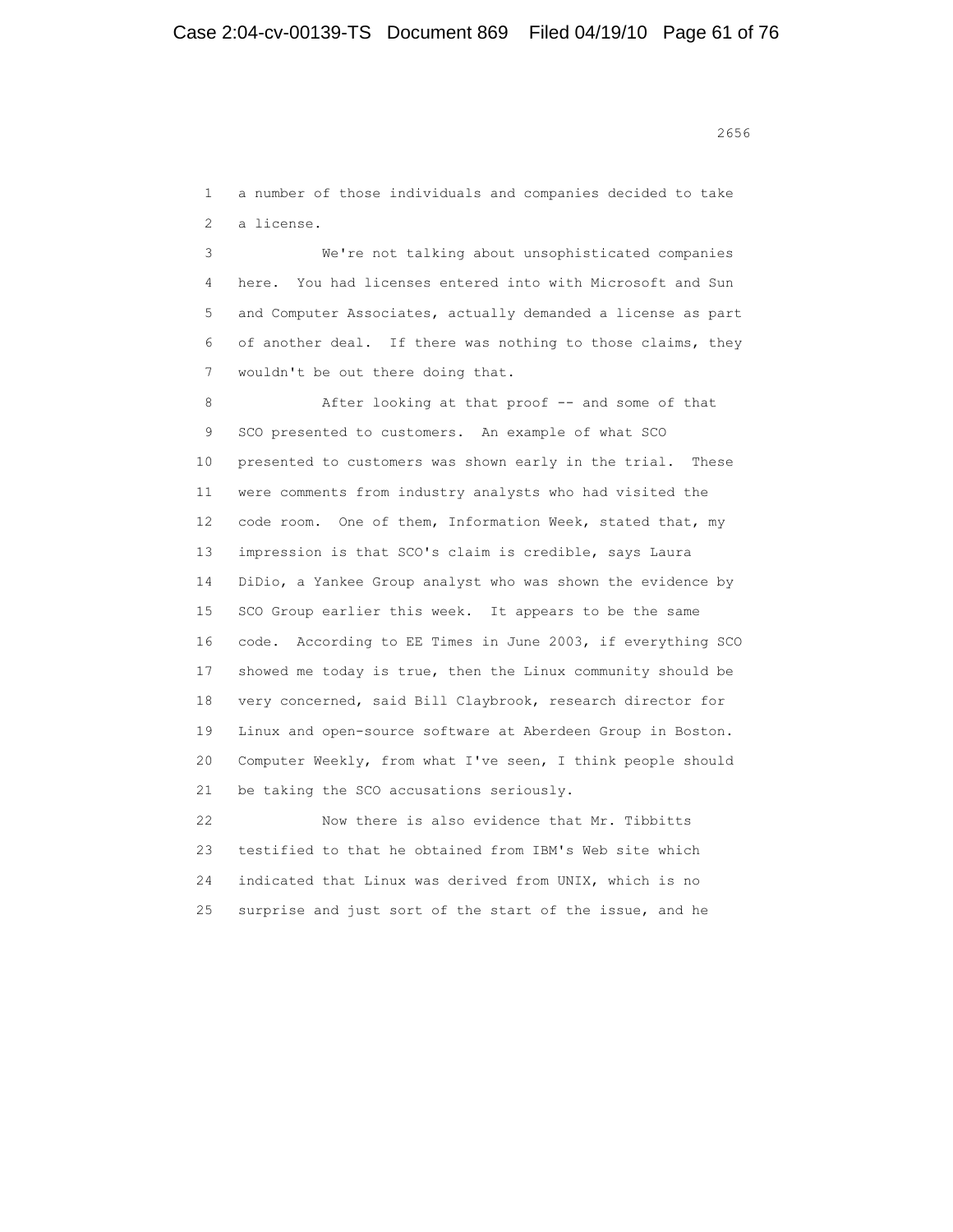1 sent letters in December of 2003 with examples of code. And 2 some of that code you've heard, the Malloc code from Silicon 3 Graphics, essentially admitted had been infringed.

 4 So the important point here is this isn't an issue 5 that's going to be decided in this trial. The marketplace 6 can decide that issue of whether or not individual companies 7 want to obtain a license from SCO or whether they want to 8 wait further and see how that issue is resolved, or simply 9 decide never to do that. You heard Mr. Pisano, based on the 10 surveys, indicate what percentage of people fell into which 11 buckets. That's the way a licensing program works.

 12 Now you've also seen, however, that members of the 13 open source community have viciously attacked SCO for trying 14 to protect its intellectual property. I would submit to you 15 that Novell has brought some of those attacks into this very 16 court proceeding here. It remains that SCO has valuable 17 business relationships with business partners, big companies 18 like McDonald's, NASDAQ. It entered into, as I mentioned, 19 agreements in 2003 with Microsoft, Sun, Computer Associates. 20 And so while there are elements in the community that really 21 hated SCO for saying that Linux, which they thought was 22 free, incorporates intellectual property of UNIX, that would 23 not have prevented the SCOsource program from making sales. 24 Indeed, I would suggest to you, ladies and gentlemen, if 25 there wasn't any real competitive threat to Novell's Linux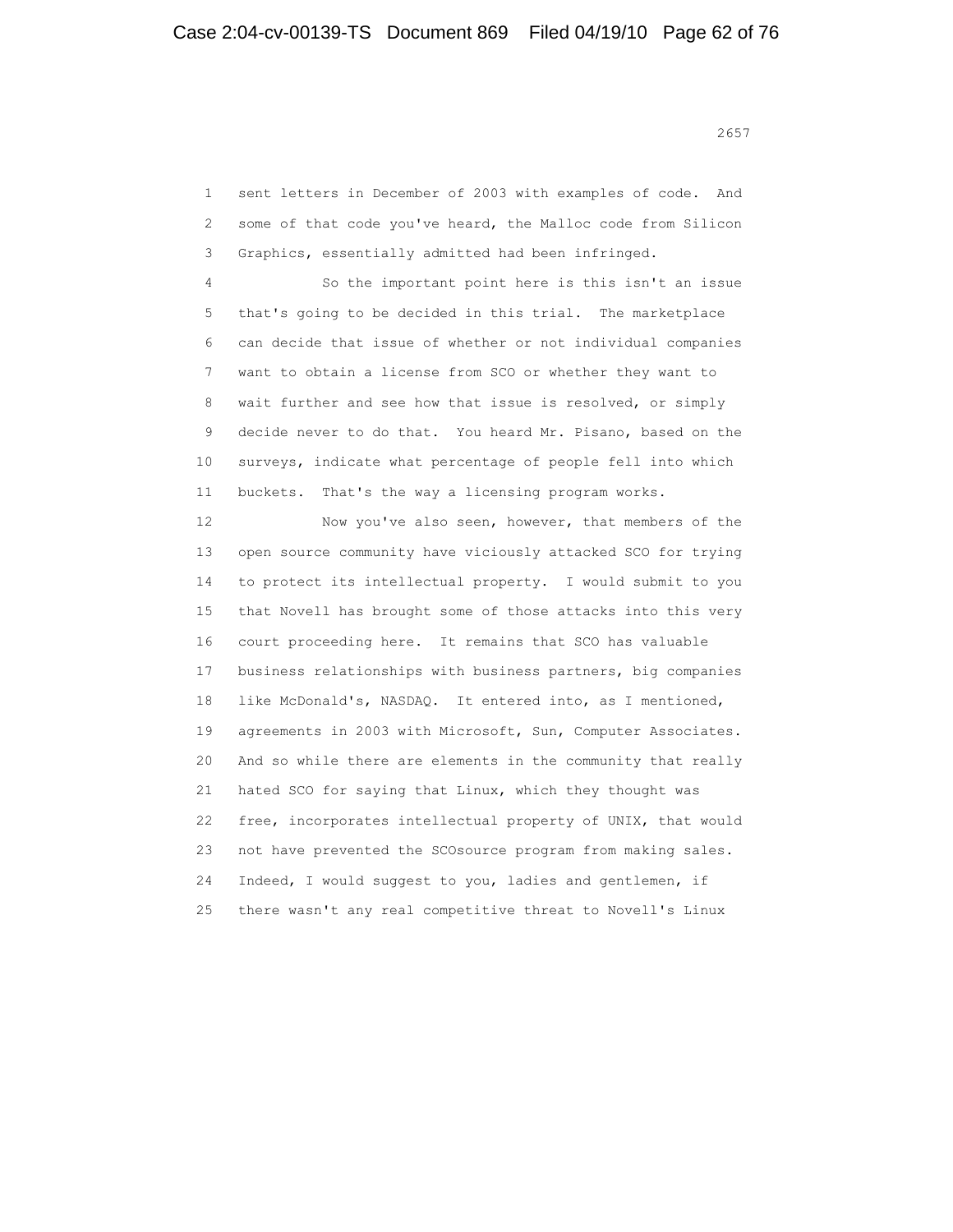<u>2658</u> **2658** 

 1 activities, this campaign of slander would never have been 2 embarked upon.

 3 There is a difference -- you heard Professor 4 Pisano testify about this, there is an important difference 5 between a slander that goes to ownership and simply 6 expressing views that there is or is not infringement or how 7 much infringement exists. One is opinion. The other is 8 fact. If someone says that I sold you this business and you 9 didn't get the copyrights, that is just as much a slander on 10 title if the person who sold you your house says you didn't 11 get title to the house when you bought it. That, when it 12 comes from such a credible source, the former owner of the 13 business, is deadly. That type of slander killed the 14 SCOsource business.

 15 Now Mr. Hatch will talk to you in a few minutes 16 about the customers that were lost and the amount of damages 17 that were inflicted, but I would like to say a few words 18 first about punitive damages, because there's another type 19 of malice called personal malice that's important for 20 punitive damages, and that is the intent to injure. The 21 intent here to injure SCO. Unfortunately, there is no 22 shortage of evidence of that type of intent. Unfortunate 23 for SCO in the sense this is what they were dealing with 24 back in 2003.

25 The defendants, we submit, issued two of these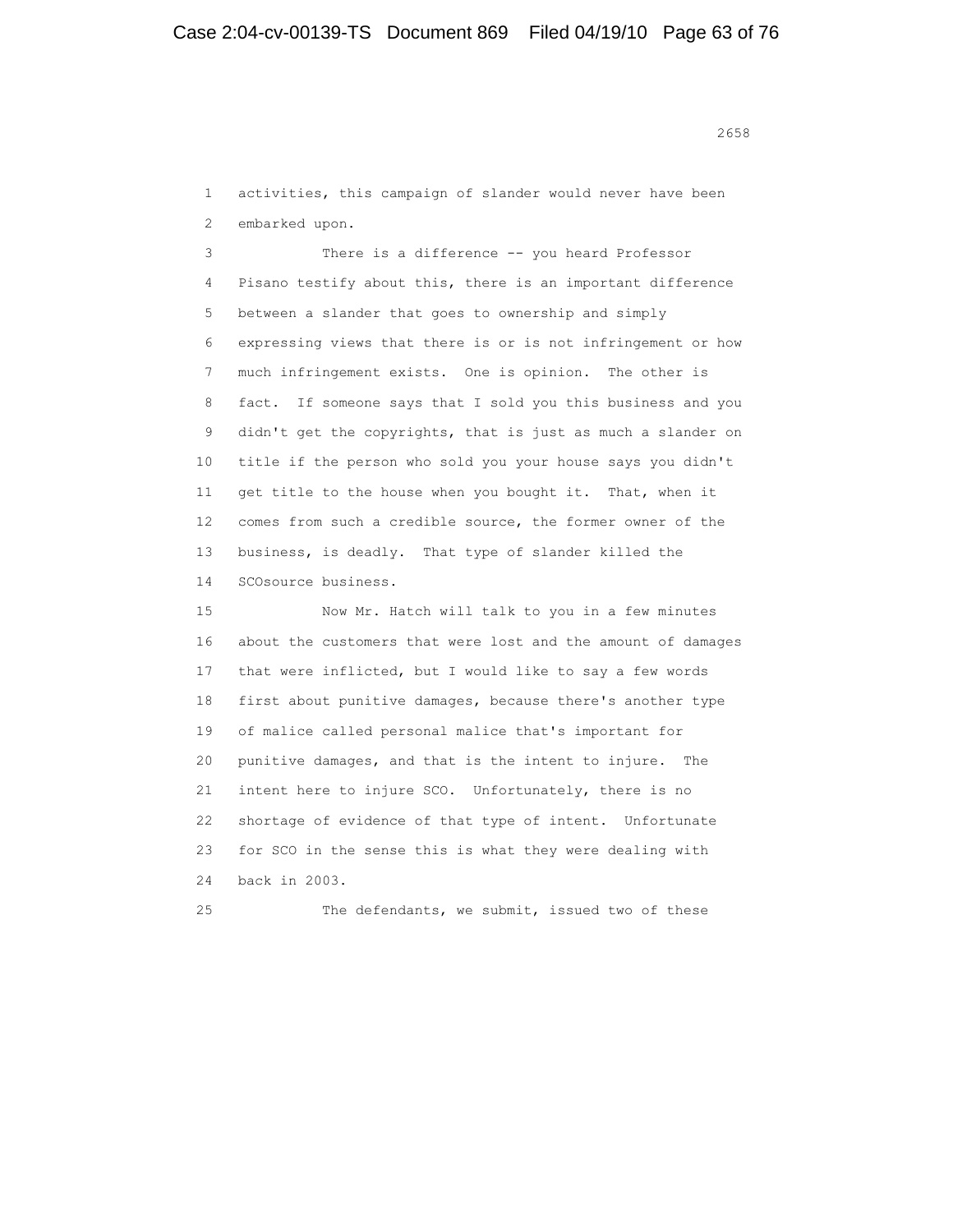<u>2659</u>

 1 slanders on the same day as SCO's earnings reports. Now 2 Novell and its witnesses suggest to you that this is a 3 coincidence. They are entitled to argue that. And you're 4 entitled to reject that and to say it is not a coincidence 5 when there are only four days during the entire year that 6 SCO announces its earnings and Novell makes two public 7 announcements of its assertion that it owns the UNIX and 8 UnixWare copyrights, and both of those public announcements 9 occur on two of the four days when SCO was announcing its 10 earnings. I would submit to you that that is not 11 coincidence, that that is an intent to injure. That is 12 malice. 13 That is before you even get to Maureen O'Gara's

 14 testimony that Chris Stone admitted to her that the press 15 release was timed for May 28th to damage SCO's stock price. 16 Sure, the PR people at SCO, they had one journalist who was 17 willing to take on some of this community hate, said why 18 don't you take a jab at PJ and things like that, but there 19 is no reason to believe she invented this. It's 20 consistent -- it's consistent with what actually happened on 21 May 28th the same day as the earnings release, they issued 22 this slander, and they did it to, quote, confound SCO's 23 stock positions. And Chris Stone did it while he was 24 chortling, I think was the word. That's malice, ladies and 25 gentlemen.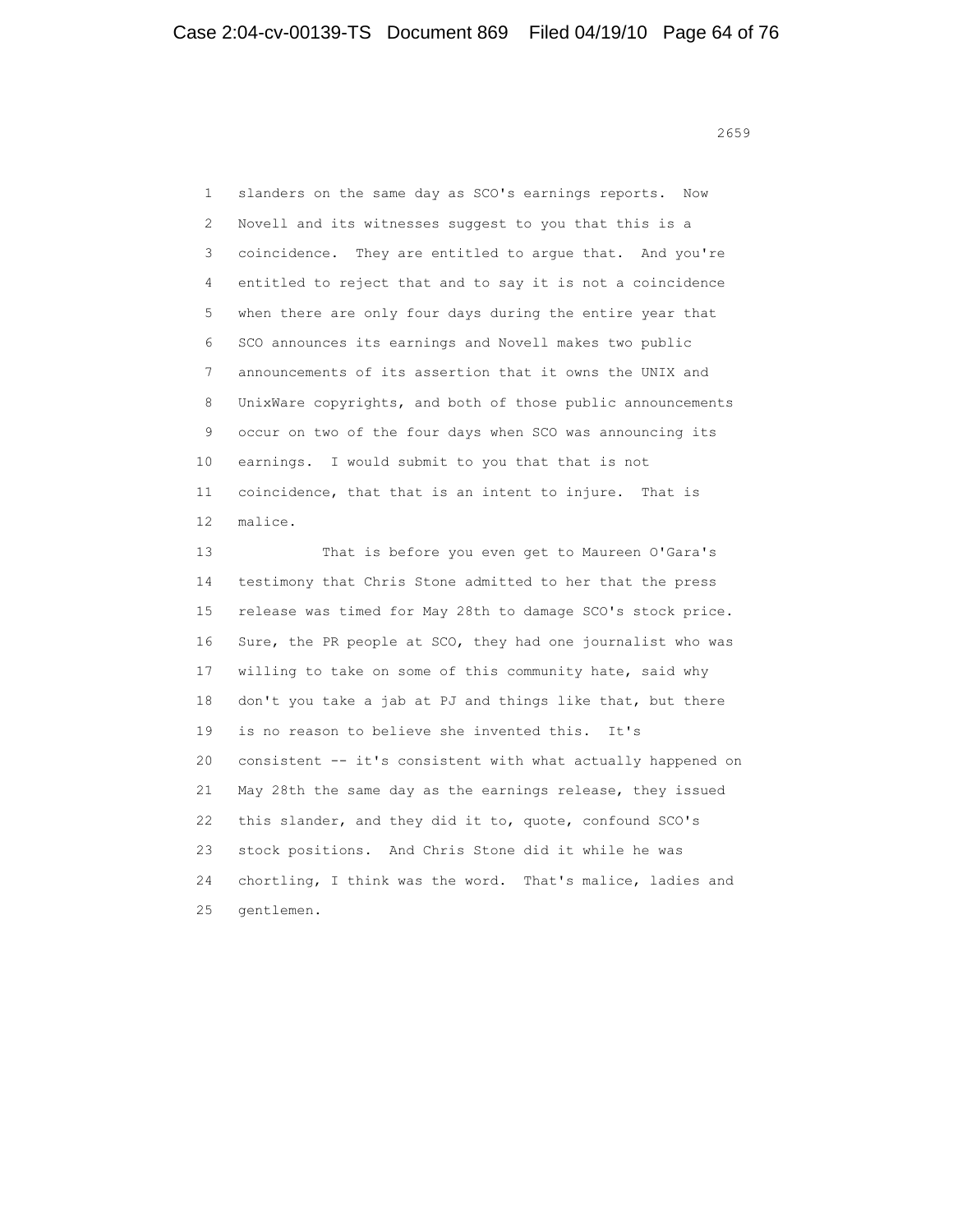<u>2660</u> and 2660 and 2660 and 2660 and 2660 and 2660 and 2660 and 2660 and 2660 and 2660 and 2660 and 2660 and 26

 1 There's also Jack Messman's admission that they 2 tried to publicize this press release in May as widely as 3 possible. That exhibited intent to harm SCO. It's not 4 enough to say, well, we wanted to make money, we wanted to 5 get our story out there. That's not a defense for spreading 6 a falsehood as widely as possible. There is evidence that 7 these acts were made to injure SCO because of SCO's taking 8 on of IBM. 9 Novell's attempted waivers of SCO's legal rights, 10 while they are an issue that the Court will deal with in 11 terms of whether those were proper, you can consider the 12 fact that they made those waivers as elements of intent, 13 that those were made in the same year, at the same time that 14 a \$50 million investment in Novell's Linux purchase was made 15 by IBM. You can consider the attempt by Mr. Stone and 16 Mr. LaSala to cover up the fact that these were done at 17 IBM's request by not telling the truth about it the first 18 time around. And that is also evidence of malice and effort 19 to hurt SCO in order to help a third party. 20 So thank you for your attention, ladies and 21 gentlemen. I'll have the opportunity to address you for a 22 little bit at the end of the closing arguments, but at this 23 time I would like to turn the podium over to Mr. Hatch. 24 MR. HATCH: As Mr. Singer just talked about, the 25 SCOsource licensing program began to have sales. There was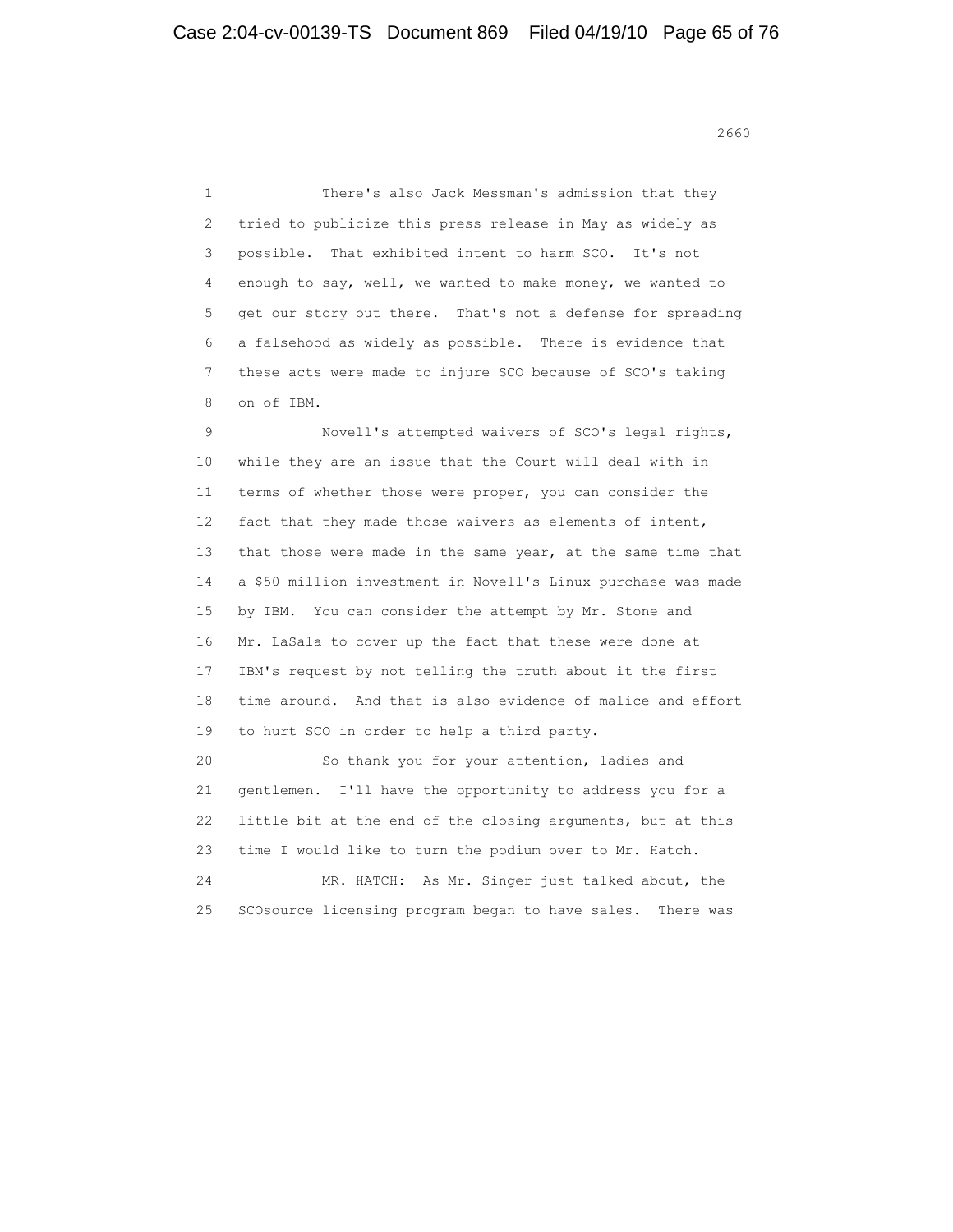1 testimony of sales to Sun, Microsoft and other companies.

2 These were real sales, tens of millions of dollars.

3 SCOsource was off to a strong start. Now I would like to

4 talk about what happened next.

 5 Now you heard Mr. McBride testify about the 6 Hewlett Packard deal. You were shown the contract, which is 7 here on your screen, and this deal was near completion. Now 8 you were shown a red line here, markings, because Mr. Byers 9 of Hewlett Packard, he personally had typed in these 10 changes, and this was his offer on behalf of Hewlett Packard 11 to contract with SCO for \$30 million. You will notice here 12 it's six separate payments of \$5 million each.

 13 Now Novell showed you some e-mails that said that 14 Hewlett Packard was weighing the pros and cons of doing this 15 deal. They were looking at the risk factors that were out 16 in the community. But the bottom line, even with all those 17 risks, they were still considering this deal, and they made 18 a \$30 million offer. The negotiations continued, and then 19 all of a sudden that changed.

 20 Mr. McBride told you that Novell had inserted 21 itself into this deal. Why? They told HP that they were 22 going to reassert copyrights ownership, and with that this 23 \$30 million contract was gone.

 24 Mr. McBride testified, we went deep into the 25 discussions here, and ultimately Mr. Byers came back and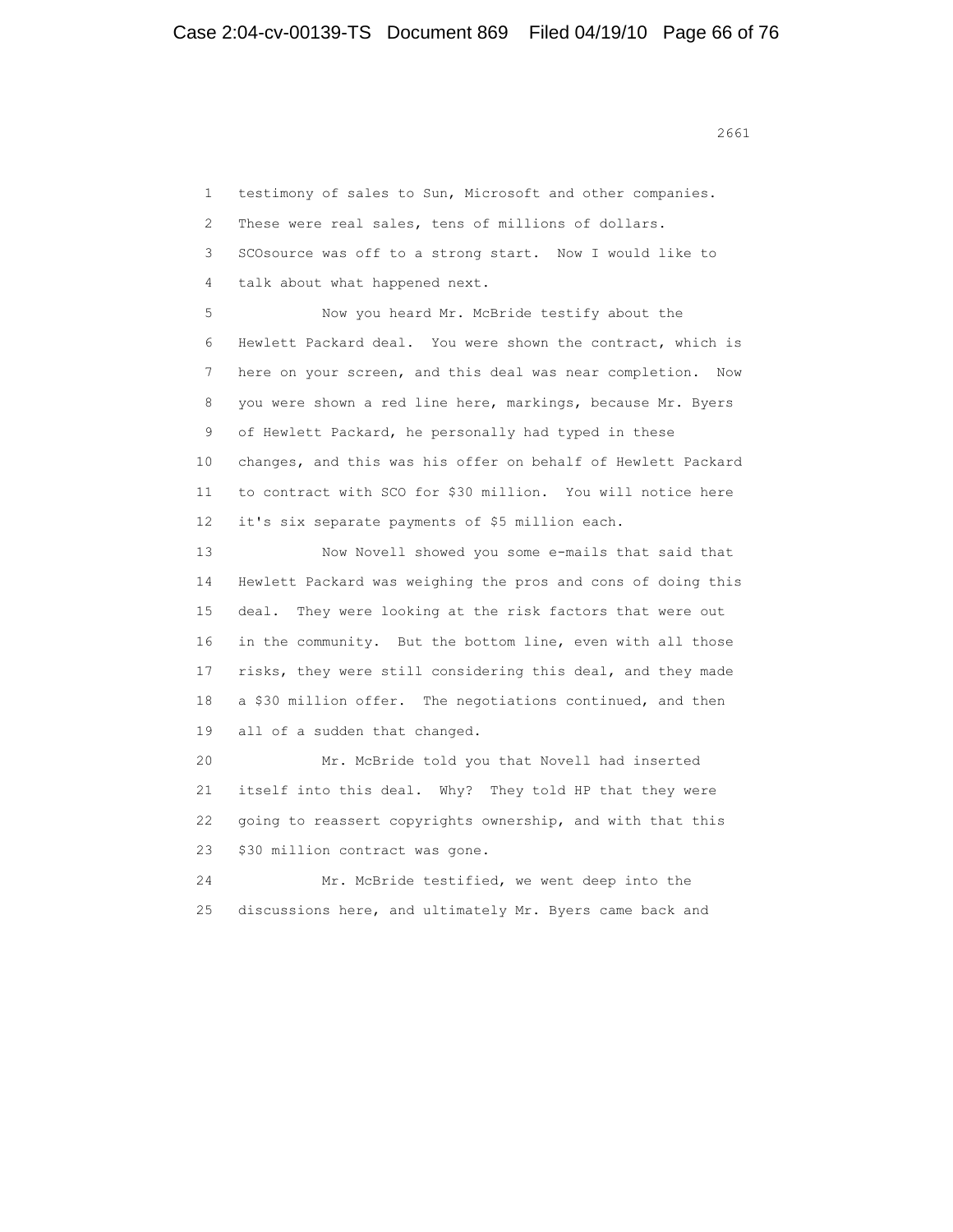1 informed me that it was difficult for Hewlett Packard to 2 complete the transaction as long as Novell was out there 3 saying they still owned the UNIX copyrights. 4 Likewise, SCO had begun negotiations with Google. 5 You heard that testimony. Google was the largest Linux user 6 in the world with over 500,000 servers. That would have 7 been a significant contract as well. Google pulled out of 8 that deal referencing that Novell's slander was a 9 substantial factor in not doing that deal. 10 Mr. McBride also testified that he personally met 11 with Michael Dell. Michael Dell is the CEO of Dell 12 Computers, another large company. After being excited about 13 that partnership, the deal died shortly after Novell's 14 December 22nd, 2003 reassertion of its ownership rights in 15 these copyrights. Now that was the primary reason that that 16 deal died. 17 You also heard testimony from three of Novell's -- 18 excuse me, SCO's salesforce, Mr. Later Gasparro, Mr. Phil 19 Langer, and Gregory Pettit. You may remember that was the 20 day that Mr. Normand got to play two of those individuals 21 for us. Mr. Gasparro, you will recall, he had testified 22 that he had actually made earlier SCOsource sales. He 23 actually had concrete sales of product. He talked about EBI 24 Web hosting and others. He testified that he had somewhere 25 between 50 and \$60 million of licensing opportunities in the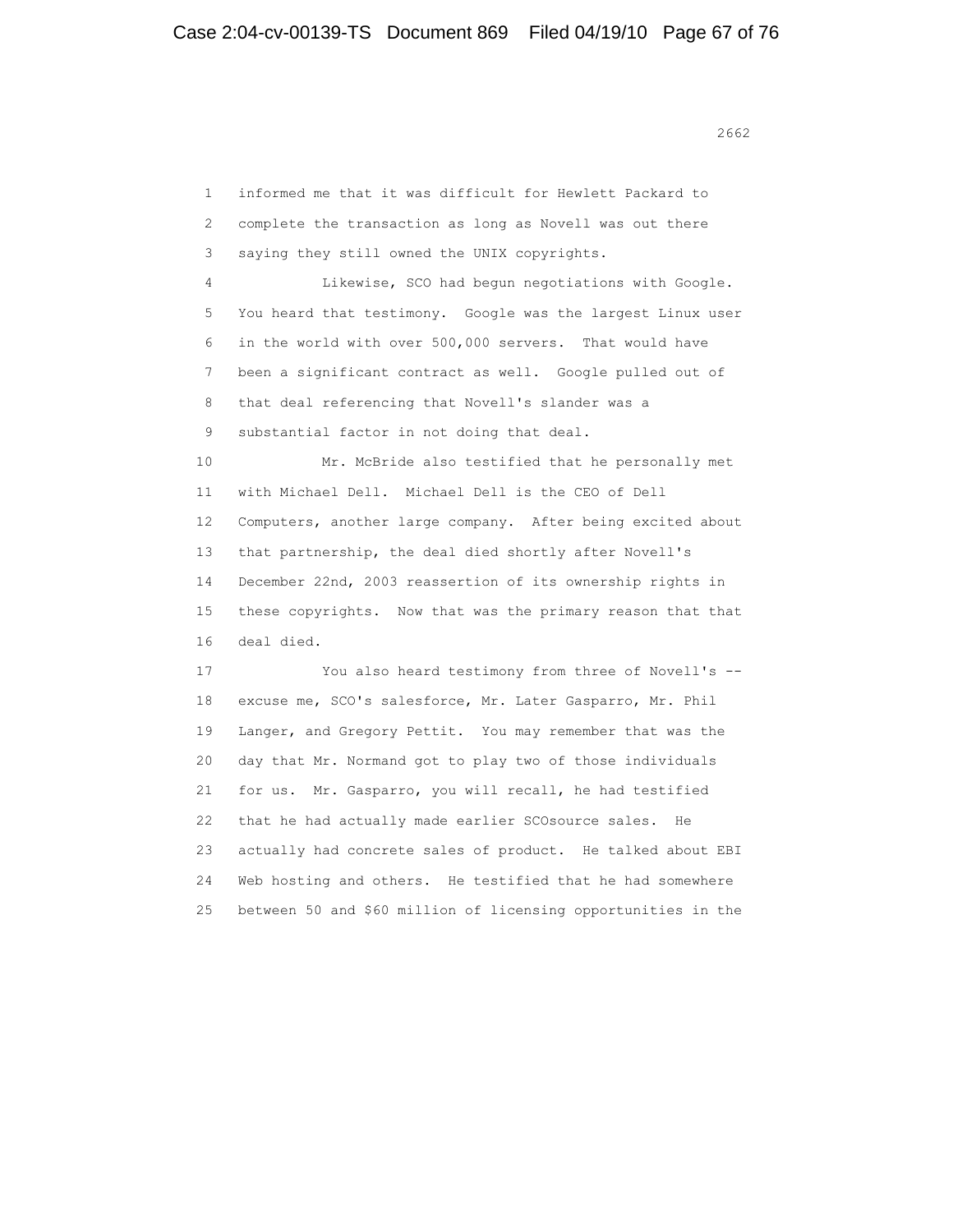1 first six months of the program, Ford Motor, Google, Cisco. 2 But after Novell's claims of ownership, the salespeople 3 started getting negative feedback, as he described it, and 4 the results of the SCOsource program after Novell's claim of 5 ownership was dramatically affected in a negative way. 6 Mr. Gasparro told you that he visited with a large 7 number of corporate Linux users. He said that in calls, 8 letters and e-mails, he would be told that Novell's claim of 9 ownership was a major factor why customers didn't sign deals 10 with SCO. 11 Mr. Phil Langer, he is another SCO salesman, he 12 testified that he had over \$3 million in the sales pipeline. 13 After the Novell slander, there was a strong negative impact 14 on sales and sales dried up. He specifically talked about 15 one deal with Regal Entertainment who wanted to do a deal 16 between 300 and \$350,000, but then told SCO, we can't go 17 forward, we can't buy your intellectual property because 18 there is not clear title on it like we do when we buy movies 19 that we have clear copyright title to.

 20 The third salesman was a man named Gregory Pettit. 21 He was a regional salesman. He said he had the exact same 22 problems as all the other salesmen. You may recall that he 23 was -- he said he was negotiating deals with other major 24 companies like Raytheon and Cisco. He specifically 25 testified as to Merrill Lynch, but that deal couldn't be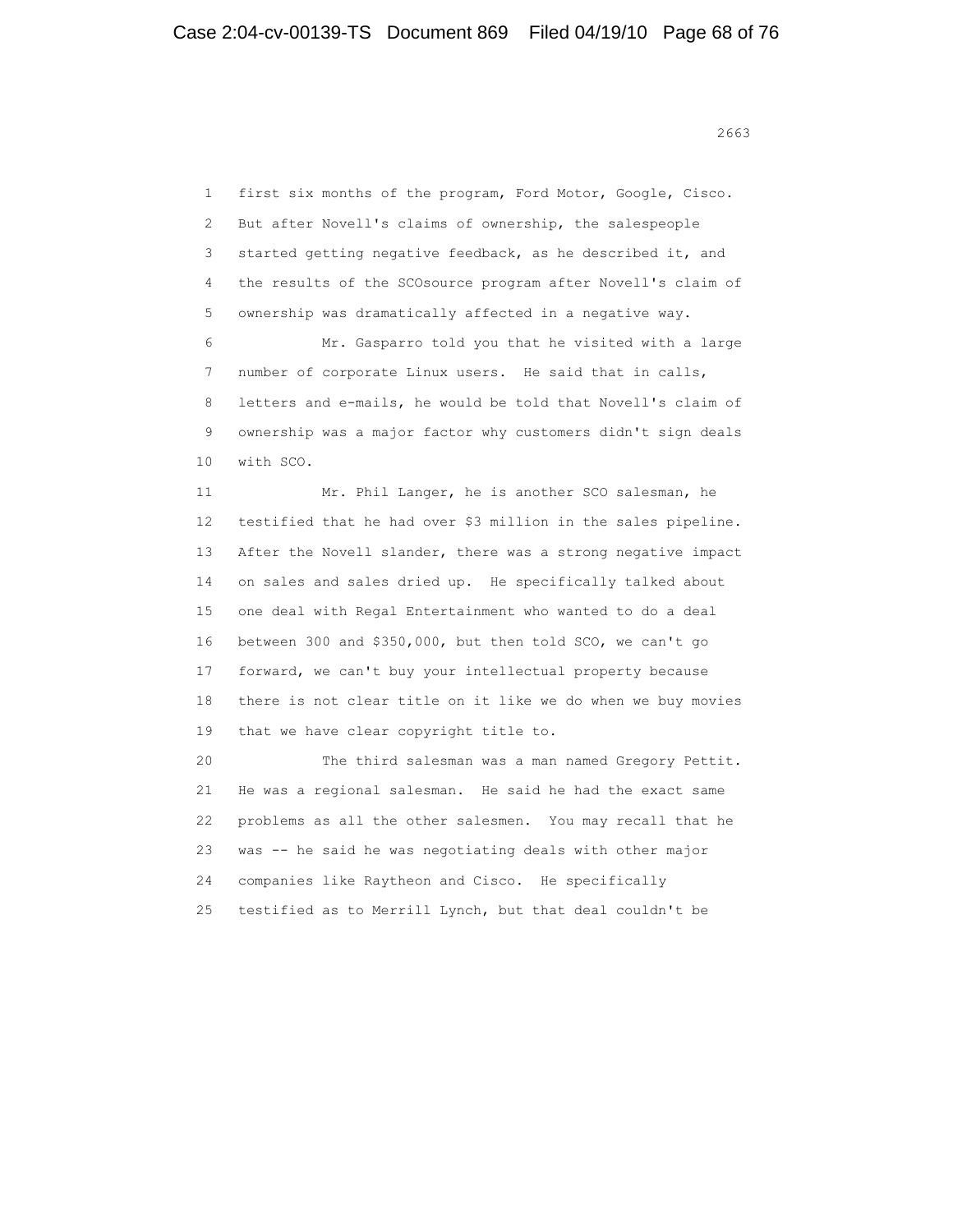1 done while SCO was being faced with Novell's claim of 2 ownership. 3 Now the judge has instructed you that evidence -- 4 that specific customers didn't do deals with SCO is one of

 5 two ways that SCO can prove special damages in this case. 6 Consistent with the Judge's instructions, we have shown 7 through these three salesmen, Mr. McBride and others, that 8 Novell's conduct was a substantial factor in these 9 customers' decisions not to go forward with the deals. 10 Now Novell's conduct doesn't have to be the only 11 reason, as the Judge has talked about. There can be other 12 reasons. There are always lots of reasons a customer 13 doesn't do things. Novell's conduct must simply be a 14 substantial factor for the customer's decision not to do a 15 deal with SCO. That was certainly true here.

 16 Now the second way the Judge instructed you that 17 you could find damages is by proving -- using the type of 18 analysis that Dr. Pisano and Dr. Botosan used. I'm going to 19 discuss their calculations in just a minute. But just for a 20 moment, I want to talk to you about the things you heard 21 from Mr. Musika. He recited pretty much every nasty 22 remark -- Mr. Singer talked about that, almost every nasty 23 remark that people were out making about SCO in an effort to 24 say that sales were lost for some reason other than Novell. 25 Now we've acknowledged from day one that people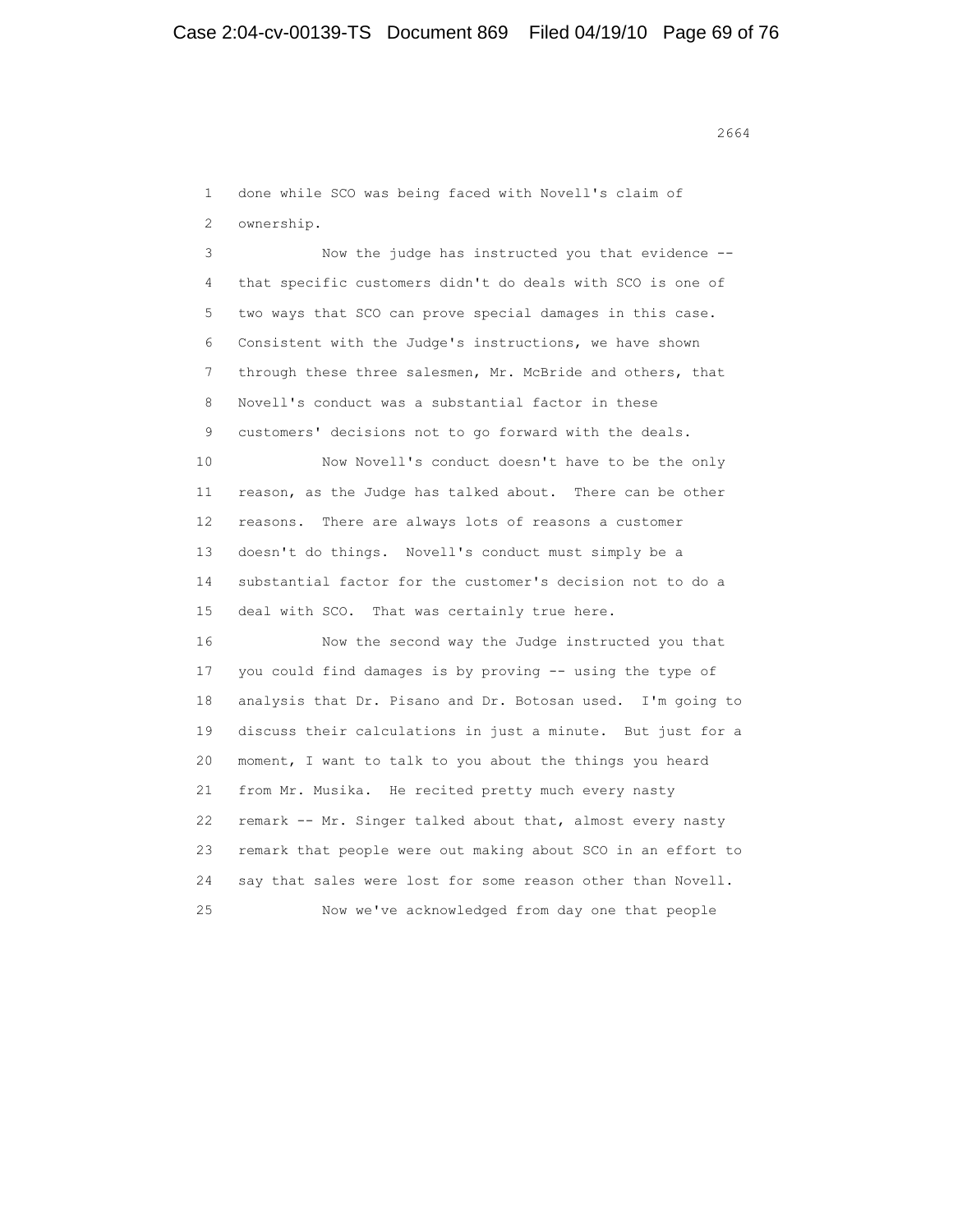<u>2665</u> and 2665 and 2665 and 2665 and 2665 and 2665 and 2665 and 2665 and 2665 and 2665 and 2665 and 2665 and 26

 1 dislike SCO. It was a small Utah company that was standing 2 up for itself with property rights. It was trying to 3 protect its business from larger, more powerful competitors. 4 That's it's right. But here's what you need to remember 5 about the bad things other people claimed about SCO. 6 Dr. Pisano and Dr. Botosan both took all of those 7 factors into consideration. They never said, ever, that 8 100 percent of the people who were potential customers would 9 buy SCOsource products. That would be unreasonable. That 10 wouldn't be conservative. You heard them testify that the 11 numbers were somewhat less than that, taking all of these 12 factors into consideration. 13 Now what Mr. Musika didn't want to admit, because 14 it didn't clearly fit his zero damages model, is that 15 despite some of these factors, some of the largest companies 16 in technology, Sun, Microsystems, Microsoft and others, had 17 actually done deals knowing all these things that Mr. Musika 18 talked about. Of course, these companies understood the 19 risks, that they took a license. That speaks volumes about 20 what other companies would have done if Novell hadn't 21 slandered the title. 22 Now that's exactly what Dr. Pisano found. You 23 remember his chart. He's taking all things into 24 consideration. He said there would be between 19 and 25 45 percent of the total potential market of likely buyers of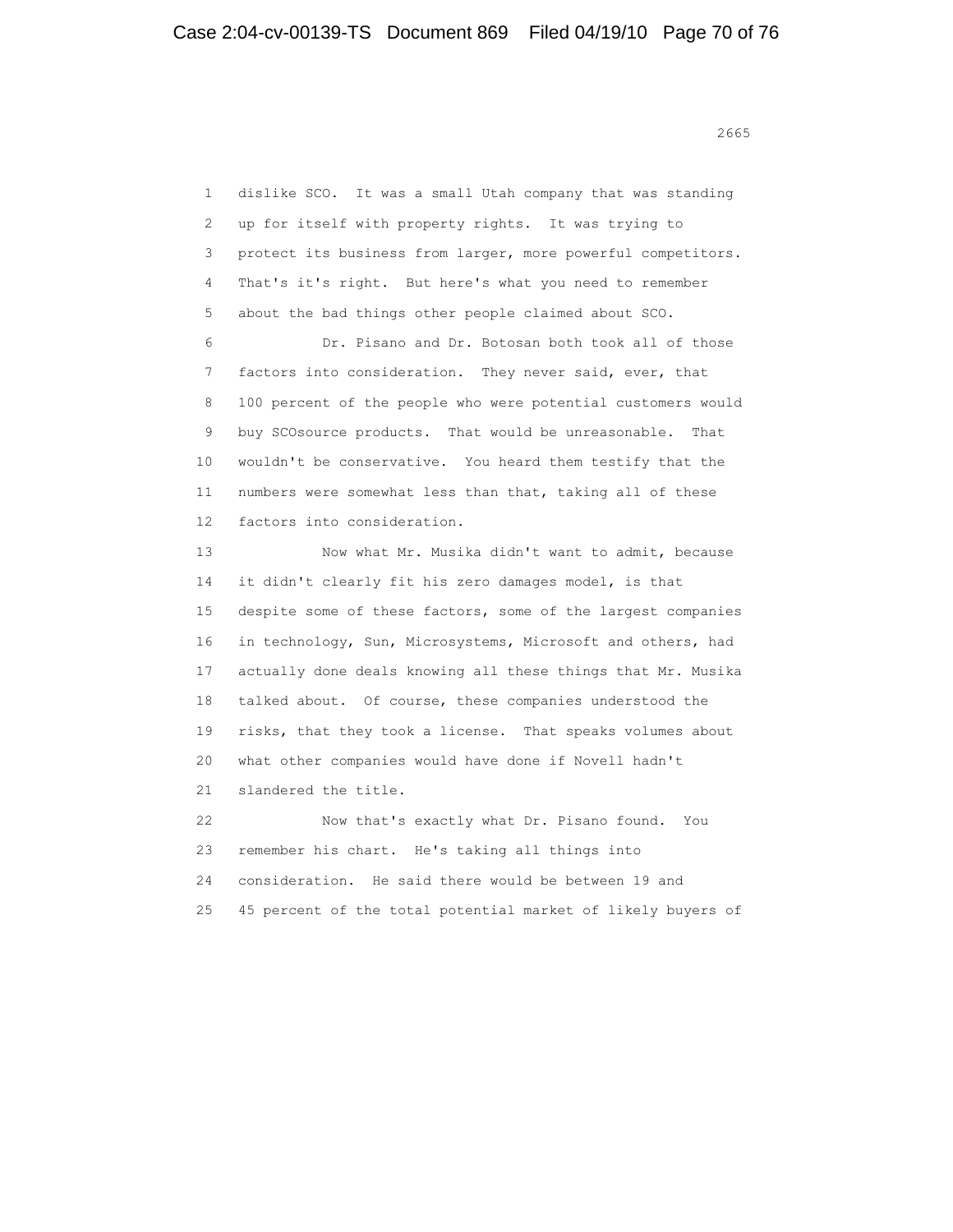1 SCOsource products. That was him taking into account, as 2 you can see here, not just one independent study, but three 3 of them. You will notice that all of them came in this 19 4 to 45 percent range. 5 Now you heard Dr. Pisano's testimony. He was 6 here. He listed in his discussion in a pretty dramatic 7 fashion that he had taken into account every one of the risk 8 factors that Mr. Musika claimed, and he showed clearly 9 through hard scientific data that this 19 to 45 percent of 10 potential customers were there. His number wasn't zero. 11 Now as Mr. Singer pointed out, you will be given 12 this jury verdict form. In question number three you will 13 be asked what is the amount of special damages, if any, that 14 you award SCO as a result of Novell's slander of SCO's title 15 to the UNIX and UnixWare copyrights. You'll be asked to put 16 a number on that line. So what is the best and proper 17 measure of those damages? 18 Dr. Botosan and Dr. Pisano came here to help you 19 with that, to help distill some complex business economic 20 concepts into real numbers. Now Dr. Pisano -- excuse me, 21 Dr. Botosan did her calculations in front of you. I told 22 you at the beginning I would have her come here and show you 23 exactly how she made her calculations. She did that for 24 you. She calculated two streams of revenue, vendor 25 licenses -- and you'll recall, those were the larger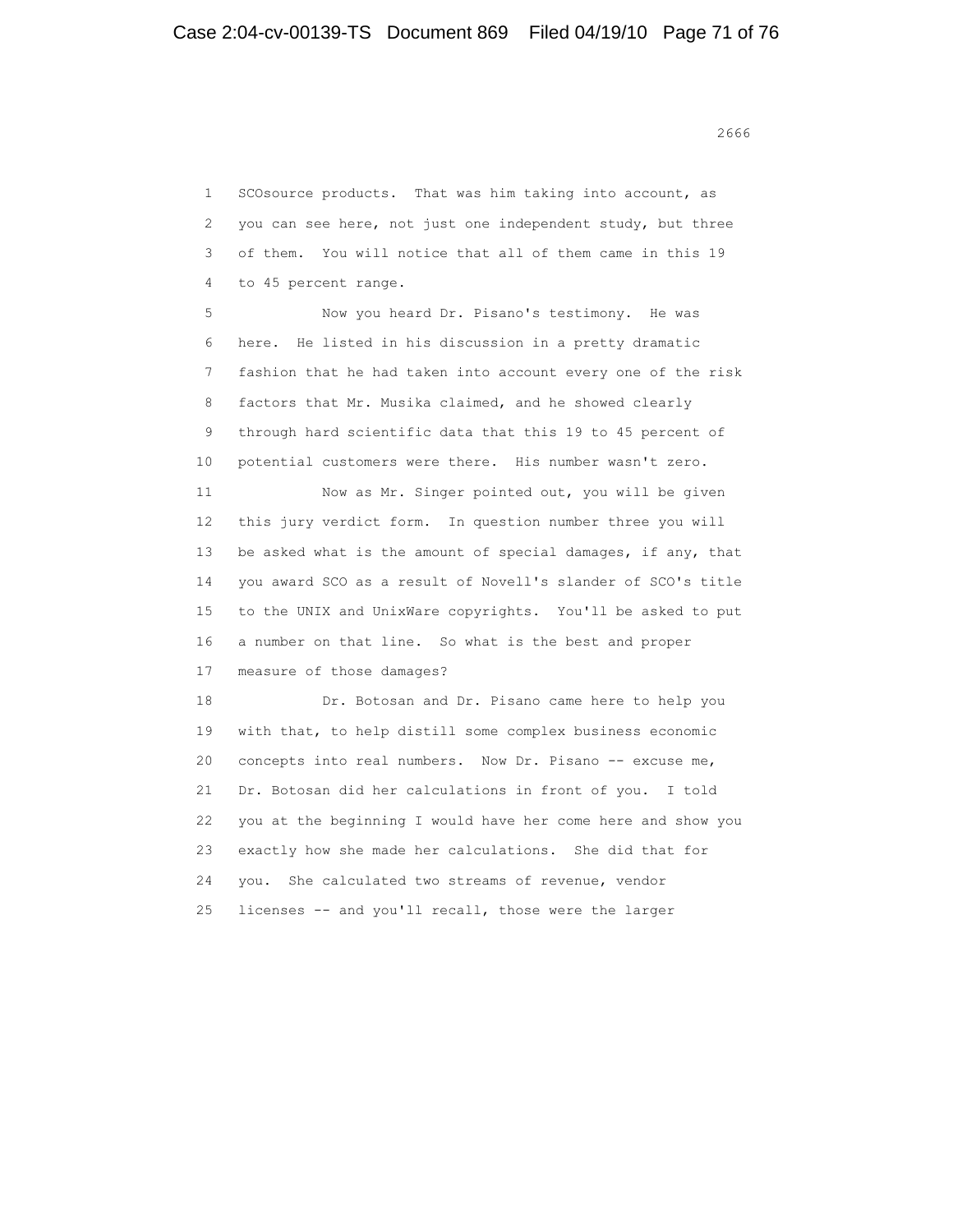1 licenses that even independent analysts said there were 2 probably a sale of at least 15 of those in the time period 3 we're talking about, at \$10 million each. That would have 4 been \$150 million, just that. But you recall that 5 Dr. Botosan said, I want to be conservative and I'm going 6 to -- consistent with the internal forecasts, I'm going to 7 estimate somewhat less than that. And you'll recall that 8 her number was just a little bit more than half of what the 9 independent analysts are saying.

 10 For right to use licenses, she used several 11 internal, independent forecasts to reach her conclusions. 12 And then she showed you that she double-checked her work 13 with Dr. Pisano's numbers, remember, using one of the 14 independent forecasts, and then she went back and she used 15 Dr. Pisano's numbers of potential sales to double-check her 16 work. She did the calculations in front of you, and her 17 number was not zero, but her numbers were consistent when 18 she double-checked it.

 19 Now Dr. Botosan's estimates were conservative. 20 Growth, remember she chose a flat growth number. She used a 21 number of licenses that was much lower than even the 22 independent analyst was going to use. You'll recall that on 23 price, she could have used higher prices. We've heard 24 testimony that there were sales as high as \$1399 for some of 25 these, \$695. Deutsche Bank said going forward prices would

 $2667$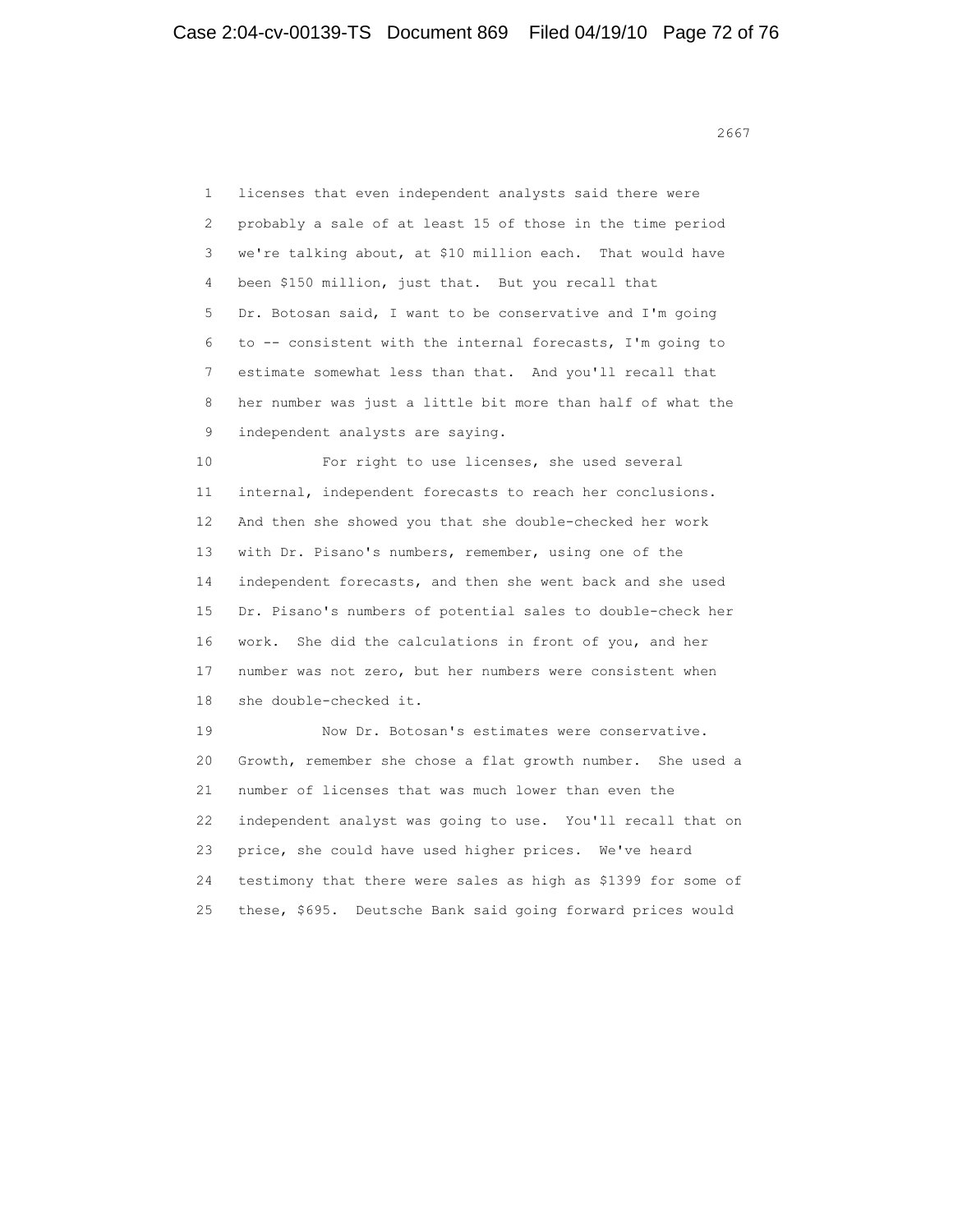2668 **2668** 

 1 come down, they would be selling somewhere between 100 and 2 \$300. They said \$200 per unit would be the most likely 3 price. Dr. Botosan said I'm going to be very conservative. 4 I'm not here to give some giant number. She picked the 5 lower of those numbers. 6 So to the extent she cherry-picked, she 7 cherry-picked conservative. That's why she said I'm 8 building conservatism on top of conservatism. I'm starting 9 with a low base and I'm not letting it grow. So there are 10 two levels of conservatism buried in those numbers, and her 11 numbers reflect that. 12 Well, when Novell's turn came to talk about 13 damages, Mr. Musika did not do any calculations for you. 14 Even though his task was the same as Dr. Botosan, to show if 15 Novell had slandered what would the damages be to SCO, he 16 just highlighted the risk factors that Dr. Pisano had 17 already told you that he had taken fully into account. 18 Now you heard Musika admit that Dr. Botosan used 19 the correct "but for" analysis. There was a lot of issue 20 about that. But when he finally came to her, he admitted 21 not only that it was correct, but he personally had used it 22 in other cases, used the "but for" analysis. But then in 23 this case he didn't use it. He didn't make a single 24 calculation. He refused to admit that even \$1 was lost. 25 You will have to decide whether that was really likely,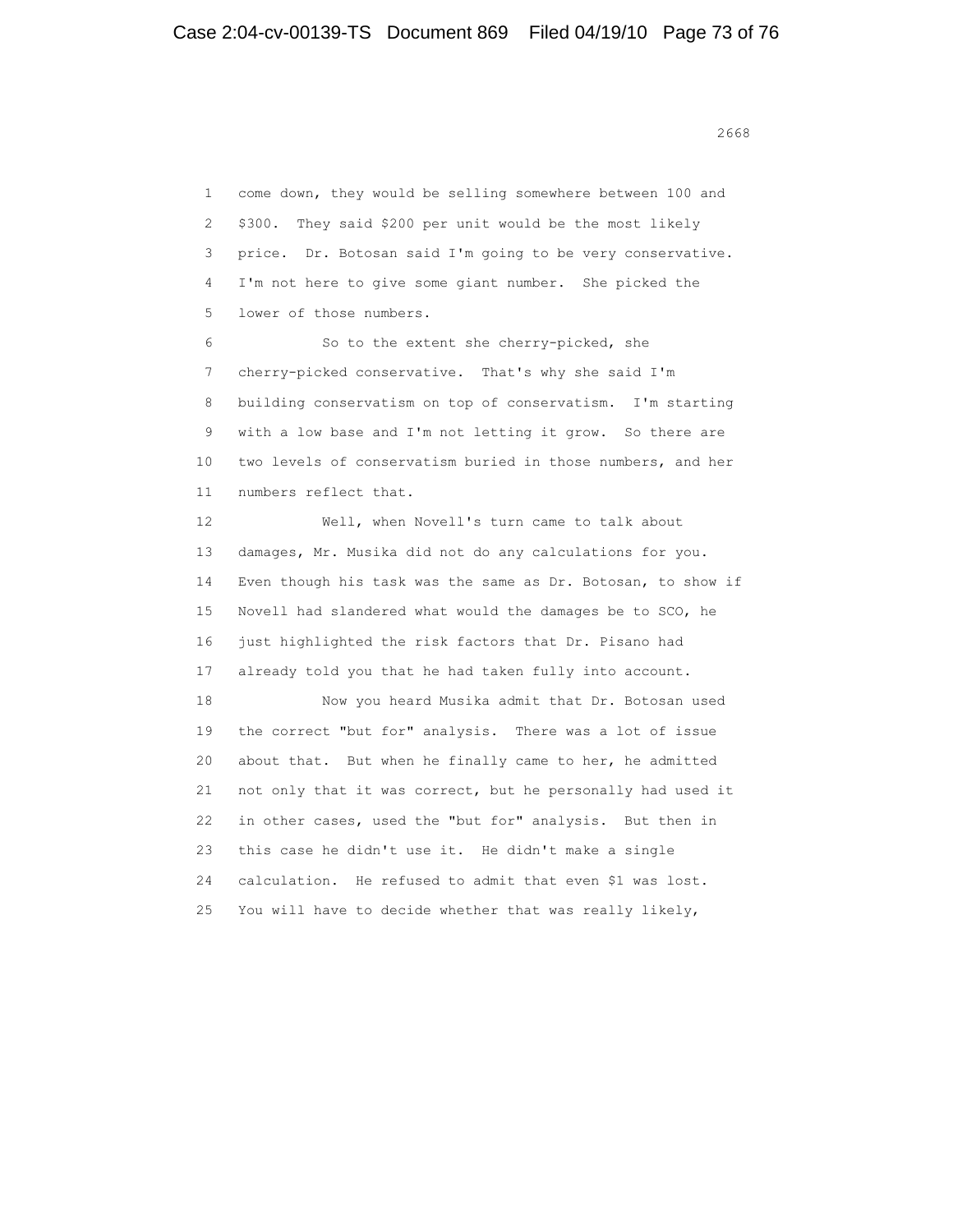1 whether that's reasonable or whether that's fair. 2 He rejected Dr. Pisano's analysis of the market 3 completely and found zero lost licenses. Is that 4 reasonable? Is that fair? 5 Now Dr. Botosan put her numbers up, and this is 6 the same as on the board. She had a lower range, as you'll 7 recall, just short of \$114 million, and an upper range of 8 \$215 million. 9 If you will go to the next slide. 10 We ask you to award our client somewhere in that 11 range, that would be fair, and that would be the number you 12 would put here in number three on the verdict form. 13 Now you are going to have one more task. Mr. 14 Singer, you heard him talk about malice, you heard him talk 15 about the bad acts of Novell, and consistent with what the 16 judge has instructed you, you are allowed to award punitive 17 damages. 18 Now punitive damages are an additional and special 19 type of damages that are intended to keep a party from doing 20 bad acts again, to teach them a lesson. So let Novell, in 21 this instance, know that it can't conduct business this way 22 in the future. 23 You are going to see -- and these are pages from 24 Novell's most recent filing with the United States 25 government, their 10-K, and this exhibit has been admitted

2669 and 2669 and 2669 and 2669 and 2669 and 2669 and 2669 and 2669 and 2669 and 2669 and 267 and 2689 and 26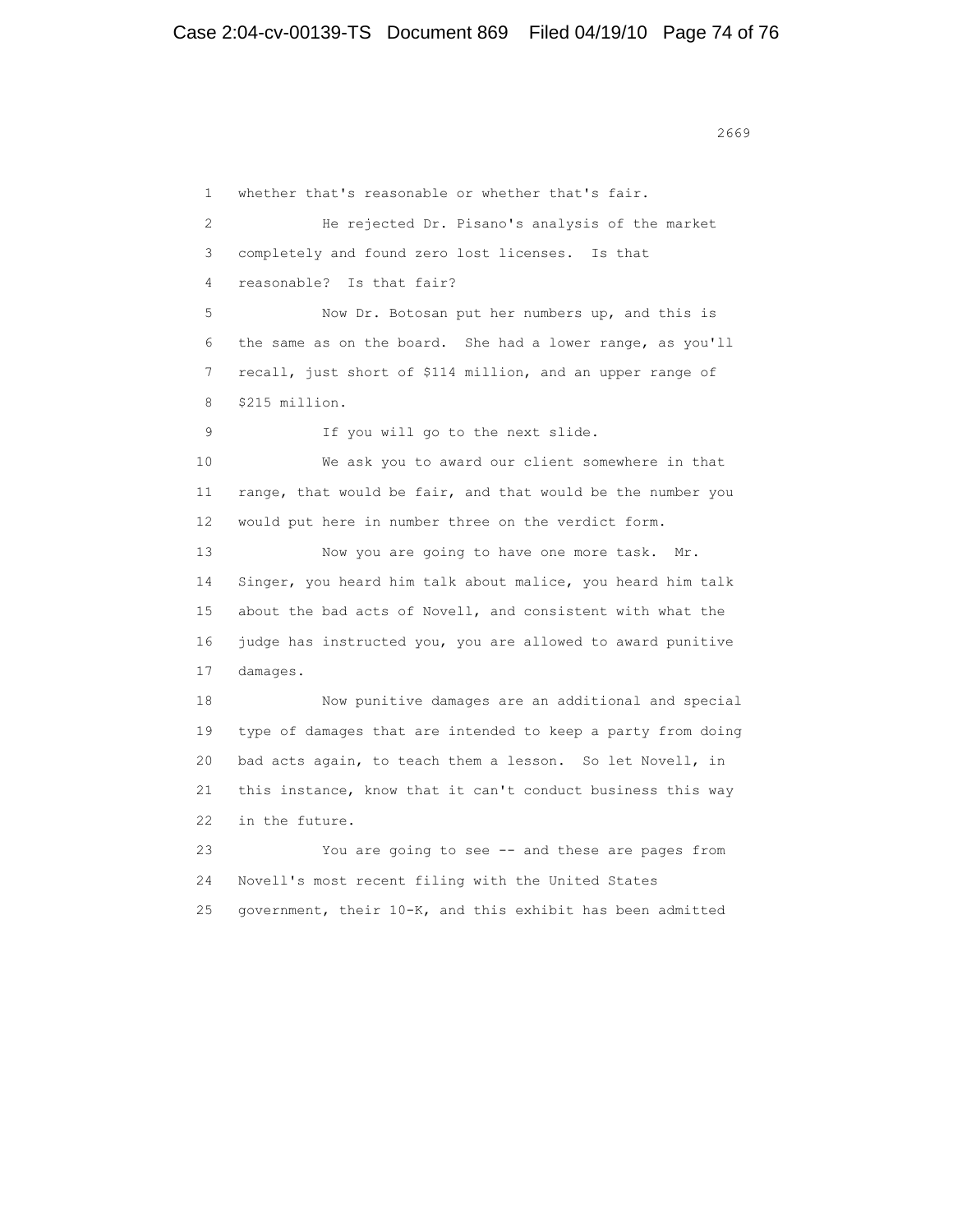2670

 1 during trial, you will have access to that, you can see 2 Novell has a worth of about a billion dollars. And you are 3 allowed to consider that when you make a decision to make an 4 appropriate award. 5 Mr. Singer has discussed in detail the evidence 6 that Novell recklessly and knowingly asserted its ownership 7 on that May 28th day, the time that SCO was going to issue 8 its earnings statement, and they announced it in that way to 9 maximize the damages to SCO. 10 Now Novell later knew for a certainty, as Mr. 11 Singer pointed out, that it didn't own the copyrights, that 12 SCO did, and yet it reasserted to the world through a press 13 release, with malice, its false claim of ownership on 14 December 22nd, 2003. That was the second time. It was the 15 second time designed to maximize the hurt to SCO, on the day 16 of their annual earnings report. 17 You are able to send a message through an award of 18 punitive damages, and the message and the amount are up to 19 you. 20 Could you go back to the verdict form. 21 Number four is where you do that, it says, what is 22 the amount of punitive damages, if any, that you award SCO 23 as a result of Novell's slander of SCO's title to the UNIX 24 and UnixWare copyrights. We leave you to take into account 25 Novell's worth. We leave that number to you.